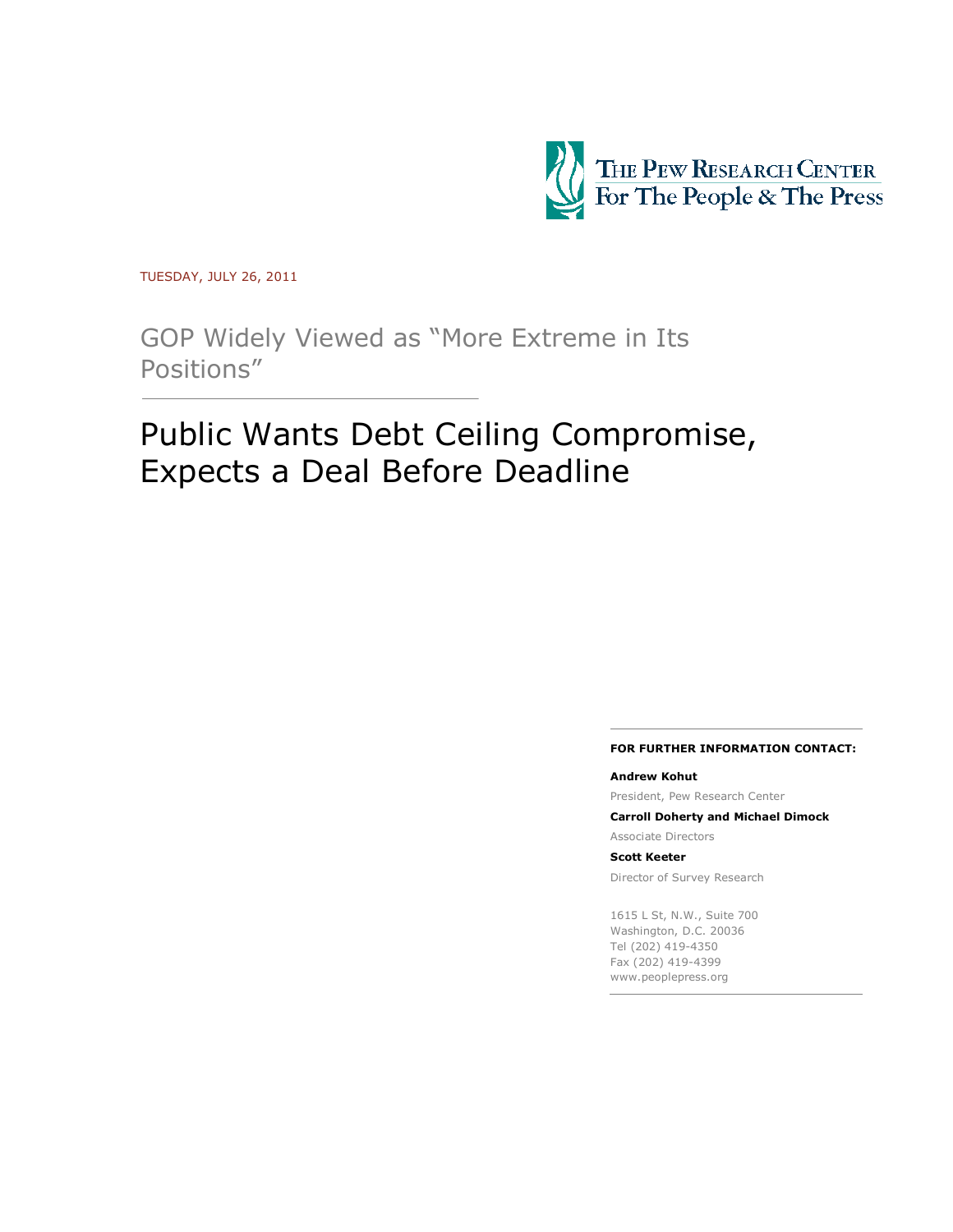# GOP Widely Viewed as "More Extreme in Its Positions" Public Wants Debt Ceiling Compromise, Expects a Deal Before Deadline

The public overwhelmingly favors a compromise in the debt ceiling standoff. And even as negotiations aimed at resolving the issue show little progress, a majority thinks that Barack Obama and congressional Republicans will reach a deal before the Aug. 2

deadline on a possible government default.

Fully 68% say that lawmakers who share their views on this issue should compromise, even it means striking a deal they disagree with. Just 23% say lawmakers who share their views should stand by their principles, even if that leads to default.

There is broader support for compromise today than on the eve of a possible government shutdown earlier this year. In early April, 55% favored a compromise even if that resulted in a budget deal they disagreed with, while 36% wanted their leaders to stand by their principles even if it led to a shutdown.

Large majorities of Democrats (81%) and

# **Substantial Support for Debt Ceiling Compromise**

| Lawmakers who share your views on this                                             | July<br>$20 - 24$ |
|------------------------------------------------------------------------------------|-------------------|
| issue should                                                                       | $\frac{0}{0}$     |
| Be willing to compromise, even if it means<br>they strike a deal you disagree with | 68                |
| Stand by their principles, even it means<br>the government goes into default       | 23                |
| Don't know                                                                         | 8                 |
|                                                                                    |                   |

# **Most Think a Deal Will Happen**

| Will Barack Obama and Republicans<br>resolve this issue before Aug. 2 deadline? |     |
|---------------------------------------------------------------------------------|-----|
| Will resolve issue                                                              | 56  |
| Will not resolve issue                                                          | 38  |
| Don't know                                                                      | 3   |
|                                                                                 | 100 |

PEW RESEARCH CENTER July 20-24, 2011. Figures may not add to 100% because of rounding.

independents (69%) favor a compromise to avoid default, but Republicans are more divided: 53% favor a compromise, while 38% say lawmakers who share their views should stand by their principles even if it leads to a default.

Among all Republicans and Republican-leaning independents, 53% of those who agree with the Tea Party favor lawmakers standing by their principles even if it means the government goes into default. Just 24% of Republicans and GOP leaners who do not agree with the Tea Party express this view.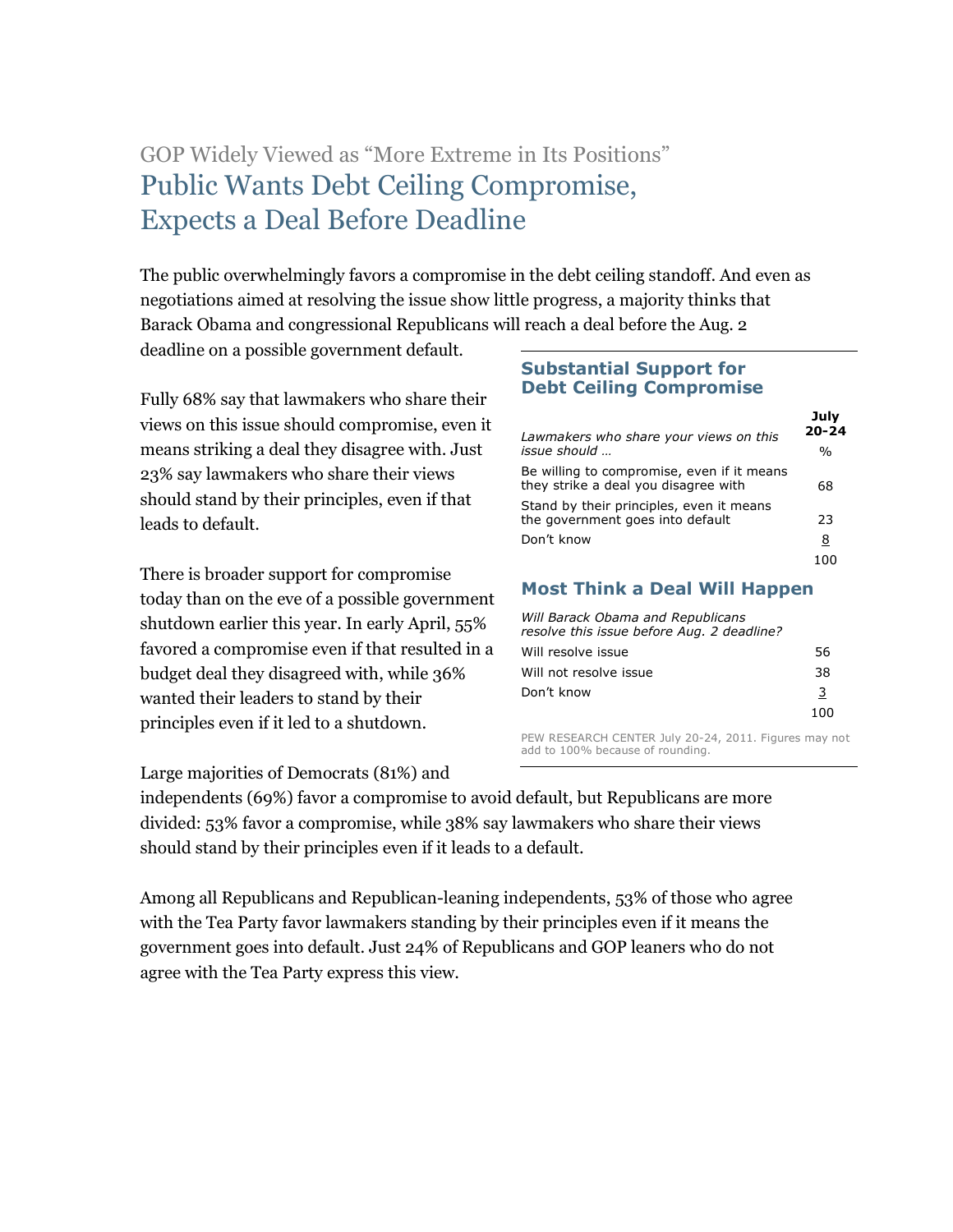The latest national survey by the Pew Research Center for the People & the Press, conducted July 20-24 among 1,501 adults, finds continued public optimism about prospects of a last-minute debt-ceiling deal. More than half (56%) say they think Obama and the Republicans will resolve the issue before Aug. 2. This is little changed from a *Washington Post*/ABC News survey conducted July 14-17 (54% will resolve issue).

Most Americans feel a personal stake in the efforts to resolve the debt ceiling impasse. Nearly two-thirds (65%) say their own personal finances would be affected by a failure to increase the government's ability to borrow; 32% say their finances would not be affected. More specifically, 45% are worried that a

failure to meet the Aug. 2 deadline would harm their investments and retirement savings, and 46% are worried that they might lose government services and benefits that affect them personally.

The survey finds that the ongoing stalemate over raising the debt ceiling may be taking a toll on views of national conditions. Just 17% say they are satisfied with the way things are going in the country, down from 23% last month and the lowest

# **Tea Party Republicans Not Inclined Toward Compromise**



PEW RESEARCH CENTER July 20-24, 2011. Q32.

# **Public Mood Sours, Continued Criticism of Congressional Leaders**



measure since late 2008, during the financial crisis.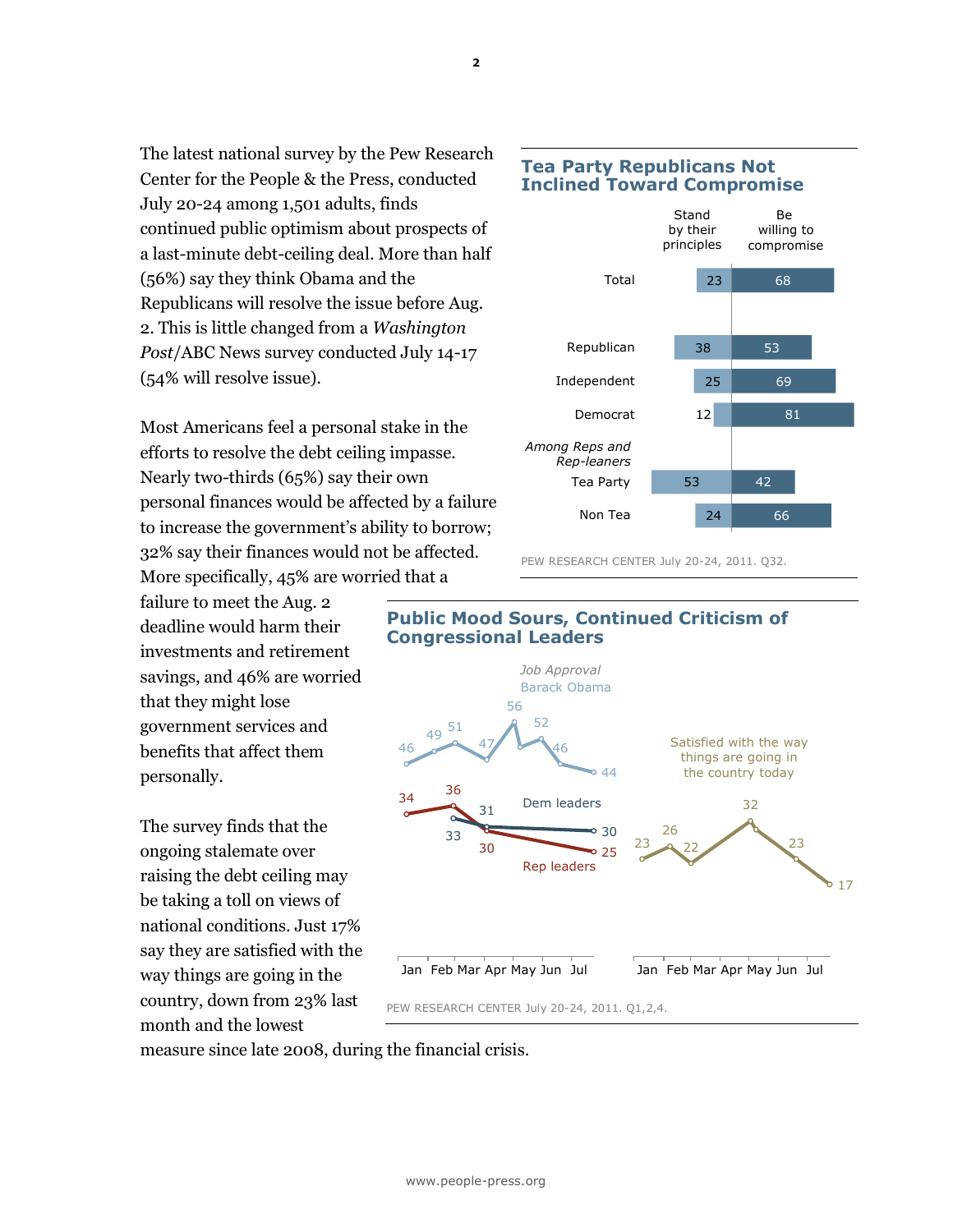Barack Obama's job approval ratings remain mixed  $-44\%$  approve of his job performance while 48% disapprove. But Obama's ratings are far less positive than they were in May, immediately after the death of Osama bin Laden (56% approve).

Just a quarter (25%) approve of the job that Republican leaders in Congress are doing, down 11 points since February. Ratings for Democratic congressional leaders (30% approve) are little changed from earlier this year.

Republicans hold a 10-point lead over the Democrats as the party better able to reduce the federal budget deficit (43% to 33%), while running about even with Democrats on taxes, jobs and Social Security. The GOP's advantage on the deficit is larger than it was in May (three points), but about the same as in April (12 points).

However, Republicans are viewed much more negatively than the Democrats on several important traits and characteristics. Notably, 50% view the Republican Party as "more extreme in its positions." Far fewer (35%) say this phrase better describes the Democratic Party. Majorities of Democrats (64%) and independents (51%) view the GOP as more extreme, as do about a third of Republicans  $(35\%)$ .

As was the case in April, the Democrats also lead by wide margins as the party more willing to work with political

# **GOP Leads on Deficit, But Is Seen as More Extreme**

| Which party can do                               | Rep<br>Party  | Dem<br>Party  | <b>Neither</b><br>(vol.) | Both/<br>DK (vol.) | Advan-<br>tage |
|--------------------------------------------------|---------------|---------------|--------------------------|--------------------|----------------|
| better job of                                    | $\frac{0}{0}$ | $\frac{0}{0}$ | $\frac{0}{0}$            | $\frac{0}{0}$      |                |
| Reducing budget deficit                          | 43            | 33            | 9                        | $15 = 100$         | $R+10$         |
| Dealing w/ taxes                                 | 43            | 40            | 6                        | $14 = 100$         | $R+3$          |
| Improving job situation                          | 39            | 39            | 7                        | $14 = 100$         | 0              |
| Making Social Security<br>financially sound      | 38            | 40            | 7                        | $15 = 100$         | $D+2$          |
| Which party                                      |               |               |                          |                    |                |
| Is more extreme in its<br>positions              | 50            | 35            | $\mathcal{P}$            | $13 = 100$         | $R+15$         |
| Can better manage the<br>federal government      | 40            | 38            | 14                       | $9 = 100$          | $R+2$          |
| Is more influenced by<br>special interests       | 39            | 37            | $\mathbf{1}$             | $23 = 100$         | $R+2$          |
| Can bring about needed<br>changes                | 36            | 43            | 9                        | $11 = 100$         | $D+7$          |
| Governs in more<br>honest/ethical way            | 30            | 42            | 20                       | $9 = 100$          | $D+12$         |
| Is more concerned w/<br>needs of people like me  | 30            | 51            | 11                       | $8 = 100$          | $D+21$         |
| Is more willing to work<br>w/ opposition leaders | 26            | 51            | 12                       | $10 = 100$         | $D+25$         |

PEW RESEARCH CENTER July 20-24, 2011. Q26-27. Significant differences in **bolded colors**. Figures may not add to 100% because of rounding.

leaders from the other party (by 25 points) and more concerned with the needs of typical Americans (by 21 points). Democrats continue to hold a smaller lead on honest governance (12 points).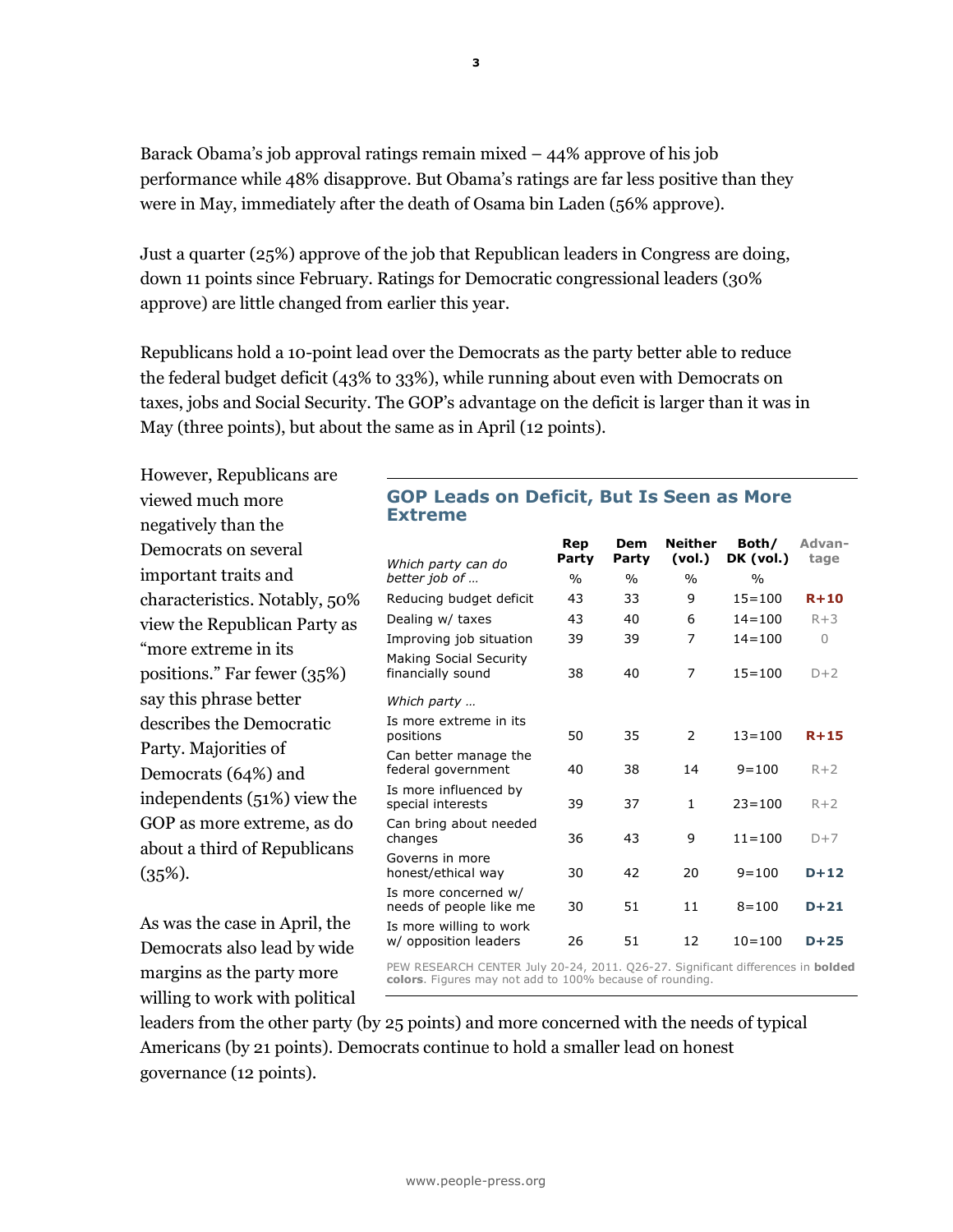Despite the intense focus in Washington on the debt and deficit, more Americans continue to view the job situation as their biggest economic concern. Nearly four-in-ten (39%) cite the job situation as the national economic issue that most worries them; 29% cite the federal budget deficit, while smaller percentages say rising prices (15%) and problems in the financial and housing markets (11%) are their biggest economic worries. Even among Republicans, as many cite the job situation (34%) as the deficit (37%) as the biggest economic problem.

The public's views of the impact of large cuts in federal spending on the job situation have changed in recent months. Currently, as many say such cuts would help the job situation as hurt it (26% vs. 27%). In March, more saw cuts in spending as harmful rather than helpful (34% vs. 18%); the shift since March has come across partisan lines.

Yet the plurality view, held by 39%, is that cutting federal spending won't affect the job situation one way or the other.

In keeping with their desire to see compromise, there is no change in the public's view that the best way to reduce the federal budget deficit is through a combination of both

# **Jobs Remain Top Concern, More Say Spending Cuts Would Help**

| <i><b>Fronomic issue that</b></i>       | Mar<br>$8 - 14$ | July<br>$20 - 24$ | Change |
|-----------------------------------------|-----------------|-------------------|--------|
| worries you most                        | %               | $\%$              |        |
| Job situation                           | 34              | 39                | $+5$   |
| Budget deficit                          | 24              | 29                | $+5$   |
| Rising prices                           | 28              | 15                | $-1.3$ |
| Financial/Housing mkts                  | 10              | 11                | $-1$   |
| Other/Don't know                        | 4               | 6                 |        |
|                                         | 100             | 100               |        |
| Major cuts in federal<br>spending would |                 |                   |        |
| Help job situation                      | 18              | 26                | $+8$   |
| Hurt job situation                      | 34              | 27                | -7     |
| Not much of an effect                   | 41              | 39                | $-2$   |
| Other/Don't know                        | 7               | 8                 |        |
|                                         | 100             | 100               |        |

PEW RESEARCH CENTER July 20-24, 2011. Q7, Q28. Figures may not add to 100% because of rounding.

cutting major programs *and* increasing taxes. Six-in-ten (60%) say that both are in order; just 19% say that the focus should be mostly on cutting major programs while even fewer (8%) say the focus should be mostly on raising taxes. The proportion supporting a mixed approach of funding cuts and tax increases is about the same as it was last December (65%).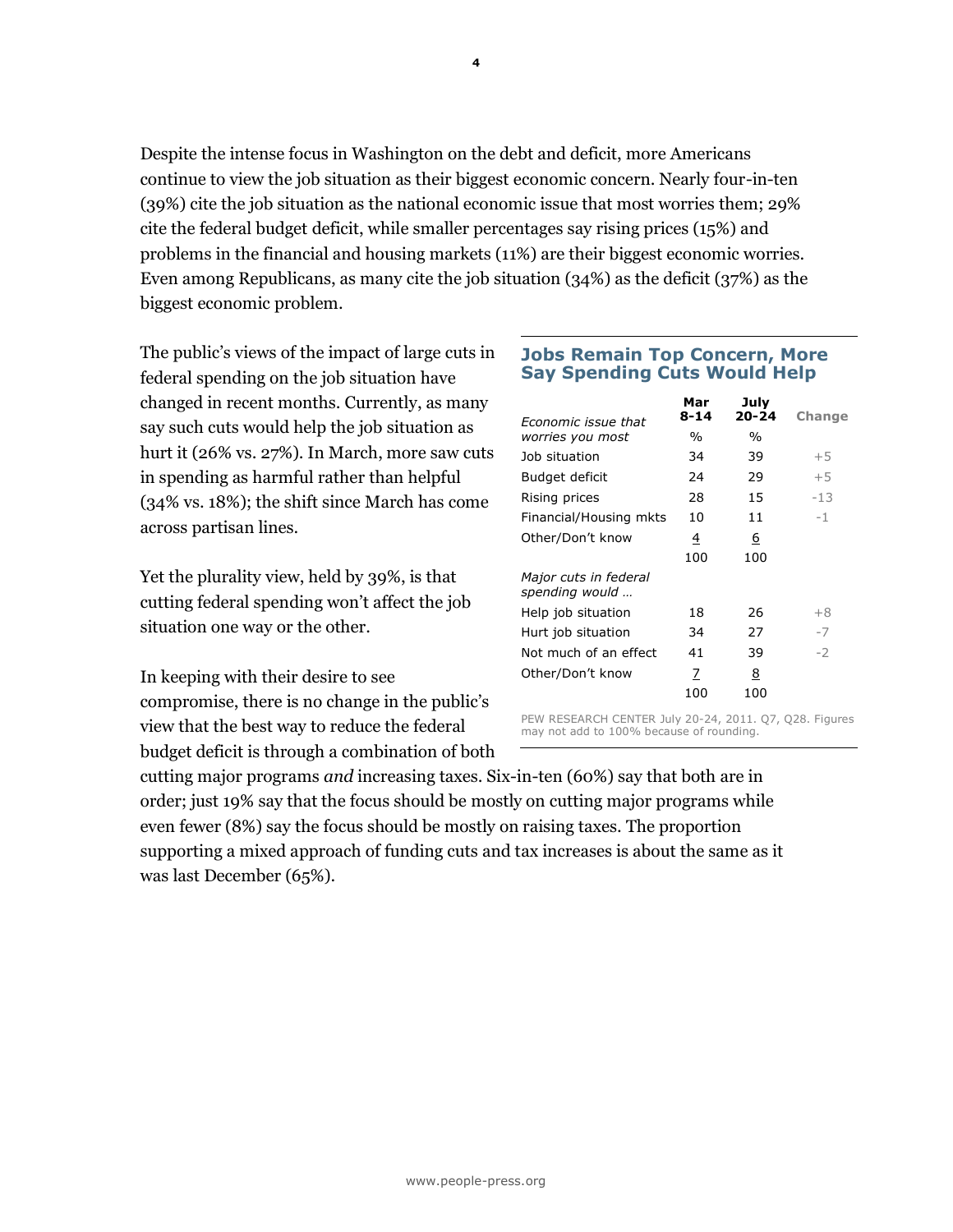# **SECTION 1: VIEWS OF OBAMA, CONGRESS AND THE POLITICAL PARTIES**

As views of national conditions worsen, Barack Obama's job ratings remain mixed: 48% disapprove of the way Obama is handling his job as president, while 44% approve. This is little changed from June (46% approve, 45% disapprove). In early May, immediately following the announcement of Osama bin Laden's death, 56% approved of Obama's job performance.

A large majority of Democrats (77%) continue to approve of Obama's job performance while a comparable majority of Republicans disapprove (79%). For the first time in Pew Research Center polling, a majority of independents (54%) disapprove of Obama's performance. Obama's approval among independents has slipped to just 36% from 42% last month and a recent high of 52% following the killing of bin Laden.

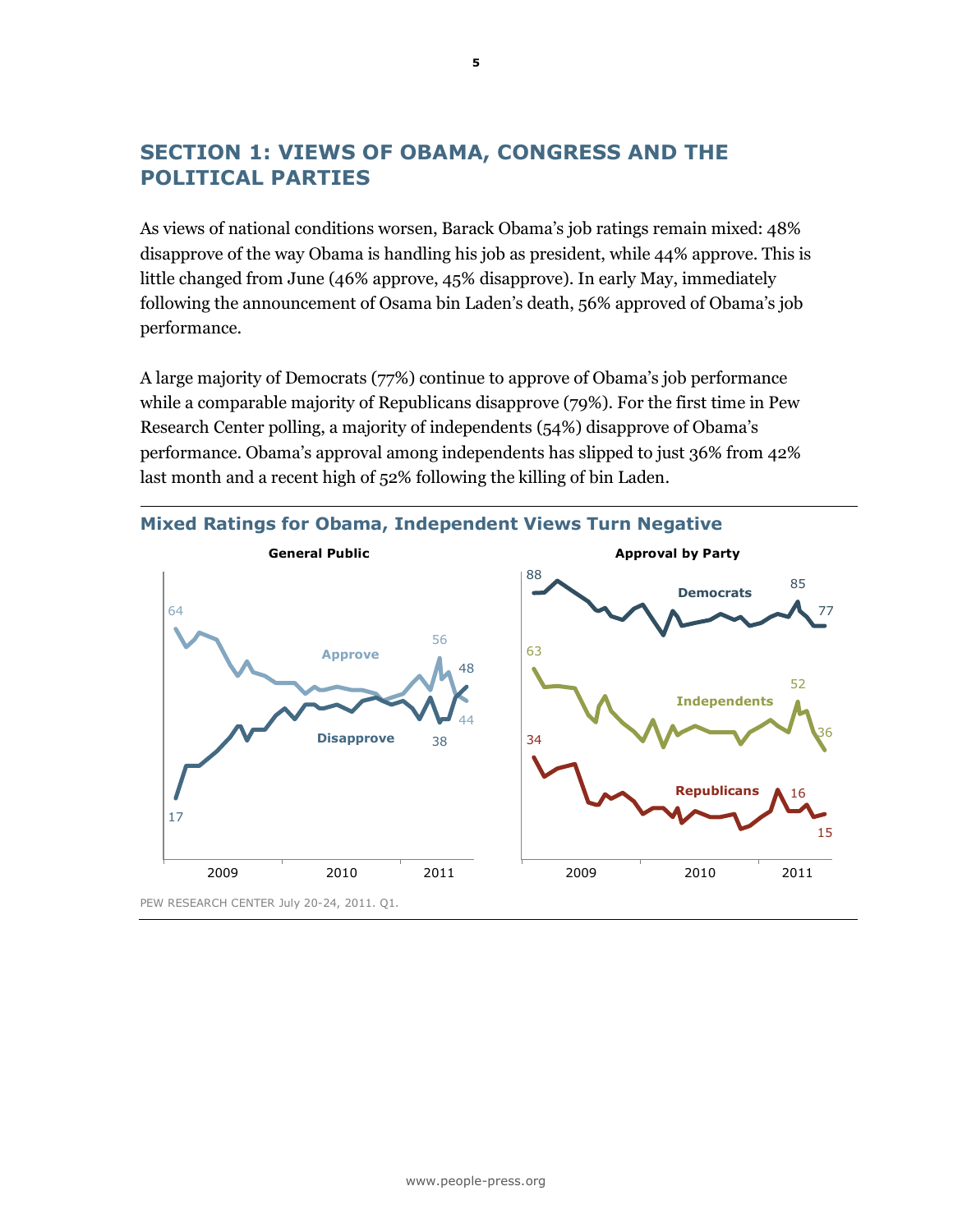National satisfaction has also declined in recent months. In the current survey, just 17% say they are satisfied with the way things are going in this country today while 79% say they are dissatisfied. In May, somewhat more (30%) said they were satisfied with national conditions. That figure fell seven points to 23% in June and has fallen another six points in July. The current ratings are now at the lowest point since the financial crisis of 2008. In October of that year, just 11% expressed a positive view of national conditions.

## **Even More Negative Views of National Conditions**

| Way things are<br>going in country | May<br>$5 - 8$ | June          |               | July May-July<br>15-19 20-24 change |
|------------------------------------|----------------|---------------|---------------|-------------------------------------|
| today                              | $\frac{0}{0}$  | $\frac{0}{0}$ | $\frac{0}{0}$ |                                     |
| Satisfied                          | 30             | 23            | 17            | $-1.3$                              |
| Dissatisfied                       | 62             | 73            | 79            | $+17$                               |
| Don't know                         | 8              | 4             | 4             |                                     |
|                                    | 100            | 100           | 100           |                                     |

PEW RESEARCH CENTER July 20-24, 2011. Q2. Figures may not add to 100% because of rounding.

Only about a quarter of Democrats (27%), 14% of independents and just 8% of Republicans say they are satisfied with the way things are going in the country. In May, 40% of Democrats, 32% of independents and 19% of Republicans were satisfied with national conditions.

# **Poor Ratings for Congressional Leaders**

Just a quarter (25%) of the public approves of the job Republican leaders in Congress are doing, while far more (66%) disapprove. Ratings of Republican leaders have declined in recent months and now stand near long-term lows. Shortly after the midterm elections in November 2010, about as many approved (41%) as disapproved (37%) of Republican congressional leaders' policies and plans for the future. Republican leaders' ratings turned negative in January and have declined further since then.



PEW RESEARCH CENTER July 20-24, 2011. Q4a.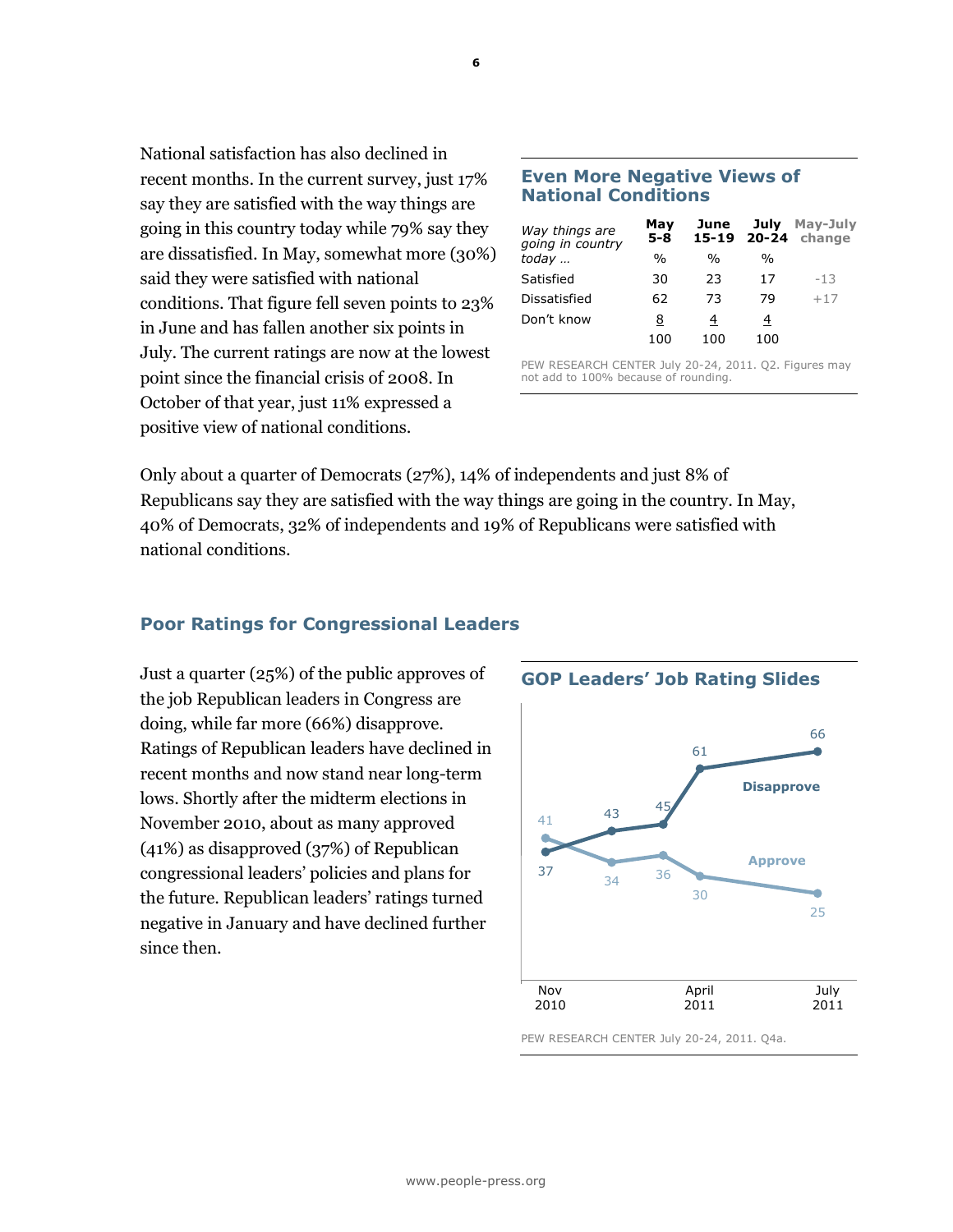Democrats give Republican leaders overwhelmingly negative job ratings (83% disapprove), as do independents (70% disapprove). A narrow majority of Republicans approve of the way GOP leaders are doing their job (54%), but nearly four-in-ten (38%) disapprove.

Republican and Republican leaning independents who agree with the Tea Party give GOP leaders mixed job ratings: 51% approve, but about as many disapprove (45%). Among Republicans and leaners who disagree with the Tea Party or have no opinion of the movement, there is less support for party leaders: 42% approve of their performance and 49% approve.

# **Mixed Job Rating for GOP Leaders from Tea Party Republicans**

|                                                 | Approve | <b>Disapprove</b> | DK            |
|-------------------------------------------------|---------|-------------------|---------------|
|                                                 | $\%$    | $\%$              | $\frac{0}{0}$ |
| Total                                           | 25      | 66                | $10 = 100$    |
| Republican                                      | 54      | 38                | $9 = 100$     |
| Conservative                                    | 59      | 34                | $8 = 100$     |
| Moderate/Liberal                                | 45      | 45                | $9 = 100$     |
| Democrat                                        | 10      | 83                | $7 = 100$     |
| Independent                                     | 19      | 70                | $11 = 100$    |
| Lean Republican                                 | 31      | 64                | $5 = 100$     |
| Lean Democratic                                 | 13      | 79                | $8 = 100$     |
| Among Rep/Rep-<br>leaners                       |         |                   |               |
| Agree w/Tea Party                               | 51      | 45                | $4 = 100$     |
| Disagree/No<br>opinion                          | 42      | 49                | $9 = 100$     |
| DEM BECEARCH CENTER 1.1. 20 24 2011 OAS Figures |         |                   |               |

PEW RESEARCH CENTER July 20-24, 2011. Q4a. Figures may not add to 100% because of rounding.

Job ratings for Democratic leaders in Congress are not much better than those of GOP leaders. Just 30% of the public approves of their job performance while twice as many (60%) disapprove. Ratings for Democratic Congressional leaders have shown little

change in recent months. Nonetheless, approval ratings for the Democratic Party's leadership remain near all-time lows.

Democrats approve of their party's leaders by a 58%-35% margin. Majorities of both liberal Democrats (63%) and conservative and moderate Democrats (55%) approve of their leaders. Independents' views of Democratic leaders' job performance are about as negative as their views of Republican leaders – just 23% approve of the way Democratic leaders are doing their jobs while 65% disapprove.

# **Democratic Leaders' Job Ratings Also Negative**

| Approve |               | DK                |
|---------|---------------|-------------------|
| $\%$    | $\frac{0}{0}$ | $\%$              |
| 30      | 60            | $10 = 100$        |
| 8       | 83            | $9 = 100$         |
| 58      | 35            | $8 = 100$         |
| 63      | 33            | $4 = 100$         |
| 55      | 35            | $9 = 100$         |
| 23      | 65            | $12 = 100$        |
| 10      | 87            | $4 = 100$         |
| 42      | 47            | $11 = 100$        |
|         |               | <b>Disapprove</b> |

PEW RESEARCH CENTER July 20-24, 2011. Q4b. Figures may not add to 100% because of rounding.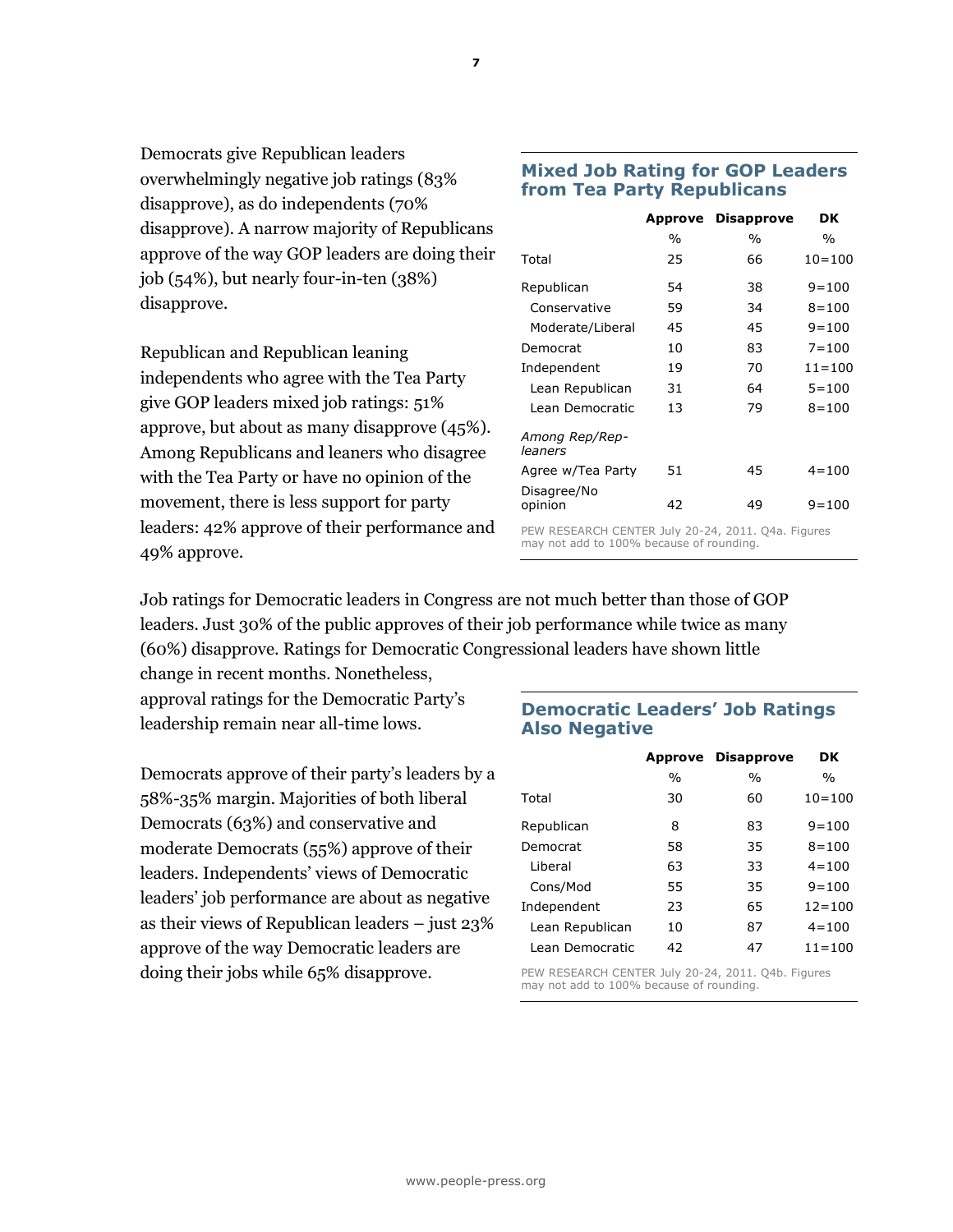# **Wide Partisan Divide in Confidence in Government**

Most Americans (59%) say they have not too much (37%) or no confidence at all (22%) that the government in Washington will make progress on important problems over the next year. Only about four-in-ten (39%) say they have a lot of confidence (6%) or some confidence (33%). These views have declined slightly since last September, when 44% said they had at least some confidence in the government's abilities to make progress on major issues.

Democrats stand out for being far more optimistic than other groups about the government's ability to address important

# **Democrats Still Confident Gov't Can Make Progress on Problems**

| Confidence gov't will<br>make progress on | A lot/<br>Some | Not much/<br><b>None</b>                                                                      | DK        |
|-------------------------------------------|----------------|-----------------------------------------------------------------------------------------------|-----------|
| <i>important problems</i>                 | $\%$           | $\frac{0}{0}$                                                                                 | $\%$      |
| Total                                     | 39             | 59                                                                                            | $2 = 100$ |
| Republican                                | 24             | 75                                                                                            | $2 = 100$ |
| Democrat                                  | 62             | 37                                                                                            | $1 = 100$ |
| Independent                               | 32             | 67                                                                                            | $1 = 100$ |
| Among Rep/Rep-<br>leaners                 |                |                                                                                               |           |
| Agree w/Tea Party                         | 17             | 82                                                                                            | $1 = 100$ |
| Disagree/No opinion                       | 29             | 70                                                                                            | $2 = 100$ |
| DEW BECEARCH CENTER 1.1., 30 34           |                | $20111 \quad \text{or} \quad \text{F}^{\text{1}} \text{arrows} \text{or} \text{or} \text{or}$ |           |

PEW RESEARCH CENTER July 20-24, 2011. Q5. Figures may not add to 100% because of rounding.

problems over the next year. Fully 62% have at least some confidence in the government's ability to address major problems over the next year while just 37% say they have not much or no confidence at all. By comparison, just 32% of independents and 24% of Republicans are confident the government in Washington will make progress on important issues. Among Republican and Republican-leaning independents, optimism is somewhat higher among those who do not agree with the Tea Party (29%) than it is among those who agree with the movement (17%).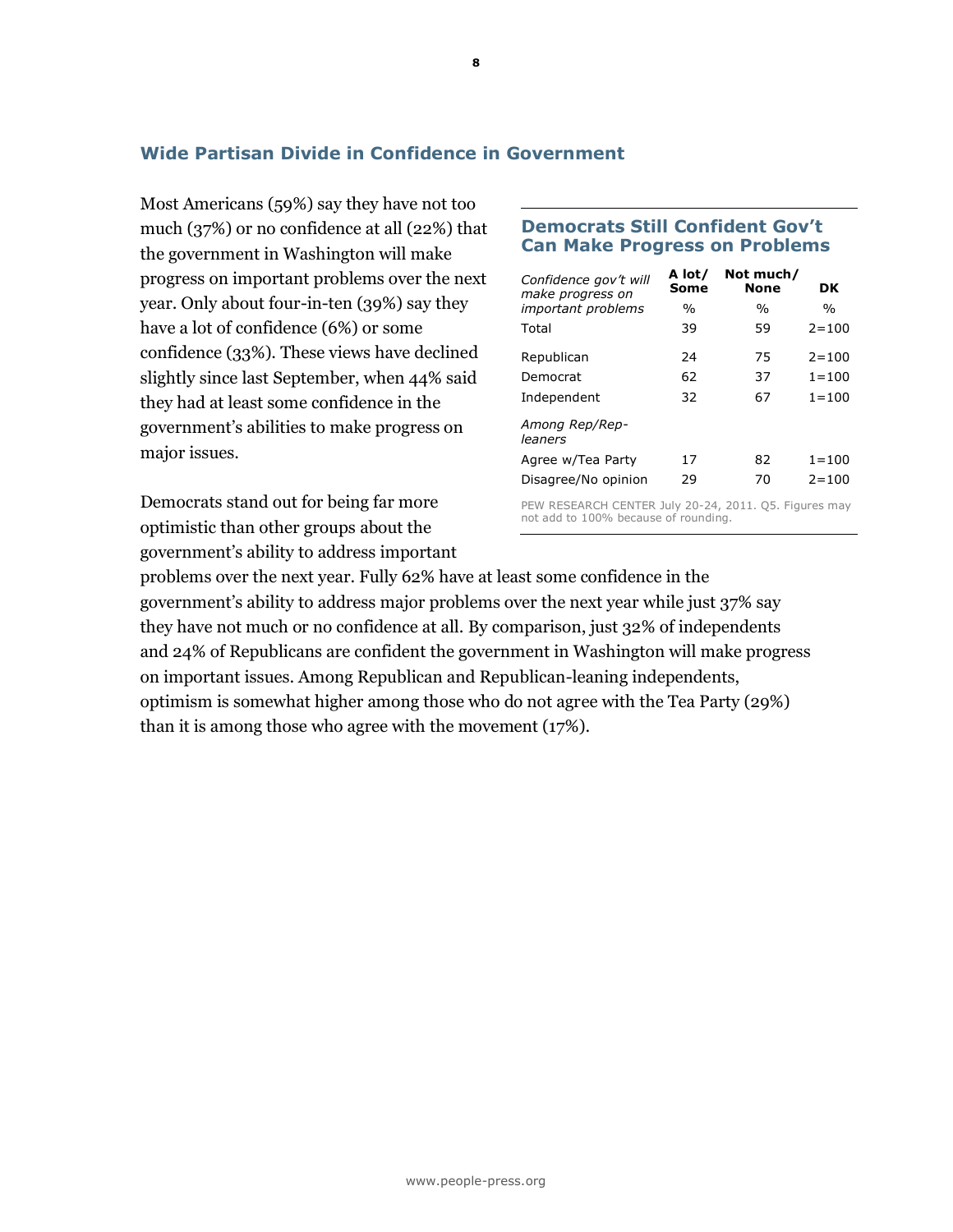## **Parties at Parity on Most Issues**

The public's views about which party can better handle several major issues have changed little since April. The GOP currently holds a 10-point advantage as the party better able to reduce the federal budget deficit (43% to 33%). The Republican advantage had been 12 points in April, but had narrowed to three points in May.

On three other issues – improving the job situation, making the Social Security system financially sound and dealing with taxes – neither party holds a significant advantage.

As in April, independents are much more likely to say Republicans could do a better job than Democrats at reducing the deficit (by 45% to 27%). The GOP also holds a 12-point lead among independents as the party better able to improve the job situation (42% to 30%).This represents a change from April, when independents were divided over which party could better improve the job situation (38% Republican Party, 35% Democratic Party). Independents are split over which party can do a better job of making the Social Security system financially sound and dealing with taxes.

## **GOP Leads on Deficit; Parties Even on Jobs, Taxes, Social Security**

| Which party could do a<br>better job          | Rep<br>Party  | Party         | Both/<br>Dem Neither/<br>DK | Rep<br>adv |
|-----------------------------------------------|---------------|---------------|-----------------------------|------------|
| <b>Reducing deficit</b>                       | $\frac{0}{0}$ | $\frac{0}{0}$ | $\frac{0}{0}$               |            |
| July 2011                                     | 43            | 33            | $24 = 100$                  | $+10$      |
| May 2011                                      | 41            | 38            | $21 = 100$                  | $+3$       |
| <b>April 2011</b>                             | 46            | 34            | $21 = 100$                  | $+12$      |
| October 2010                                  | 35            | 28            | $37 = 100$                  | $+7$       |
| April 2010                                    | 38            | 35            | $27 = 100$                  | $+3$       |
| August 2009                                   | 35            | 36            | $29 = 100$                  | $-1$       |
| <b>Dealing with taxes</b>                     |               |               |                             |            |
| July 2011                                     | 43            | 40            | $18 = 100$                  | $+3$       |
| October 2010                                  | 36            | 35            | $28 = 100$                  | $+1$       |
| September 2010                                | 40            | 34            | $25 = 100$                  | $+6$       |
| August 2009                                   | 38            | 37            | $26 = 100$                  | $+1$       |
| Improving job<br>situation                    |               |               |                             |            |
| July 2011                                     | 39            | 39            | $21 = 100$                  | $\bigcap$  |
| <b>April 2011</b>                             | 39            | 39            | $22 = 100$                  | $\bigcap$  |
| October 2010                                  | 35            | 31            | $34 = 100$                  | $+4$       |
| April 2010                                    | 36            | 37            | $27 = 100$                  | $-1$       |
| <b>Making Social</b><br><b>Security sound</b> |               |               |                             |            |
| July 2011                                     | 38            | 40            | $22 = 100$                  | $-2$       |
| <b>April 2011</b>                             | 39            | 39            | $22 = 100$                  | $\Omega$   |
| September 2010                                | 35            | 35            | $31 = 100$                  | 0          |

PEW RESEARCH CENTER July 20-24, 2011. Q26. Figures may not add to 100% because of rounding.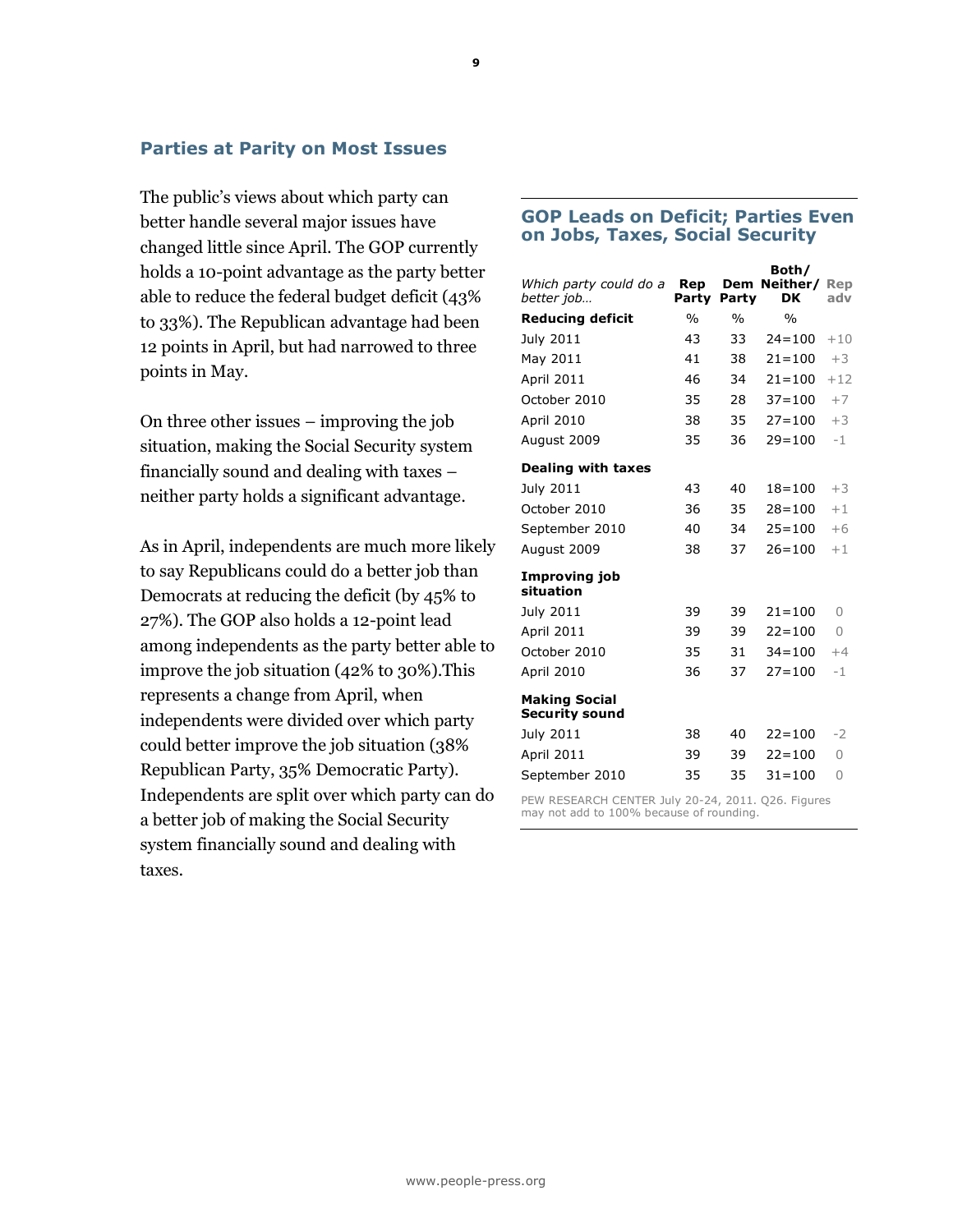# **Democrats Seen as More Willing to Work with Opponents**

Democrats continue to hold substantial leads over Republicans on several traits, including willingness to cooperate with opponents, empathy and honest governance. And far more people view the GOP as more extreme in its positions than say that about the Democratic Party.

About twice as many say the Democrats are more willing to work with political leaders from the other party than say that about the GOP (51% to 26%). In April, the Democrats held a 17-point lead on this trait (49% to 32%).

The Democrats also continue to hold doubledigit leads on concern for "people like me" (21 points) and governing in a more honest and ethical way (12 points).

For almost two years, Democrats and Republicans have run about even as the party better able to manage the federal government. In the new survey, 40% say the Republican Party could better manage the government while about as many (38%) say the Democratic Party. Roughly equal percentages also say each party is more influenced by lobbyists and special interests (39% Republican Party, 37% Democratic Party).

## **Democrats Maintain Lead on Cooperation, Empathy, Honesty**

| Which party                                | Dem<br>Party                                                                                   | Rep<br>Party        | Both/<br>Neither<br>DK | Dem<br>adv     |  |
|--------------------------------------------|------------------------------------------------------------------------------------------------|---------------------|------------------------|----------------|--|
| Is more willing to                         |                                                                                                |                     |                        |                |  |
| work w/opponents                           | %<br>51                                                                                        | $\frac{0}{0}$<br>26 | $\%$<br>$22 = 100$     |                |  |
| July 2011<br>April 2011                    | 49                                                                                             | 32                  | $18 = 100$             | $+25$<br>$+17$ |  |
|                                            |                                                                                                |                     |                        |                |  |
| Is more concerned<br>about people like me  |                                                                                                |                     |                        |                |  |
| July 2011                                  | 51                                                                                             | 30                  | $19 = 100$             | $+21$          |  |
| April 2011                                 | 54                                                                                             | 32                  | $15 = 100$             | $+22$          |  |
| October 2010                               | 46                                                                                             | 36                  | $19 = 100$             | $+10$          |  |
| June 2010                                  | 50                                                                                             | 34                  | $16 = 100$             | $+16$          |  |
| Governs in more                            |                                                                                                |                     |                        |                |  |
| honest & ethical way<br>July 2011          | 42                                                                                             | 30                  | $29 = 100$             | $+12$          |  |
| April 2011                                 | 42                                                                                             | 33                  | $25 = 100$             | $+9$           |  |
| October 2010                               | 35                                                                                             | 35                  | $29 = 100$             | $\Omega$       |  |
| June 2010                                  | 41                                                                                             | 31                  | $28 = 100$             | $+10$          |  |
|                                            |                                                                                                |                     |                        |                |  |
| Can bring needed<br>changes                |                                                                                                |                     |                        |                |  |
| July 2011                                  | 43                                                                                             | 36                  | $20 = 100$             | $+7$           |  |
| <b>April 2011</b>                          | 44                                                                                             | 41                  | $15 = 100$             | $+3$           |  |
| October 2010                               | 41                                                                                             | 35                  | $23 = 100$             | $+6$           |  |
| June 2010                                  | 45                                                                                             | 33                  | $22 = 100$             | $+12$          |  |
| Can better manage<br>the government        |                                                                                                |                     |                        |                |  |
| July 2011                                  | 38                                                                                             | 40                  | $23 = 100$             | $-2$           |  |
| April 2011                                 | 39                                                                                             | 41                  | $19 = 100$             | $-2$           |  |
| October 2010                               | 36                                                                                             | 43                  | $21 = 100$             | -7             |  |
| June 2010                                  | 37                                                                                             | 41                  | $22 = 100$             | $-4$           |  |
| Is more influenced<br>by special interests |                                                                                                |                     |                        |                |  |
| July 2011                                  | 37                                                                                             | 39                  | $24 = 100$             | $-2$           |  |
| April 2011                                 | 34                                                                                             | 44                  | $22 = 100$             | $-10$          |  |
| February 2010                              | 32                                                                                             | 40                  | $27 = 100$             | -8             |  |
| Is more extreme<br>in its positions        |                                                                                                |                     |                        |                |  |
| July 2011                                  | 35                                                                                             | 50                  | $15 = 100$             | $-15$          |  |
|                                            | PEW RESEARCH CENTER July 20-24, 2011. Q27. Figures<br>may not add to 100% because of rounding. |                     |                        |                |  |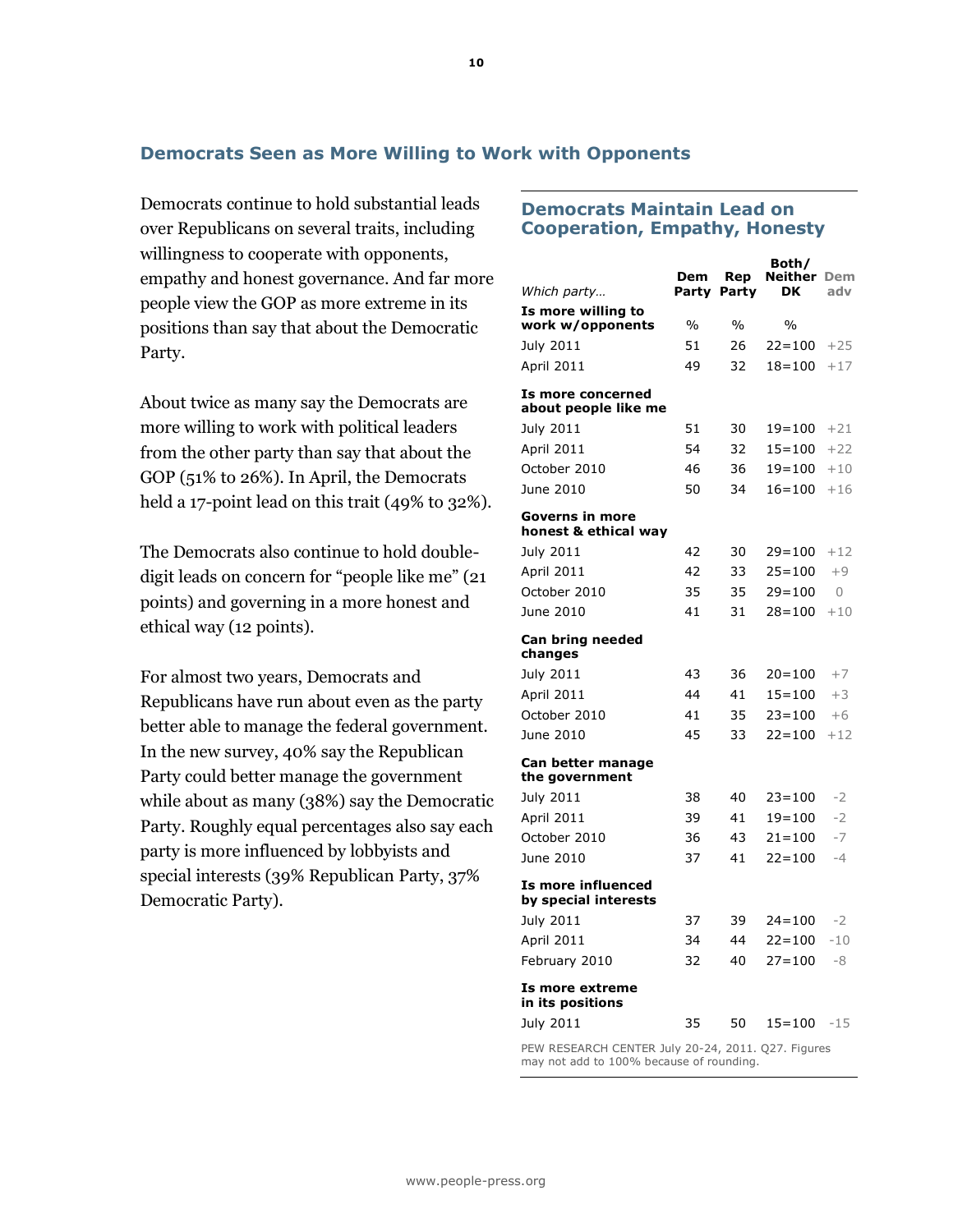# **Young, Well Educated See GOP as More Extreme**

When asked which political party is more extreme in its positions, 50% say the Republican Party while 35% say the Democratic Party. While there are wide partisan differences in these opinions there also are age and educational differences.

Majorities of those younger than 30 (60%) and those 30 to 49 (54%) say the Republican Party is more extreme in its positions. That compares with only about four-in-ten of those older than 50 (42%). College graduates (59%) and those with some college experience (55%) are more likely than those with less education to view the Republican Party as more extreme.

This question divides Republicans and Republican-leaning independents who support the Tea Party from those who disagree or have no opinion of the movement. Nearly two-thirds (66%) of Republican Tea Party supporters say the Democratic Party is more extreme in its

|                           | Rep<br>Party  | Dem<br>Party  | Both/Neither/<br>DK |
|---------------------------|---------------|---------------|---------------------|
|                           | $\frac{0}{0}$ | $\frac{0}{0}$ | $\frac{0}{0}$       |
| Total                     | 50            | 35            | $15 = 100$          |
| 18-29                     | 60            | 27            | $13 = 100$          |
| $30 - 49$                 | 54            | 32            | $14 = 100$          |
| $50 - 64$                 | 43            | 43            | $14 = 100$          |
| $65+$                     | 39            | 38            | $23 = 100$          |
| College grad+             | 59            | 30            | $11 = 100$          |
| Some college              | 55            | 32            | $13 = 100$          |
| HS or less                | 41            | 40            | $19 = 100$          |
| Republican                | 35            | 50            | $15 = 100$          |
| Democrat                  | 64            | 30            | $7 = 100$           |
| Independent               | 51            | 32            | $18 = 100$          |
| Among Rep/<br>Rep leaners |               |               |                     |
| Agree w/ Tea<br>Party     | 21            | 66            | $13 = 100$          |
| Disagree/No<br>opinion    | 43            | 40            | $17 = 100$          |
|                           |               |               |                     |

PEW RESEARCH CENTER July 20-24, 2011. Q27d. Figures may not add to 100% because of rounding.

positions, while just 21% say that about the GOP. Those who disagree with the Tea Party or have no opinion about it are about evenly divided: 43% say the Republican Party is more extreme, while 40% name the Democratic Party.

## **Which Party Is More Extreme In Its Positions?**

**11**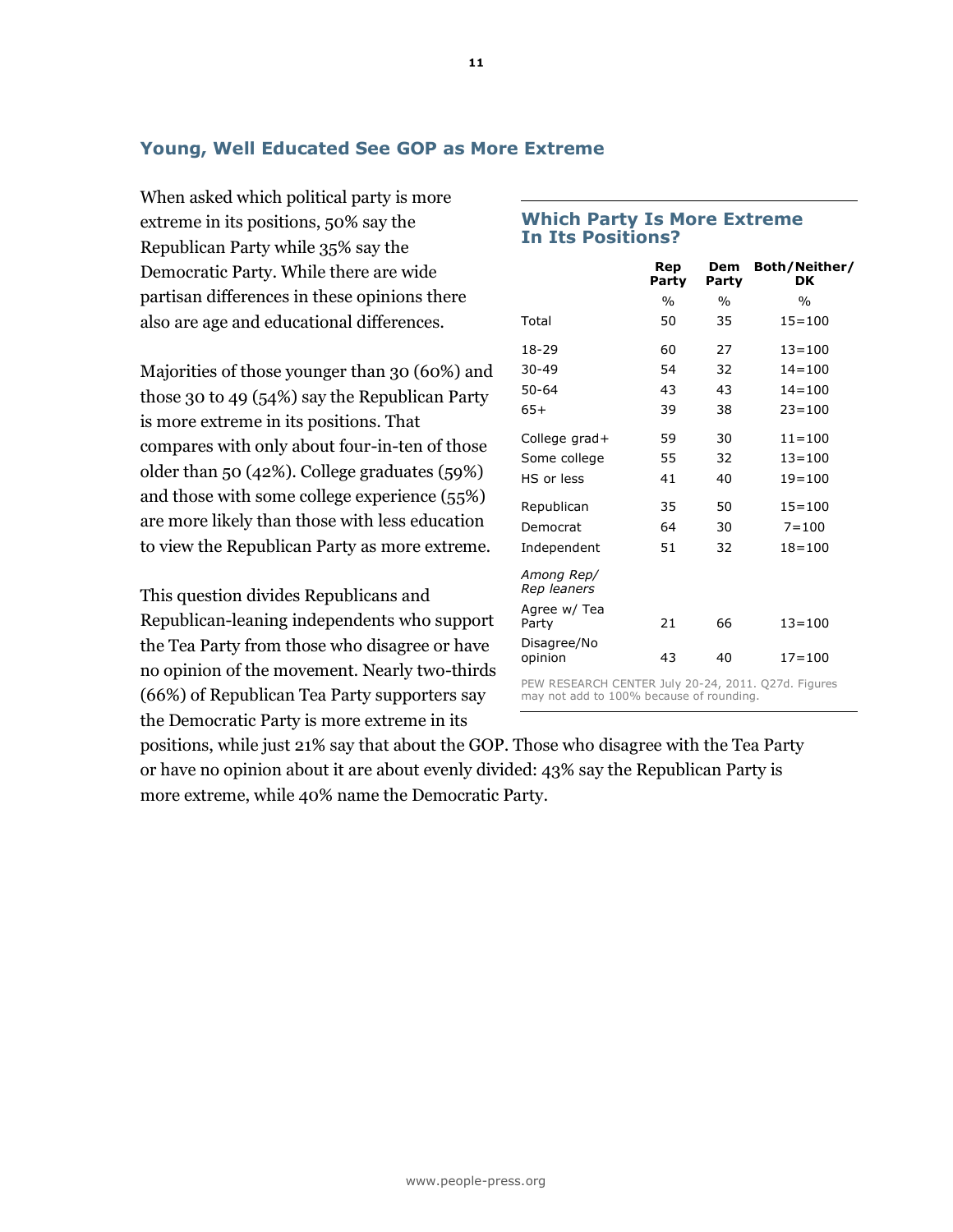# **SECTION 2: THE DEBT AND DEFICIT DEBATE**

A week ahead of the Aug. 2 debt-ceiling deadline, the public overwhelmingly wants political leaders in Washington to compromise on the issue. About two-thirds (68%) say that lawmakers who share their views should be willing to compromise, even if it means striking a deal they disagree with. Only 23% say lawmakers who share their views should stand by their principles, even if that leads to a

government default.

And even though negotiations about raising the debt limit have continued to stall, a majority (56%) thinks that Barack Obama and congressional Republicans will reach a deal before Aug. 2, while 38% think the issue will not be resolved in time. This is little changed from a *Washington Post*/ABC News survey conducted a week ago, in which 54% expected a deal and 43% did not.

Half of Americans (50%) say they have heard a lot about the Aug. 2 debt limit deadline, and attention levels are similar across party lines. But there are sizable partisan and ideological divisions when it comes to how lawmakers should approach the final deliberations. Fully 81% of Democrats say the lawmakers they agree with should compromise in the debt ceiling debate, even if it means an imperfect outcome. Roughly two-thirds (69%) of independents say the same. About half (53%) of Republicans want to see their leaders show a willingness to compromise, while 38% say the

## **Most Support Compromise on Plan to Raise Federal Debt Limit**

| Heard about possibility                                                       |               |               |               |               |
|-------------------------------------------------------------------------------|---------------|---------------|---------------|---------------|
| gov't might go into<br>default if no deal on                                  | Total         | Rep           | Dem           | Ind           |
| debt limit?                                                                   | $\frac{0}{0}$ | $\frac{0}{0}$ | $\frac{0}{0}$ | $\frac{0}{0}$ |
| A lot                                                                         | 50            | 52            | 53            | 49            |
| A little                                                                      | 32            | 33            | 34            | 30            |
| Nothing at all                                                                | 16            | 13            | 11            | 20            |
| Don't know                                                                    | 2             | 1             | 2             | 1             |
|                                                                               | 100           | 100           | 100           | 100           |
| Lawmakers who share<br>your views on this issue<br>should                     |               |               |               |               |
| Be willing to compromise,<br>even if they strike a deal<br>you disagree with  | 68            | 53            | 81            | 69            |
| Stand by their principles,<br>even if it means the gov't<br>goes into default | 23            | 38            | 12            | 25            |
| Don't know                                                                    | 8             | 9             | 7             | 6             |
|                                                                               | 100           | 100           | 100           | 100           |
| Will Obama & Reps<br>resolve this issue before<br>Aug. 2 deadline?            |               |               |               |               |
| Will resolve                                                                  | 56            | 57            | 63            | 52            |
| Will not resolve                                                              | 38            | 37            | 31            | 41            |
| Don't know                                                                    | 6             | 6             | 6             | 6             |
|                                                                               | 100           | 100           | 100           | 100           |
|                                                                               |               |               |               |               |

PEW RESEARCH CENTER July 20-24, 2011. Q31-33, Figures may not add to 100% because of rounding.

leaders they agree with should stand by their principles, even if it means a government default.

Nearly half of conservative Republicans (47%) say lawmakers who share their views should stick to principles despite the threat of a default; only 21% of moderate and liberal Republicans agree. There is no comparable ideological divide among Democrats. Liberal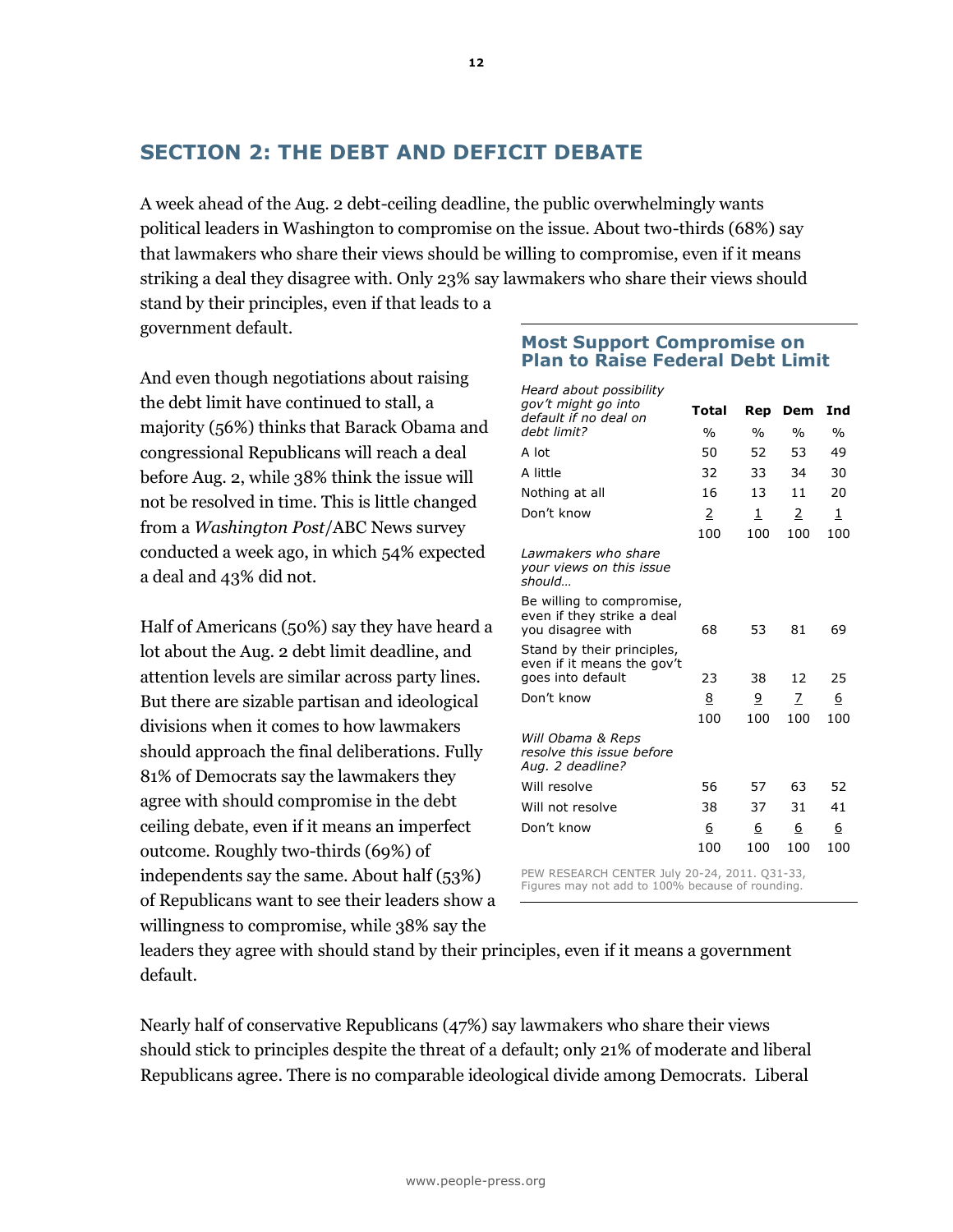Democrats are about as likely as conservative and moderate Democrats to say lawmakers should compromise on the debt ceiling even if it means striking a deal they disagree with.

More than half (53%) of Republicans and Republican-leaning independents who agree with the Tea Party want lawmakers to stand by their principles, even it means the government goes into default. Only 24% of Republicans and Republican leaners who do not agree with the Tea Party express this view.

Attentive Democrats are almost unanimous in their support for compromise to avoid a government default. Fully 90% of Democrats and Democratic-leaning independents who have heard a lot about the possibility of a default if an agreement is not reached say lawmakers should compromise on this issue. By contrast, barely half (54%) of Republicans and Republican leaners who have heard a lot about the debt limit deadline support compromise. Instead, 39% say their leaders should stand by their principles.

Despite the continued deadlock in Washington, attentive Americans are more optimistic that some kind of deal will be reached before Aug. 2. Two-thirds (67%) of people who have heard a lot about the issue say Obama and the Republicans will come to some kind of resolution, compared with 46% of those who have heard little or nothing about it.

# **Resistance to Compromise among Conservatives, Tea Party Backers**







PEW RESEARCH CENTER July 20-24, 2011. Q31-32.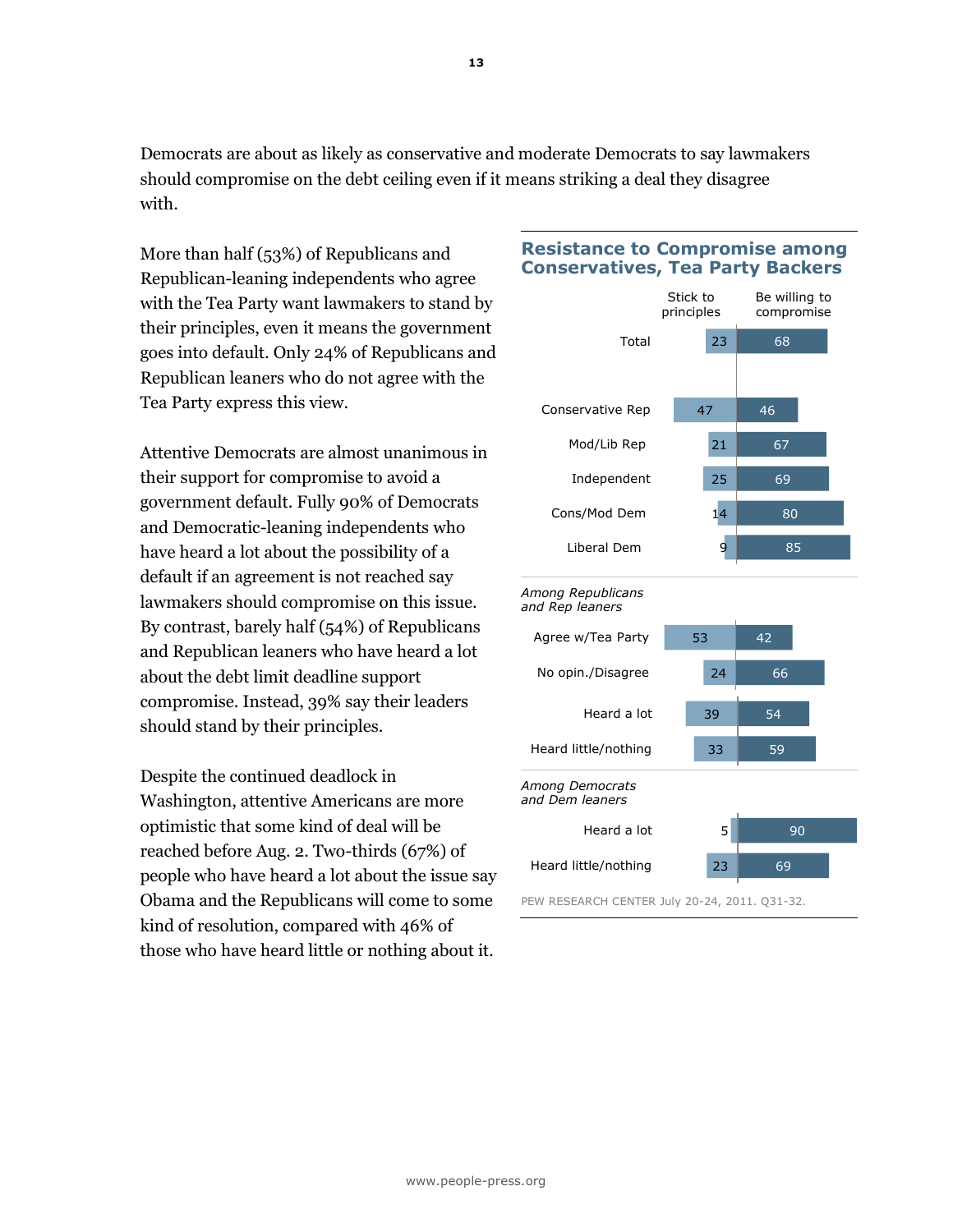# **Most Say Government Default Will Affect Their Finances**

Roughly two-thirds of Americans (65%) believe that their own personal finances would be affected if a deal is not struck by Aug. 2. There is little difference across party lines in this view.

More specifically, 46% of Americans are very or somewhat worried that if the government cannot borrow more money to fund its operations and pay its debts it would lead to the suspension of services and benefits that affect them personally. This concern is higher among women, minorities, low-income Americans, and people over age 50. Most who are worried cite the possible loss of Social Security and Medicare benefits as their greatest fear.

# **Personal Finances Seen at Risk if Deadline Is Not Met**

|                                                                     | <b>Not meeting</b>                              | Very/somewhat worried about            |                                     |  |  |
|---------------------------------------------------------------------|-------------------------------------------------|----------------------------------------|-------------------------------------|--|--|
|                                                                     | Aug 2 deadline<br>would affect<br>your finances | Losing gov't<br>services &<br>benefits | Harm to<br>savings &<br>investments |  |  |
|                                                                     | $\frac{0}{0}$                                   | $\frac{0}{0}$                          | $\frac{0}{0}$                       |  |  |
| Total                                                               | 65                                              | 46                                     | 45                                  |  |  |
| Men                                                                 | 60                                              | 36                                     | 39                                  |  |  |
| Women                                                               | 69                                              | 55                                     | 49                                  |  |  |
| White                                                               | 63                                              | 44                                     | 42                                  |  |  |
| <b>Black</b>                                                        | 65                                              | 53                                     | 47                                  |  |  |
| Hispanic                                                            | 72                                              | 52                                     | 58                                  |  |  |
| 18-29                                                               | 55                                              | 35                                     | 34                                  |  |  |
| $30 - 49$                                                           | 64                                              | 45                                     | 44                                  |  |  |
| $50 - 64$                                                           | 68                                              | 51                                     | 49                                  |  |  |
| $65+$                                                               | 71                                              | 53                                     | 50                                  |  |  |
| \$75,000 or more                                                    | 62                                              | 38                                     | 46                                  |  |  |
| \$30,000-74,999                                                     | 61                                              | 43                                     | 42                                  |  |  |
| Less than \$30,000                                                  | 71                                              | 59                                     | 47                                  |  |  |
| Republican                                                          | 63                                              | 39                                     | 43                                  |  |  |
| Democrat                                                            | 69                                              | 58                                     | 52                                  |  |  |
| Independent                                                         | 65                                              | 44                                     | 43                                  |  |  |
| Among Rep/Rep leaners                                               |                                                 |                                        |                                     |  |  |
| Agree w/ Tea Party                                                  | 58                                              | 32                                     | 35                                  |  |  |
| No opinion/Disagree                                                 | 65                                              | 44                                     | 46                                  |  |  |
| DEW BECEARCH CENTER July 20 24 2011 024 25 Whitecard Placks are non |                                                 |                                        |                                     |  |  |

ly 20-24, 2011. Hispanic; Hispanics are of any race.

About the same number (45%) are very or somewhat worried that missing the Aug. 2 deadline would harm their investments and retirement savings.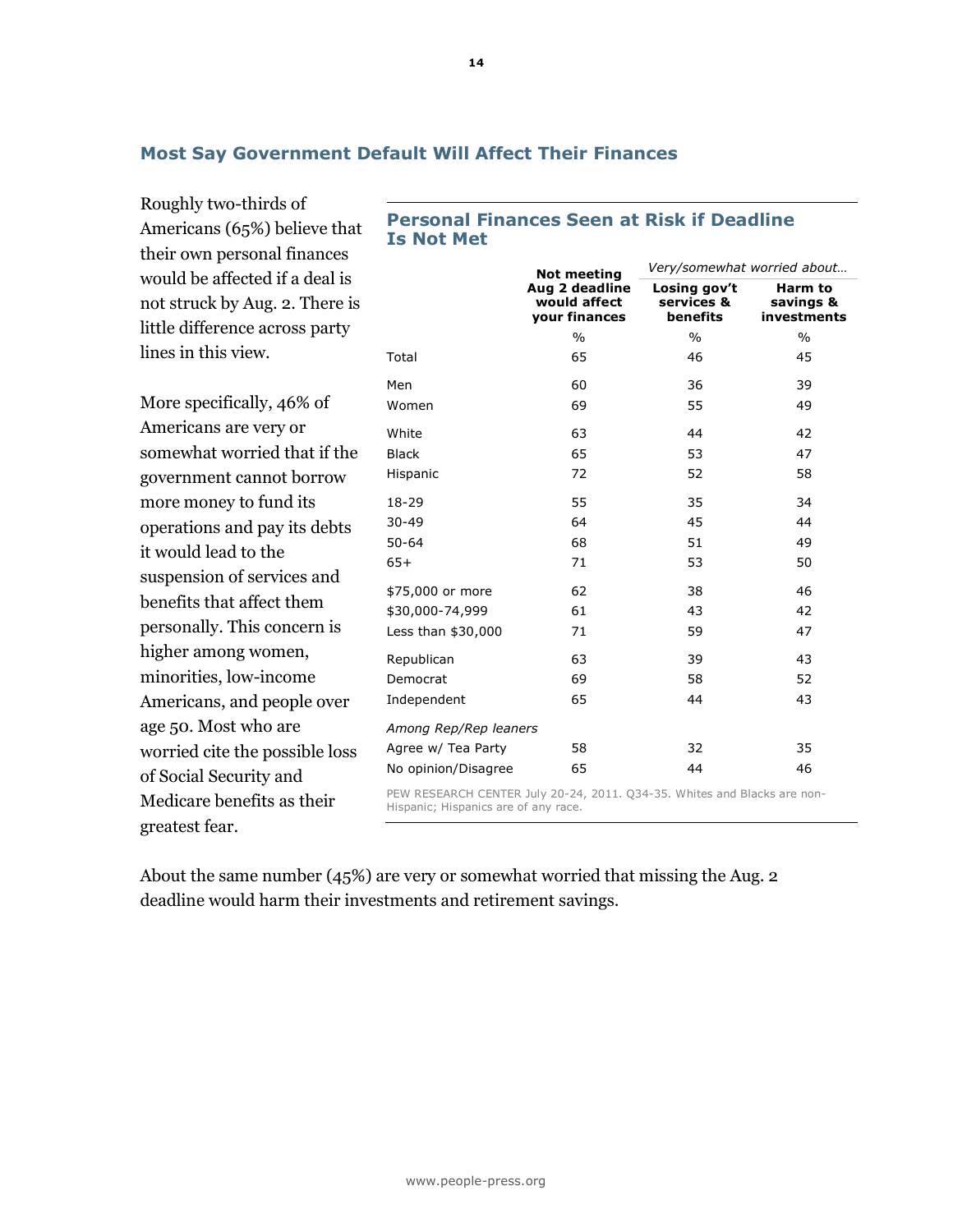# **Jobs Still Trump Deficit as Top Economic Worry**

Even as the debt has taken center stage in Washington over the last few weeks, more Americans continue to say the job situation is the national economic issue they are most worried about. About four-in-ten (39%) say the job situation is their top worry, while 29% cite the budget deficit. Just 15% say they are primarily concerned about rising prices and 11% say problems in the housing and financial markets. The relative importance of each of these concerns among the public is little changed since



**Deficit Worries Still High, but Job Situation** 

**Remains the Bigger Concern**

May, when the deficit overtook prices as the second highest-ranked concern.

Jobs remain the top economic concern for both Democrats (43%) and independents (39%), while Republicans are about as likely to cite the deficit (37%) as to say jobs (34%). But concern about the deficit is rising among Democrats and independents. In December, just 10% of Democrats cited the deficit as their top worry; today, 24% do so. Similarly, 29% of independents now say they are most worried



about the budget deficit, up from 20% in December.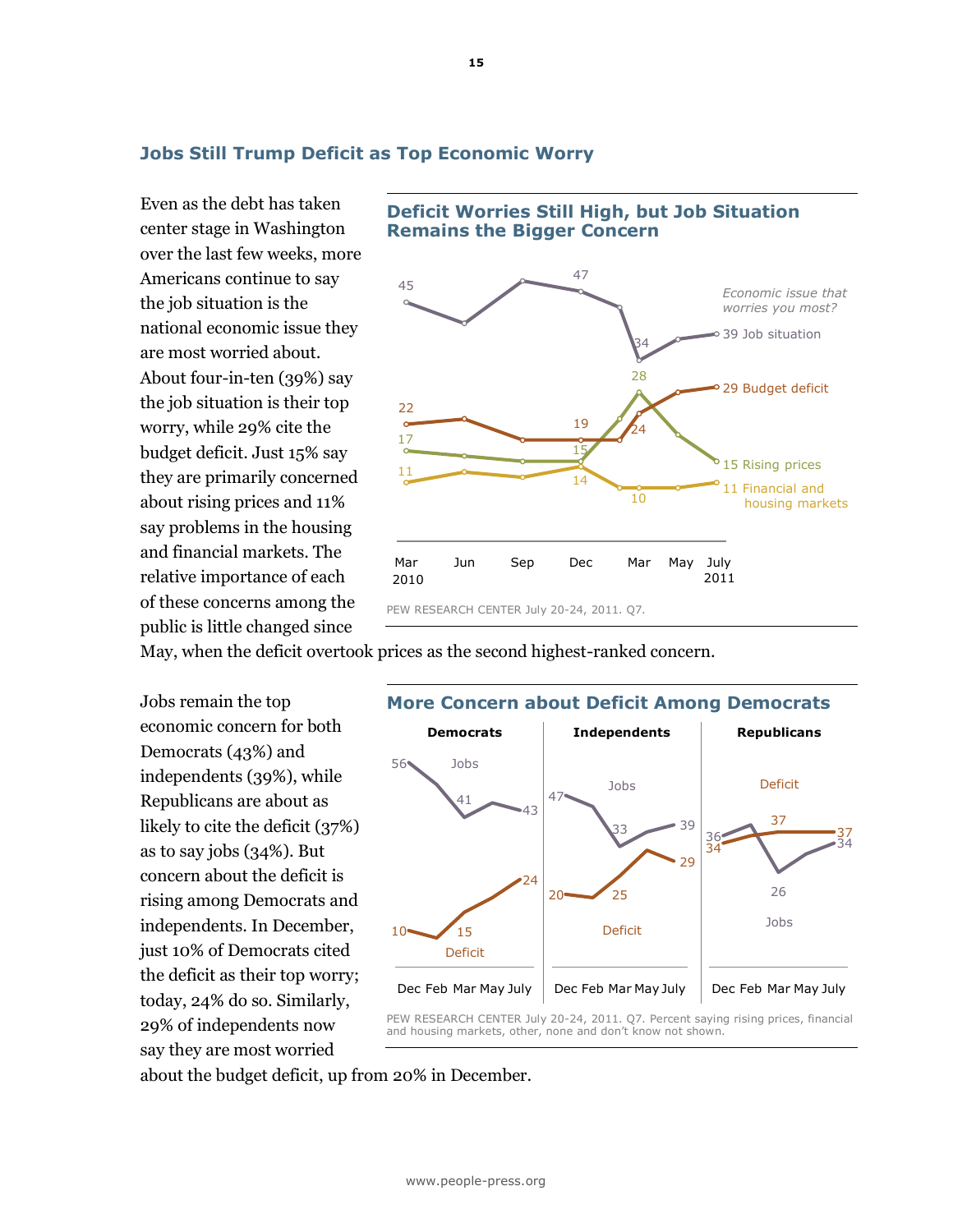The public remains skeptical that lawmakers will make headway in reducing the budget deficit over the next several years: Just 39% say the country will have made significant progress in reducing the deficit five years from now. At the same time, a majority (60%) say that the best way to reduce the federal budget deficit involves both cutting major programs and increasing taxes. Just 19% say the best approach is to focus mostly on cutting major programs; 8% say the focus mostly should be on increasing taxes.

Clear majorities of Democrats (67%) and independents (63%) say the best way to reducing the deficit includes both major program cuts and tax increases. By contrast, Republicans are more divided: 46% favor an approach that includes both tax increases and program cuts, while 39% say the best approach mostly focuses on program cuts.

Within the Republican coalition there is a substantial division of

## **Ideological Divisions Over Best Approach to Deficit**

| What is the best way<br>to reduce the federal                          | Cut major<br>programs | <b>Increase</b><br>taxes | <b>Combination</b><br>of both | Other/<br>DK |  |  |  |  |
|------------------------------------------------------------------------|-----------------------|--------------------------|-------------------------------|--------------|--|--|--|--|
| budget deficit?                                                        | $\%$                  | $\frac{0}{0}$            | $\%$                          | $\%$         |  |  |  |  |
| Total                                                                  | 19                    | 8                        | 60                            | $14 = 100$   |  |  |  |  |
| Republican                                                             | 39                    | 3                        | 46                            | $12 = 100$   |  |  |  |  |
| Conservative Rep                                                       | 46                    | 4                        | 39                            | $12 = 100$   |  |  |  |  |
| Mod/Lib Rep                                                            | 26                    | 2                        | 59                            | $12 = 100$   |  |  |  |  |
| Independent                                                            | 18                    | 5                        | 63                            | $14 = 100$   |  |  |  |  |
| Democrat                                                               | 5                     | 16                       | 67                            | $11 = 100$   |  |  |  |  |
| Liberal Dem                                                            | 8                     | 20                       | 64                            | $8 = 100$    |  |  |  |  |
| Cons/Mod Dem                                                           | 4                     | 14                       | 70                            | $12 = 100$   |  |  |  |  |
| Among Reps/<br>Rep leaners                                             |                       |                          |                               |              |  |  |  |  |
| Agree w/ Tea Party                                                     | 52                    | 1                        | 34                            | $12 = 100$   |  |  |  |  |
| No opinion/Disagree                                                    | 24                    | 4                        | 60                            | $12 = 100$   |  |  |  |  |
| PEW RESEARCH CENTER July 20-24, 2011, O24, Figures may not add to 100% |                       |                          |                               |              |  |  |  |  |

PEW RESEARCH CENTER July 20-24, 2011. Q24. Figures may not add to 100% because of rounding.

opinion. A majority of Republicans and Republican-leaning independents who agree with the Tea Party movement (52%) say deficit reduction should come mostly through major program cuts; just 24% of those who do not agree or have no opinion of the Tea Party say the same.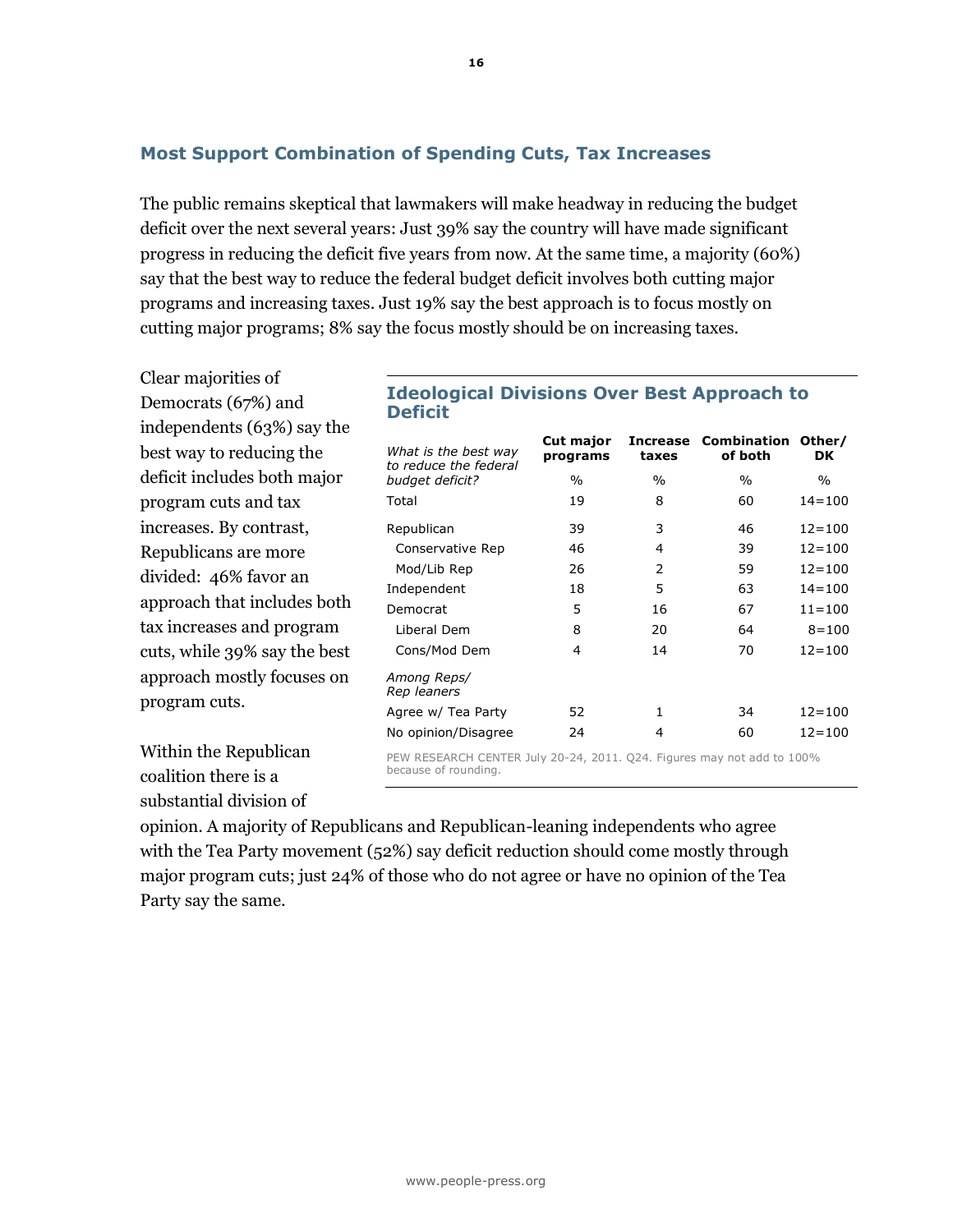# **Will Federal Spending Cuts Help or Hurt the Job Situation?**

A plurality (39%) of Americans say that if the federal government makes major cuts in federal spending in order to reduce the budget deficit, there would not be much of an effect on the job situation. The remainder of the public is divided: About as many say these spending cuts would hurt (27%) as help (26%) the job situation. In March, more said cuts would hurt the job situation than said they would help (34% hurt, 18% help).

Although pluralities of Democrats and independents say potential spending cuts would have little effect on the job situation, both groups are about equally likely to say these cuts would help the job situation as to say they would hurt. In March, Democrats were more likely to say cuts would hurt the employment situation.

Republicans remain more likely than either Democrats or independents to say cuts would

| Impact of major<br>spending cuts on | Help          |               | Not have<br>Hurt much effect | Other/<br>DK  |
|-------------------------------------|---------------|---------------|------------------------------|---------------|
| job situation                       | $\frac{0}{0}$ | $\frac{0}{0}$ | $\frac{0}{0}$                | $\frac{0}{0}$ |
| Total                               |               |               |                              |               |
| July                                | 26            | 27            | 39                           | $8 = 100$     |
| March                               | 18            | 34            | 41                           | $7 = 100$     |
| Change                              | $+8$          | $-7$          | $-2$                         |               |
| Republican                          |               |               |                              |               |
| July                                | 34            | 19            | 39                           | $8 = 100$     |
| March                               | 25            | 27            | 41                           | $6 = 100$     |
| Change                              | $+9$          | -8            | $-2$                         |               |
| <b>Democrat</b>                     |               |               |                              |               |
| July                                | 24            | 30            | 40                           | $5 = 100$     |
| March                               | 18            | 39            | 35                           | $8 = 100$     |
| Change                              | $+6$          | $-9$          | $+5$                         |               |
| Independent                         |               |               |                              |               |
| July                                | 23            | 28            | 37                           | $12 = 100$    |
| March                               | 15            | 34            | 45                           | $6 = 100$     |
| Change                              | $+8$          | -6            | -8                           |               |

**No Consensus about Impact of Spending Cuts on Job Situation**

PEW RESEARCH CENTER July 20-24, 2011. Q28. Figures may not add to 100% because of rounding.

help the job situation (34% say this, compared with 24% of Democrats and 23% of independents). And more Republicans now say this than did so in March (up nine points).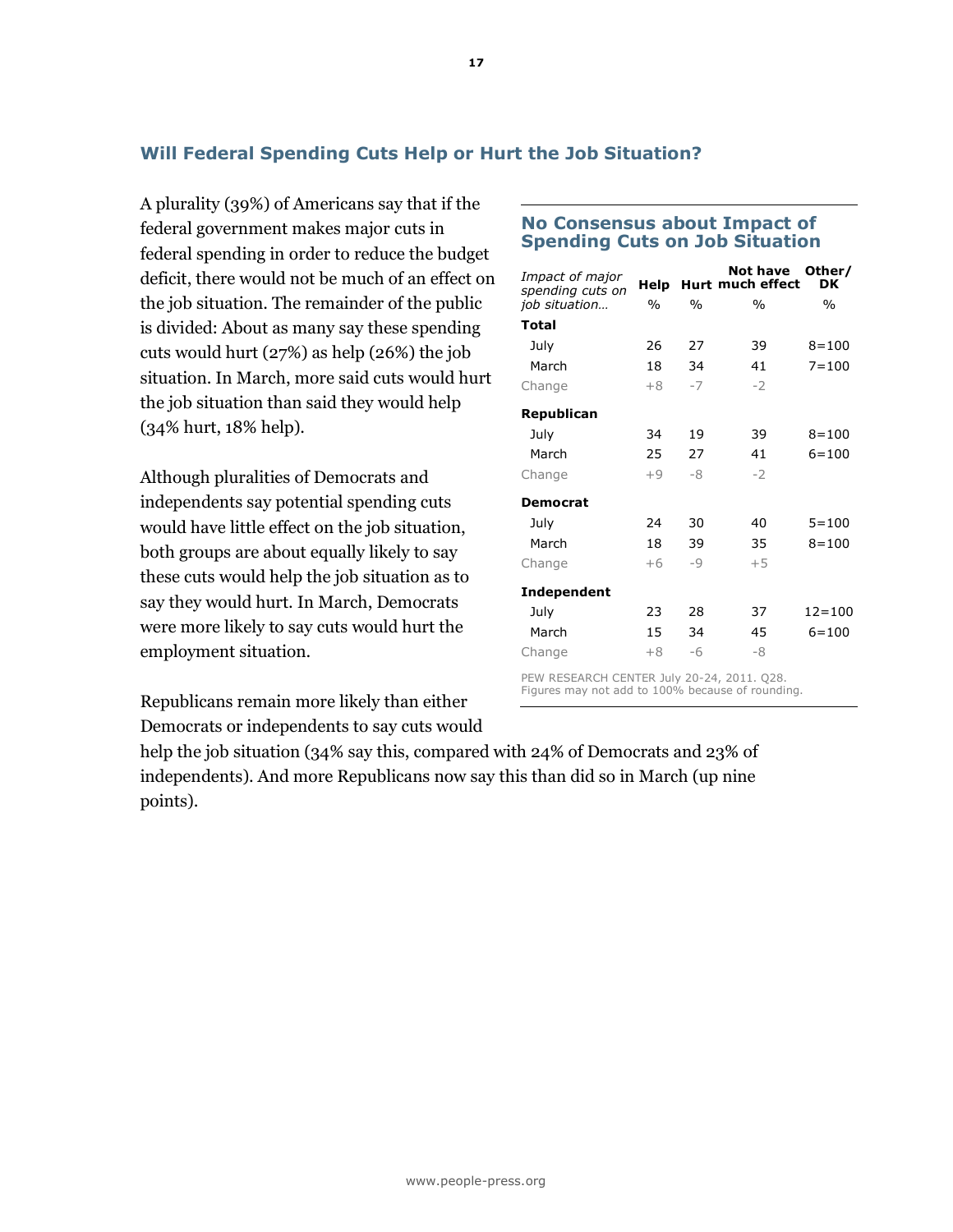# **About the Survey**

The analysis in this report is based on telephone interviews conducted July 20-24, 2011 among a national sample of 1,501 adults 18 years of age or older living in the continental United States (916 respondents were interviewed on a landline telephone, and 585 were interviewed on a cell phone, including 254 who had no landline telephone). The survey was conducted by interviewers at Princeton Data Source under the direction of Princeton Survey Research Associates International. A combination of landline and cell phone random digit dial samples were used; both samples were provided by Survey Sampling International. Interviews were conducted in English and Spanish. Respondents in the landline sample were selected by randomly asking for the youngest adult male or female who is now at home. Interviews in the cell sample were conducted with the person who answered the phone, if that person was an adult 18 years of age or older. For detailed information about our survey methodology, see<http://people-press.org/methodology/>

The combined landline and cell phone sample are weighted using an iterative technique that matches gender, age, education, race, Hispanic origin, region, and population density to parameters from the March 2010 Census Bureau's Current Population Survey. The sample also is weighted to match current patterns of telephone status and relative usage of landline and cell phones (for those with both), based on extrapolations from the 2010 National Health Interview Survey. The weighting procedure also accounts for the fact that respondents with both landline and cell phones have a greater probability of being included in the combined sample and adjusts for household size within the landline sample. Sampling errors and statistical tests of significance take into account the effect of weighting. The following table shows the sample sizes and the error attributable to sampling that would be expected at the 95% level of confidence for different groups in the survey:

| Group                 | <b>Sample Size</b> | Plus or minus         |
|-----------------------|--------------------|-----------------------|
| Total sample          | 1,501              | 3.5 percentage points |
|                       |                    |                       |
| Republicans           | 389                | 6.0 percentage points |
| Democrats             | 464                | 5.5 percentage points |
| Independents          | 575                | 5.0 percentage points |
|                       |                    |                       |
| Among Republicans and |                    |                       |
| Republican leaners:   |                    |                       |
| Agree with Tea Party  | 305                | 7.0 percentage points |
| Disagree/No opinion   | 329                | 6.5 percentage points |

Sample sizes and sampling errors for other subgroups are available upon request.

In addition to sampling error, one should bear in mind that question wording and practical difficulties in conducting surveys can introduce error or bias into the findings of opinion polls.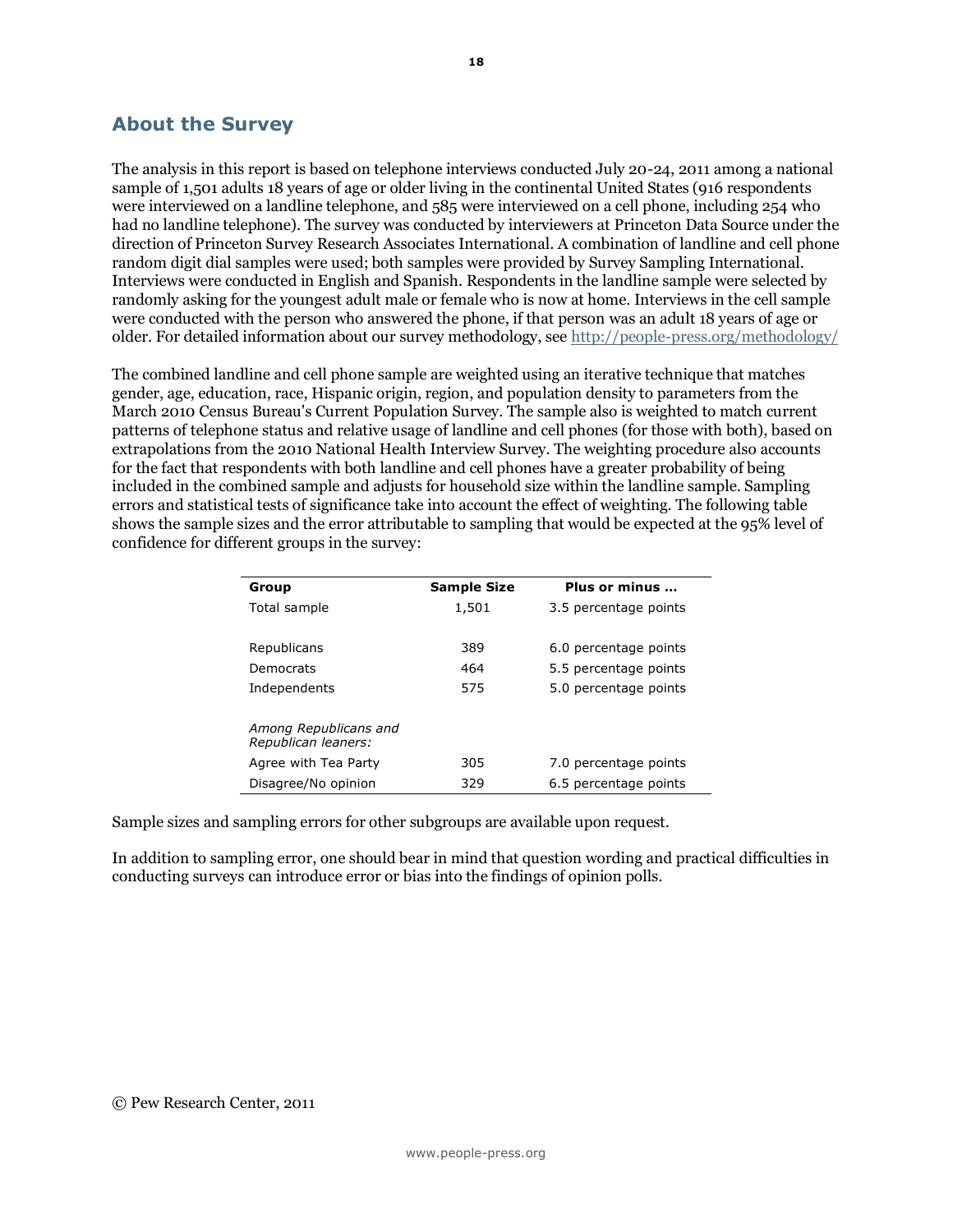#### **PEW RESEARCH CENTER FOR THE PEOPLE & THE PRESS JULY 2011 POLITICAL AND MEDIA SURVEY FINAL TOPLINE July 20-24, 2011 N=1,501**

### **RANDOMIZE Q.1 WITH Q.2/Q.3 BLOCK**

#### **ASK ALL:**

Q.1 Do you approve or disapprove of the way Barack Obama is handling his job as President? **[IF DK ENTER AS DK. IF DEPENDS PROBE ONCE WITH:** Overall do you approve or disapprove of the way Barack Obama is handling his job as President? **IF STILL DEPENDS ENTER AS DK]**

|                    |         | Dis-    | (VOL.) |                    |         | Dis-    | (VOL.) |
|--------------------|---------|---------|--------|--------------------|---------|---------|--------|
|                    | Approve | approve | DK/Ref |                    | Approve | approve | DK/Ref |
| Jul 20-24, 2011    | 44      | 48      | 8      | Apr 21-26, 2010    | 47      | 42      | 11     |
| Jun 15-19, 2011    | 46      | 45      | 8      | Apr 8-11, 2010     | 48      | 43      | 9      |
| May 25-30, 2011    | 52      | 39      | 10     | Mar 10-14, 2010    | 46      | 43      | 12     |
| May 5-8, 2011      | 50      | 39      | 11     | Feb 3-9, 2010      | 49      | 39      | 12     |
| May 2, 2011        | 56      | 38      | 6      | Jan 6-10, 2010     | 49      | 42      | 10     |
| Mar 30-Apr 3, 2011 | 47      | 45      | 8      | Dec 9-13, 2009     | 49      | 40      | 11     |
| Feb 22-Mar 1, 2011 | 51      | 39      | 10     | Oct 28-Nov 8, 2009 | 51      | 36      | 13     |
| Feb 2-7, 2011      | 49      | 42      | 9      | Sep 30-Oct 4, 2009 | 52      | 36      | 12     |
| Jan 5-9, 2011      | 46      | 44      | 10     | Sep 10-15, 2009    | 55      | 33      | 13     |
| Dec 1-5, 2010      | 45      | 43      | 13     | Aug 20-27, 2009    | 52      | 37      | 12     |
| Nov 4-7, 2010      | 44      | 44      | 12     | Aug 11-17, 2009    | 51      | 37      | 11     |
| Oct 13-18, 2010    | 46      | 45      | 9      | Jul 22-26, 2009    | 54      | 34      | 12     |
| Aug 25-Sep 6, 2010 | 47      | 44      | 9      | Jun 10-14, 2009    | 61      | 30      | 9      |
| Jul 21-Aug 5, 2010 | 47      | 41      | 12     | Apr 14-21, 2009    | 63      | 26      | 11     |
| Jun 8-28, 2010     | 48      | 41      | 11     | Mar 31-Apr 6, 2009 | 61      | 26      | 13     |
| Jun 16-20, 2010    | 48      | 43      | 9      | Mar 9-12, 2009     | 59      | 26      | 15     |
| May 6-9, 2010      | 47      | 42      | 11     | Feb 4-8, 2009      | 64      | 17      | 19     |

## **RANDOMIZE Q.1 WITH Q.2/Q.3 BLOCK**

# **ASK ALL:**

Q.2 All in all, are you satisfied or dissatisfied with the way things are going in this country today?

|                    | Satis-<br>fied | Dis-<br>satisfied | (VOL.)<br>DK/Ref |                              | Satis-<br>fied | Dis-<br>satisfied | (VOL.)<br>DK/Ref |
|--------------------|----------------|-------------------|------------------|------------------------------|----------------|-------------------|------------------|
| Jul 20-24, 2011    | 17             | 79                | 4                | Sep 10-15, 2009 <sup>1</sup> | 30             | 64                |                  |
| Jun 15-19, 2011    | 23             | 73                | 4                | Aug 20-27, 2009              | 28             | 65                | 7                |
| May 5-8, 2011      | 30             | 62                | 8                | Aug 11-17, 2009              | 28             | 65                |                  |
| May 2, 2011        | 32             | 60                | 8                | Jul 22-26, 2009              | 28             | 66                | 6                |
| Mar 8-14, 2011     | 22             | 73                | 5                | Jun 10-14, 2009              | 30             | 64                | 5                |
| Feb 2-7, 2011      | 26             | 68                | 5                | Apr 28-May 12, 2009          | 34             | 58                | 8                |
| Jan 5-9, 2011      | 23             | 71                | 6                | Apr 14-21, 2009              | 23             | 70                | 7                |
| Dec 1-5, 2010      | 21             | 72                |                  | Jan 7-11, 2009               | 20             | 73                |                  |
| Nov 4-7, 2010      | 23             | 69                | 8                | December, 2008               | 13             | 83                | 4                |
| Sep 23-26, 2010    | 30             | 63                |                  | Early October, 2008          | 11             | 86                | 3                |
| Aug 25-Sep 6, 2010 | 25             | 71                | 5                | Mid-September, 2008          | 25             | 69                | 6                |
| Jun 24-27, 2010    | 27             | 64                | 9                | August, 2008                 | 21             | 74                | 5                |
| May 13-16, 2010    | 28             | 64                | 7                | July, 2008                   | 19             | 74                | 7                |
| Apr 21-26, 2010    | 29             | 66                | 5                | June, 2008                   | 19             | 76                | 5                |
| Apr 1-5, 2010      | 31             | 63                | 6                | Late May, 2008               | 18             | 76                | 6                |
| Mar 11-21, 2010    | 25             | 69                | 5                | March, 2008                  | 22             | 72                | 6                |
| Mar 10-14, 2010    | 23             | 71                |                  | Early February, 2008         | 24             | 70                | 6                |
| Feb 3-9, 2010      | 23             | 71                | 6                | Late December, 2007          | 27             | 66                | 7                |
| Jan 6-10, 2010     | 27             | 69                | 4                | October, 2007                | 28             | 66                | 6                |
| Oct 28-Nov 8, 2009 | 25             | 67                |                  | February, 2007               | 30             | 61                | 9                |
| Sep 30-Oct 4, 2009 | 25             | 67                |                  |                              |                |                   |                  |
|                    |                |                   |                  |                              |                |                   |                  |

1 In September 10-15, 2009 and other surveys noted with an asterisk, the question was worded "Overall, are you satisfied or dissatisfied with the way things are going in our country today?"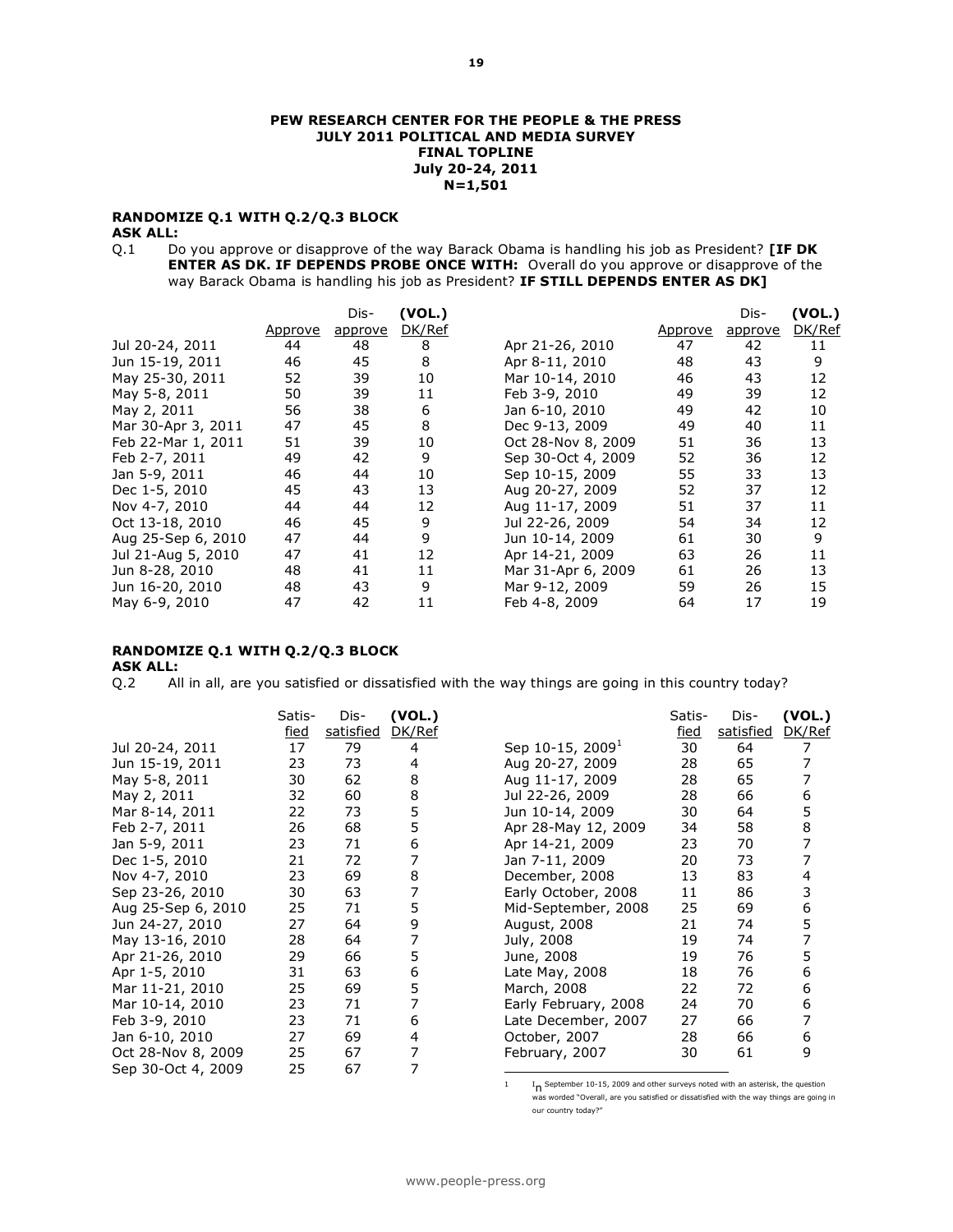## **Q.2 CONTINUED…**

|                       | Satis-      | Dis-      | (VOL.) |                        | Satis-      | Dis-      | (VOL.) |
|-----------------------|-------------|-----------|--------|------------------------|-------------|-----------|--------|
|                       | <u>fied</u> | satisfied | DK/Ref |                        | <u>fied</u> | satisfied | DK/Ref |
| Mid-January, 2007     | 32          | 61        | 7      | February, 2001         | 46          | 43        | 11     |
| Early January, 2007   | 30          | 63        | 7      | January, 2001          | 55          | 41        | 4      |
| December, 2006        | 28          | 65        | 7      | October, 2000 (RVs)    | 54          | 39        | 7      |
| Mid-November, 2006    | 28          | 64        | 8      | September, 2000        | 51          | 41        | 8      |
| Early October, 2006   | 30          | 63        | 7      | June, 2000             | 47          | 45        | 8      |
| July, 2006            | 30          | 65        | 5      | April, 2000            | 48          | 43        | 9      |
| May, 2006*            | 29          | 65        | 6      | August, 1999           | 56          | 39        | 5      |
| March, 2006           | 32          | 63        | 5      | January, 1999          | 53          | 41        | 6      |
| January, 2006         | 34          | 61        | 5      | November, 1998         | 46          | 44        | 10     |
| Late November, 2005   | 34          | 59        | 7      | Early September, 1998  | 54          | 42        | 4      |
| Early October, 2005   | 29          | 65        | 6      | Late August, 1998      | 55          | 41        | 4      |
| July, 2005            | 35          | 58        | 7      | Early August, 1998     | 50          | 44        | 6      |
| Late May, 2005*       | 39          | 57        | 4      | February, 1998         | 59          | 37        | 4      |
| February, 2005        | 38          | 56        | 6      | January, 1998          | 46          | 50        | 4      |
| January, 2005         | 40          | 54        | 6      | September, 1997        | 45          | 49        | 6      |
| December, 2004        | 39          | 54        | 7      | August, 1997           | 49          | 46        | 5      |
| Mid-October, 2004     | 36          | 58        | 6      | January, 1997          | 38          | 58        | 4      |
| July, 2004            | 38          | 55        | 7      | July, 1996             | 29          | 67        | 4      |
| May, 2004             | 33          | 61        | 6      | March, 1996            | 28          | 70        | 2      |
| Late February, 2004*  | 39          | 55        | 6      | October, 1995          | 23          | 73        | 4      |
| Early January, 2004   | 45          | 48        | 7      | June, 1995             | 25          | 73        | 2      |
| December, 2003        | 44          | 47        | 9      | April, 1995            | 23          | 74        | 3      |
| October, 2003         | 38          | 56        | 6      | July, 1994             | 24          | 73        | 3      |
| August, 2003          | 40          | 53        | 7      | March, 1994            | 24          | 71        | 5      |
| April 8, 2003         | 50          | 41        | 9      | October, 1993          | 22          | 73        | 5      |
| January, 2003         | 44          | 50        | 6      | September, 1993        | 20          | 75        | 5      |
| November, 2002        | 41          | 48        | 11     | May, 1993              | 22          | 71        | 7      |
| September, 2002       | 41          | 55        | 4      | January, 1993          | 39          | 50        | 11     |
| Late August, 2002     | 47          | 44        | 9      | January, 1992          | 28          | 68        | 4      |
| May, 2002             | 44          | 44        | 12     | November, 1991         | 34          | 61        | 5      |
| March, 2002           | 50          | 40        | 10     | Gallup: Late Feb, 1991 | 66          | 31        | 3      |
| Late September, 2001  | 57          | 34        | 9      | August, 1990           | 47          | 48        | 5      |
| Early September, 2001 | 41          | 53        | 6      | May, 1990              | 41          | 54        | 5      |
| June, 2001            | 43          | 52        | 5      | January, 1989          | 45          | 50        | 5      |
| March, 2001           | 47          | 45        | 8      | September, 1988 (RVs)  | 50          | 45        | 5      |
|                       |             |           |        |                        |             |           |        |

# **QUESTION 3 HELD FOR FUTURE RELEASE**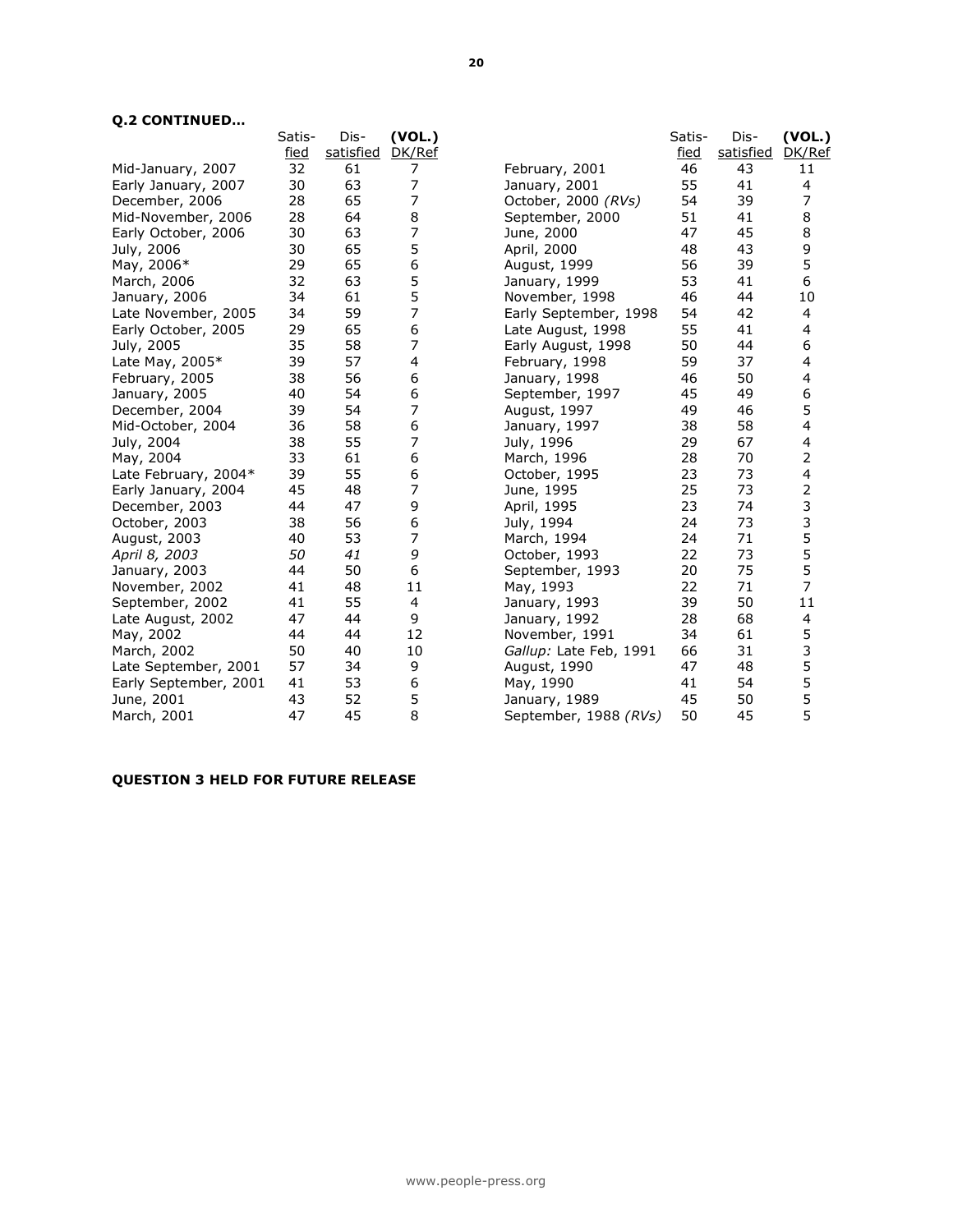# **ASK ALL:**<br>Q.4 Dr

Q.4 Do you approve or disapprove of the job the **[INSERT ITEM; RANDOMIZE]** are doing? **[IF DK ENTER AS DK. IF DEPENDS PROBE ONCE WITH:** Overall do you approve or disapprove of the job the **[ITEM]** are doing? **IF STILL DEPENDS ENTER AS DK]. [INTERVIEWER INSTRUCTION: REPEAT FULL QUESTION FOR NEXT ITEM**

|    |                                | <u>Approve</u> | Disapprove | (VOL.)<br>DK/Ref |
|----|--------------------------------|----------------|------------|------------------|
| a. | Republican leaders in Congress |                |            |                  |
|    | Jul 20-24, 2011                | 25             | 66         | 10               |
|    | Mar 30-Apr 3, 2011             | 30             | 61         | 9                |
|    | Feb 24-27, 2011                | 36             | 45         | 19               |
|    | Jan 5-9, 2011 <sup>2</sup>     | 34             | 43         | 22               |
|    | Nov 4-7, 2010                  | 41             | 37         | 22               |
|    | Sep 30-Oct 3, 2010             | 24             | 60         | 16               |
|    | Jul 22-25, 2010                | 33             | 53         | 14               |
|    | Jun 16-20, 2010                | 31             | 55         | 14               |
|    | Apr 8-11, 2010                 | 30             | 56         | 14               |
|    | Mar 10-14, 2010                | 25             | 59         | 16               |
|    | Jan 6-10, 2010                 | 27             | 57         | 16               |
|    | Dec 9-13, 2009                 | 29             | 51         | 20               |
|    | Sep 30-Oct 4, 2009             | 24             | 60         | 17               |
|    | Jun 10-14, 2009                | 29             | 56         | 15               |
|    | Mar 9-12, 2009                 | 28             | 51         | 21               |
|    | Feb 4-8, 2009                  | 34             | 51         | 15               |
|    | Early October, 2006            | 33             | 56         | 11               |
|    | June, 2006                     | 30             | 53         | 17               |
|    | March, 2006                    | 32             | 50         | 18               |
|    | January, 2006                  | 33             | 52         | 15               |
|    | Early November, 2005           | 33             | 50         | 17               |
|    | Early October, 2005            | 32             | 52         | 16               |
|    | Mid-September, 2005            | 36             | 49         | 15               |
|    | Mid-May, 2005                  | 35             | 50         | 15               |
|    | Mid-March, 2005                | 39             | 44         | 17               |
|    | Early February, 2004           | 41             | 42         | 17               |
|    | January, 2003                  | 48             | 37         | 15               |
|    | June, 2002                     | 50             | 34         | 16               |
|    | May, 2002                      | 49             | 34         | 17               |
|    | February, 2002                 | 56             | 24         | 20               |
|    | Early September, 2001          | 43             | 39         | 18               |
|    | June, 2001                     | 40             | 40         | 20               |
|    | May, 2001                      | 45             | 36         | 19               |
|    | April, 2001                    | 45             | 30         | 25               |
|    | January, 2001                  | 43             | 36         | 21               |
|    | July, 2000                     | 36             | 46         | 18               |
|    | May, 2000                      | 40             | 42         | 18               |
|    | March, 2000                    | 38             | 43         | 19               |
|    | February, 2000                 | 40             | 43         | 17               |
|    | January, 2000                  | 39             | 41         | 20               |
|    | December, 1999                 | 38             | 42         | 20               |
|    | October, 1999                  | 34             | 50         | 16               |
|    | Late September, 1999           | 34             | 46         | 20               |
|    | August, 1999                   | 40             | 44         | 16               |
|    | July, 1999                     | 36             | 45         | 19               |
|    | June, 1999                     | 37             | 46         | 17               |
|    | May, 1999                      | 38             | 44         | 18               |
|    | March, 1999                    | 38             | 47         | 15               |
|    | February, 1999                 | 37             | 51         | 12               |
|    | January, 1999                  | 38             | 50         | 12               |
|    |                                |                |            |                  |

 $\mathsf{2}$ 

Question wording for Nov. 4-7, 2010, and Jan. 5-9, 2011, was: "Do you approve or disapprove of Republican congressional leaders' policies and plans for the future?"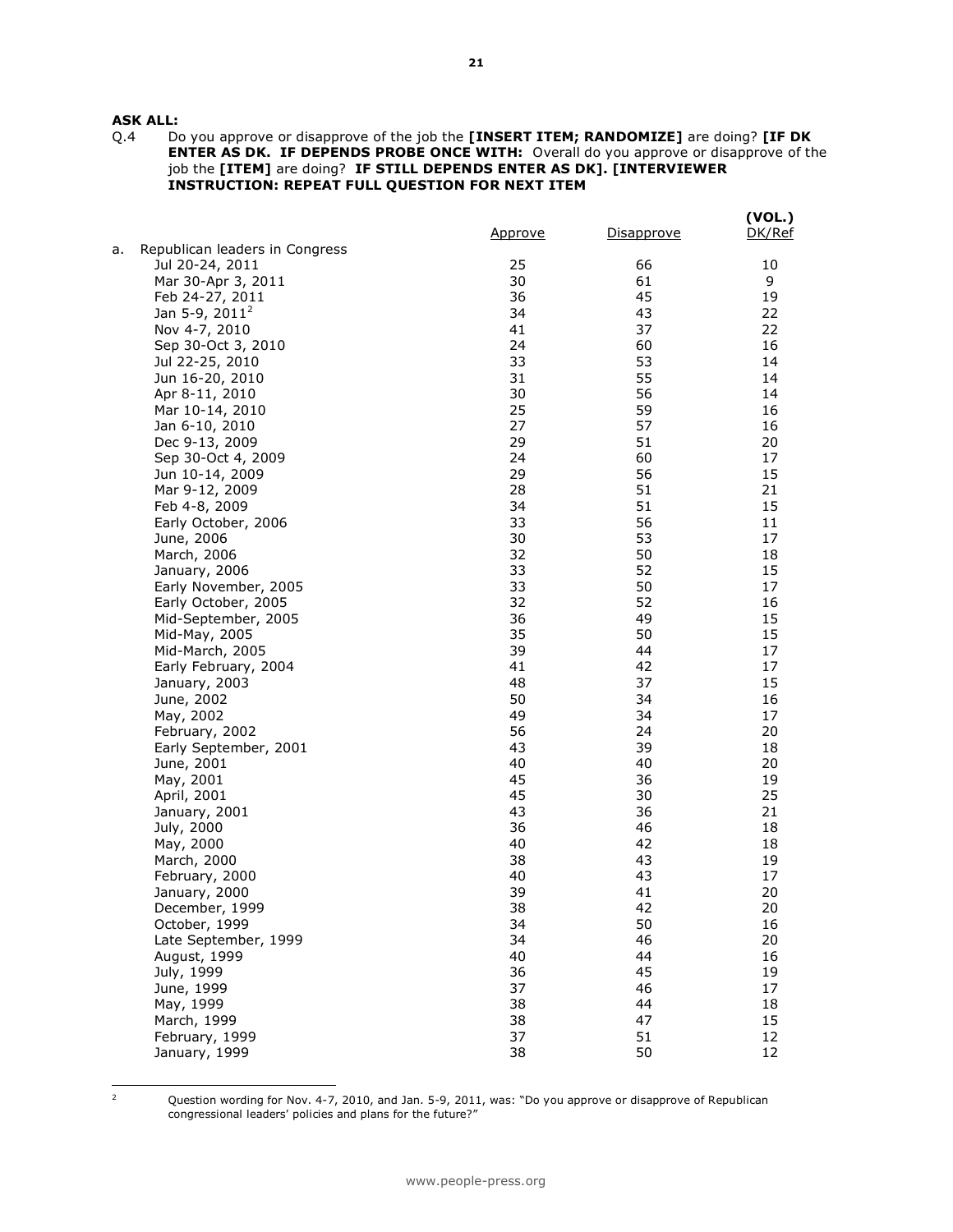### **Q.4 CONTINUED…**

| <b>Q.4 CONTINUED</b>           |                |            | (VOL.)   |
|--------------------------------|----------------|------------|----------|
|                                | <u>Approve</u> | Disapprove | DK/Ref   |
| Early December, 1998           | 38             | 49         | 13       |
| November, 1998                 | 41             | 48         | 11       |
| Early September, 1998          | 44             | 37         | 19       |
| Early August, 1998             | 43             | 37         | 20       |
| June, 1998                     | 42             | 38         | 20       |
| May, 1998                      | 40             | 41         | 19       |
| April, 1998                    | 41             | 40         | 19       |
| March, 1998                    | 43             | 39         | 18       |
| January, 1998                  | 43             | 41         | 16       |
| November, 1997                 | 41             | 43         | 16       |
| August, 1997                   | 42             | 44         | 14       |
| June, 1997                     | 33             | 50         | 17       |
| May, 1997                      | 40             | 44         | 16       |
| April, 1997                    | 40             | 44         | 16       |
| February, 1997                 | 44             | 42         | 14       |
| January, 1997                  | 38             | 47         | 15       |
| December, 1996 <sup>3</sup>    | 40             | 43         | 17       |
| July, 1996                     | 38             | 48         | 14       |
| June, 1996                     | 36             | 50         | 14       |
| April, 1996                    | 39             | 46         | 15       |
| March, 1996                    | 35             | 51         | 14       |
| February, 1996                 | 33             | 53         | 14       |
| January, 1996                  | 36             | 54         | 10       |
| October, 1995                  | 36             | 51         | 13       |
| September, 1995                | 36             | 50         | 14       |
| August, 1995                   | 38             | 45         | 17       |
|                                | 41             | 45         | 14       |
| June, 1995                     | 44             |            |          |
| April, 1995                    |                | 43         | 13       |
| March, 1995<br>December, 1994  | 43<br>52       | 39<br>28   | 18<br>20 |
| b.                             |                |            |          |
| Democratic leaders in Congress | 30             | 60         | 10       |
| Jul 20-24, 2011                |                | 60         |          |
| Mar 30-Apr 3, 2011             | 31<br>33       | 48         | 9        |
| Feb 24-27, 2011                |                |            | 19       |
| Sep 30-Oct 3, 2010             | 30             | 53         | 17       |
| Jul 22-25, 2010                | 35             | 56         | 10       |
| Jun 16-20, 2010                | 35             | 53         | 12       |
| Apr 8-11, 2010                 | 38             | 51         | 11       |
| Mar 10-14, 2010                | 31             | 57         | 12       |
| Jan 6-10, 2010                 | 35             | 53         | 11       |
| Dec 9-13, 2009                 | 36             | 47         | 17       |
| Sep 30-Oct 4, 2009             | 33             | 53         | 15       |
| Jun 10-14, 2009                | 42             | 45         | 13       |
| Mar 9-12, 2009                 | 47             | 35         | 18       |
| Feb 4-8, 2009                  | 48             | 38         | 14       |
| August, 2008                   | 31             | 58         | 11       |
| January, 2008                  | 31             | 53         | 16       |
| November, 2007                 | 35             | 50         | 15       |
| October, 2007                  | 31             | 54         | 15       |
| July, 2007                     | 33             | 54         | 13       |
| June, 2007                     | 34             | 49         | 17       |
| April, 2007                    | 36             | 43         | 21       |
| March, 2007 <sup>4</sup>       | 37             | 42         | 21       |
| February, 2007                 | 41             | 36         | 23       |
| Mid-January, 2007              | 39             | 34         | 27       |
| November, 2006 <sup>5</sup>    | 50             | 21         | 29       |
|                                |                |            |          |

3 From December, 1994, through December, 1996, the question was worded: "As best you can tell, do you approve or<br>disapprove of the policies and proposals of the Republican leaders in Congress?".<br>In March 2007 the question

**22**

l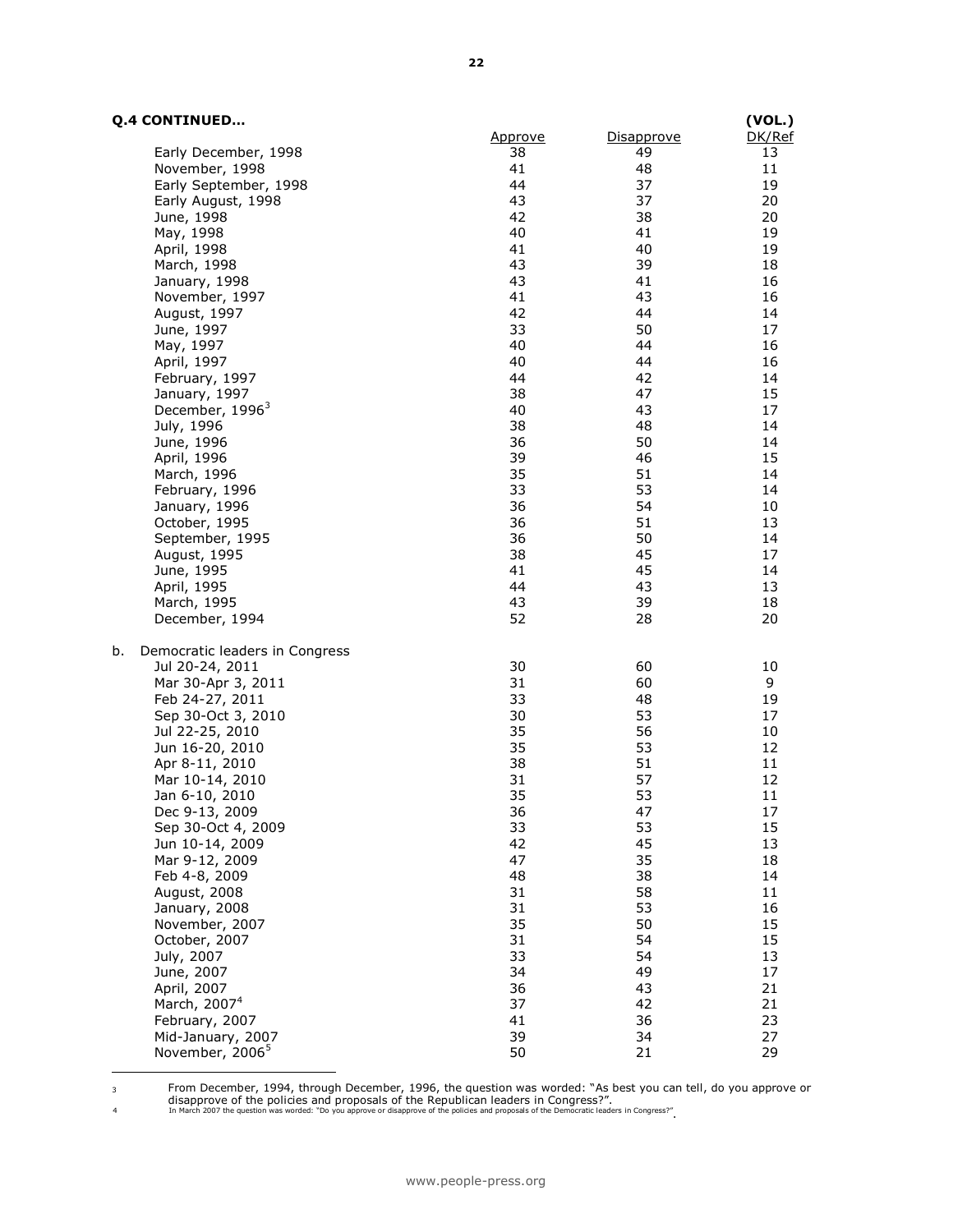# **Q.4 CONTINUED…**

| <b>CONTINUED</b>      |                |                   | (VOL.) |
|-----------------------|----------------|-------------------|--------|
|                       | <u>Approve</u> | <u>Disapprove</u> | DK/Ref |
| Early October, 2006   | 35             | 53                | 12     |
| June, 2006            | 32             | 50                | 18     |
| March, 2006           | 34             | 46                | 20     |
| January, 2006         | 34             | 48                | 18     |
| Early November, 2005  | 36             | 44                | 20     |
| Early October, 2005   | 32             | 48                | 20     |
| Mid-September, 2005   | 36             | 45                | 19     |
| Mid-May, 2005         | 39             | 41                | 20     |
| Mid-March, 2005       | 37             | 44                | 19     |
| Early February, 2004  | 38             | 42                | 20     |
| June, 2002            | 47             | 36                | 17     |
| May, 2002             | 42             | 37                | 21     |
| February, 2002        | 49             | 30                | 21     |
| Early September, 2001 | 49             | 30                | 21     |
| June, 2001            | 50             | 28                | 22     |
| December, 1994        | 52             | 28                | 20     |

#### **ASK ALL:**

Q.5 How much confidence do you have that the government in Washington, D.C., will make progress over the next year on the most important problems facing the country? **[READ IN ORDER]**

| Jul 20-24 |                           | Sep 23-26 | Jun 24-27 | May 13-16 |
|-----------|---------------------------|-----------|-----------|-----------|
| 2011      |                           | 2010      | 2010      | 2010      |
| 6         | A lot of confidence       | 10        | 10        | 10        |
| 33        | Some confidence           | 34        | 32        | 32        |
| 37        | Not much confidence [OR]  | 33        | 32        | 31        |
| 22        | No confidence at all      | 20        | 23        | 25        |
|           | Don't know/Refused (VOL.) |           |           |           |

#### **NO QUESTION 6**

#### **ASK ALL:**

On another subject…

Q.7 Which of the following national economic issues worries you most? **[READ AND RANDOMIZE]** 

|                    |           | <b>The</b><br>federal |        | Problems in<br>the financial |        |           |        |
|--------------------|-----------|-----------------------|--------|------------------------------|--------|-----------|--------|
|                    | The job   | budget                | Rising | and housing                  | (VOL.) | worried   | (VOL.) |
|                    | situation | deficit               | prices | markets                      | Other  | about any | DK/Ref |
| Jul 20-24, 2011    | 39        | 29                    | 15     | 11                           |        |           |        |
| May 25-30, 2011    | 38        | 28                    | 20     | 10                           |        | $\ast$    |        |
| Mar 8-14, 2011     | 34        | 24                    | 28     | 10                           |        | $\ast$    |        |
| Feb 2-7, 2011      | 44        | 19                    | 23     | 10                           |        |           |        |
| Dec 1-5, 2010      | 47        | 19                    | 15     | 14                           |        |           |        |
| Aug 25-Sep 6, 2010 | 49        | 19                    | 15     | 12                           |        |           |        |
| Jun 3-6, 2010      | 41        | 23                    | 16     | 13                           |        |           |        |
| Mar 10-14, 2010    | 45        | 22                    | 17     |                              |        | ∗         |        |

Question wording in November, 2006, and December, 1994, was: "As best you can tell, do you approve or disapprove of Democratic congressional leaders' policies and plans for the future?".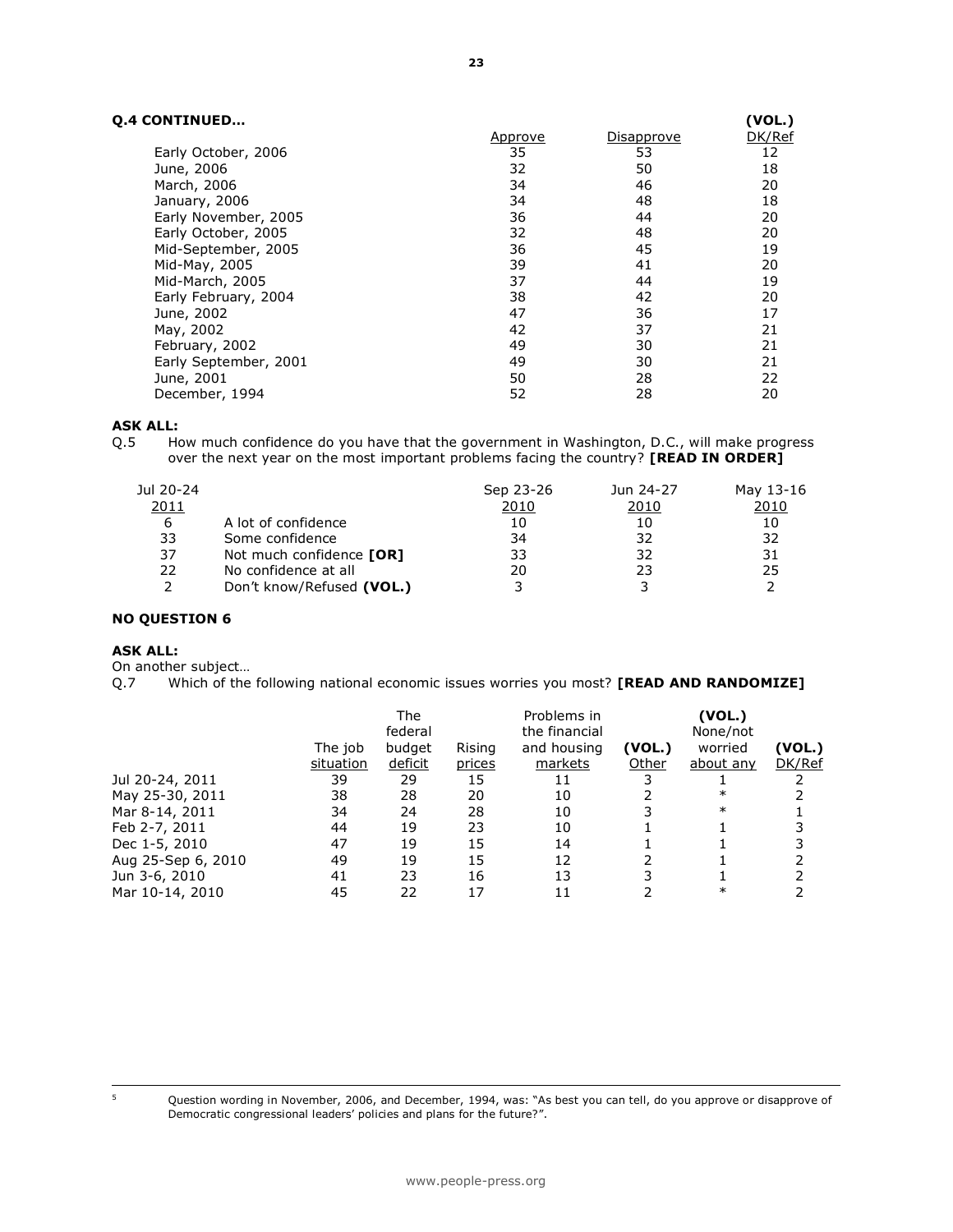#### **QUESTIONS 8-9, 12-16 AND 18-21 HELD FOR FUTURE RELEASE NO QUESTIONS 10-11, 17 OR 22-23**

#### **ASK ALL:**

On a different subject…

Q.24 In your view, what is the best way to reduce the federal budget deficit? Should we mostly focus on **[RANDOMIZE:** Cutting major programs / Increasing taxes**]** mostly focus on **[**increasing taxes / cutting major programs**]** or should we do a combination of both?

| Jul 20-24 |                                                         | Apr 7-10 | Dec 1-5      |
|-----------|---------------------------------------------------------|----------|--------------|
| 2011      |                                                         | 2011     | <u> 2010</u> |
| 19        | Cutting major programs                                  | 20       | 16           |
| 8         | Increasing taxes                                        | 6        | 4            |
| 60        | Combination of both                                     | 64       | 65           |
|           | Deficit is not a priority/Don't focus on deficit (VOL.) | $\ast$   |              |
| 12        | Don't know/Refused (VOL.)                               |          | 13           |

#### **ASK ALL:**

Q.25 Looking ahead five years or so, do you think we will have made significant progress in reducing the federal budget deficit, or not?

| Jul 20-24 |                           | Apr 21-25 Dec 1-5 |      | Feb  |
|-----------|---------------------------|-------------------|------|------|
| 2011      |                           | 2011              | 2010 | 1989 |
| 39        | Yes                       | 31                | 37   | 40   |
| 51        | No                        | 55                | 52   | 46   |
| 10        | Don't know/Refused (VOL.) | 14                |      | 14   |

#### **RANDOMIZE Q26 AND Q.27**

#### **ASK ALL:**

Q.26 Please tell me if you think the REPUBLICAN Party or the DEMOCRATIC Party could do a better job in each of the following areas… (First,) which party could do a better job of... **[INSERT ITEM; RANDOMIZE.]** How about **[NEXT ITEM]**?

|                                                 |       |                       | (VOL.)         |                |                                            |
|-------------------------------------------------|-------|-----------------------|----------------|----------------|--------------------------------------------|
|                                                 |       | Republican Democratic | Both           | (VOL.)         | (VOL.)                                     |
|                                                 | Party | Party                 | equally        | <u>Neither</u> | DK/Ref                                     |
| ASK ALL FORM 1 [N=986] $6$ :                    |       |                       |                |                |                                            |
| Reducing the federal budget deficit<br>a.F1     |       |                       |                |                |                                            |
| Jul 20-24, 2011                                 | 43    | 33                    | 6              | 9              | 9                                          |
| May 25-30, 2011                                 | 41    | 38                    | 4              | 9              | $\begin{array}{c} 8 \\ 7 \end{array}$      |
| Mar 30-Apr 3, 2011                              | 46    | 34                    | 8              | 6              |                                            |
| Oct 13-18, 2010                                 | 35    | 28                    | 7              | 16             | 14                                         |
| Aug 25-Sep 6, 2010                              | 43    | 36                    | 5              | 9              | 7                                          |
| May 20-23, 2010                                 | 33    | 30                    | 8              | 16             | 12                                         |
| Apr 21-26, 2010                                 | 38    | 35                    | 6              | 11             | 10                                         |
| Feb 3-9, 2010                                   | 42    | 36                    | 6              | 8              | $\overline{7}$                             |
| Aug 27-30, 2009                                 | 35    | 36                    | 6              | 13             | 10                                         |
| September, 2006                                 | 27    | 47                    | 4              | 8              | 14                                         |
| February, 2006                                  | 33    | 45                    | 6              | 9              | 7                                          |
| Early October, 2005 <sup>7</sup>                | 29    | 47                    | 6              | 10             |                                            |
| June, 1999                                      | 37    | 41                    | 5              | 8              | $\begin{array}{c} 8 \\ 9 \\ 7 \end{array}$ |
| July, 1994                                      | 42    | 36                    | $\overline{2}$ | 13             |                                            |
| December, 1993                                  | 31    | 36                    |                | 18             | 15                                         |
| ASK ALL FORM 2 $[N=515]^8$ :                    |       |                       |                |                |                                            |
| Dealing with the federal budget deficit<br>a.F2 |       |                       |                |                |                                            |
| Jul 22-24, 2011                                 | 43    | 37                    | 5              | 6              | 8                                          |

<sup>-&</sup>lt;br>6 For July 20-21, 2011 question was asked of all respondents. For July 22-24, the question was only asked of form 1 respondents.

<sup>7</sup> In Early October 2005, the item was asked as a stand alone question. In June 1999, the item was worded: "Keeping the federal budget balanced." In December 1993 the item was worded: "Reducing the budget deficit."

<sup>&</sup>lt;sup>8</sup> Question was asked only July 22-24, 2011.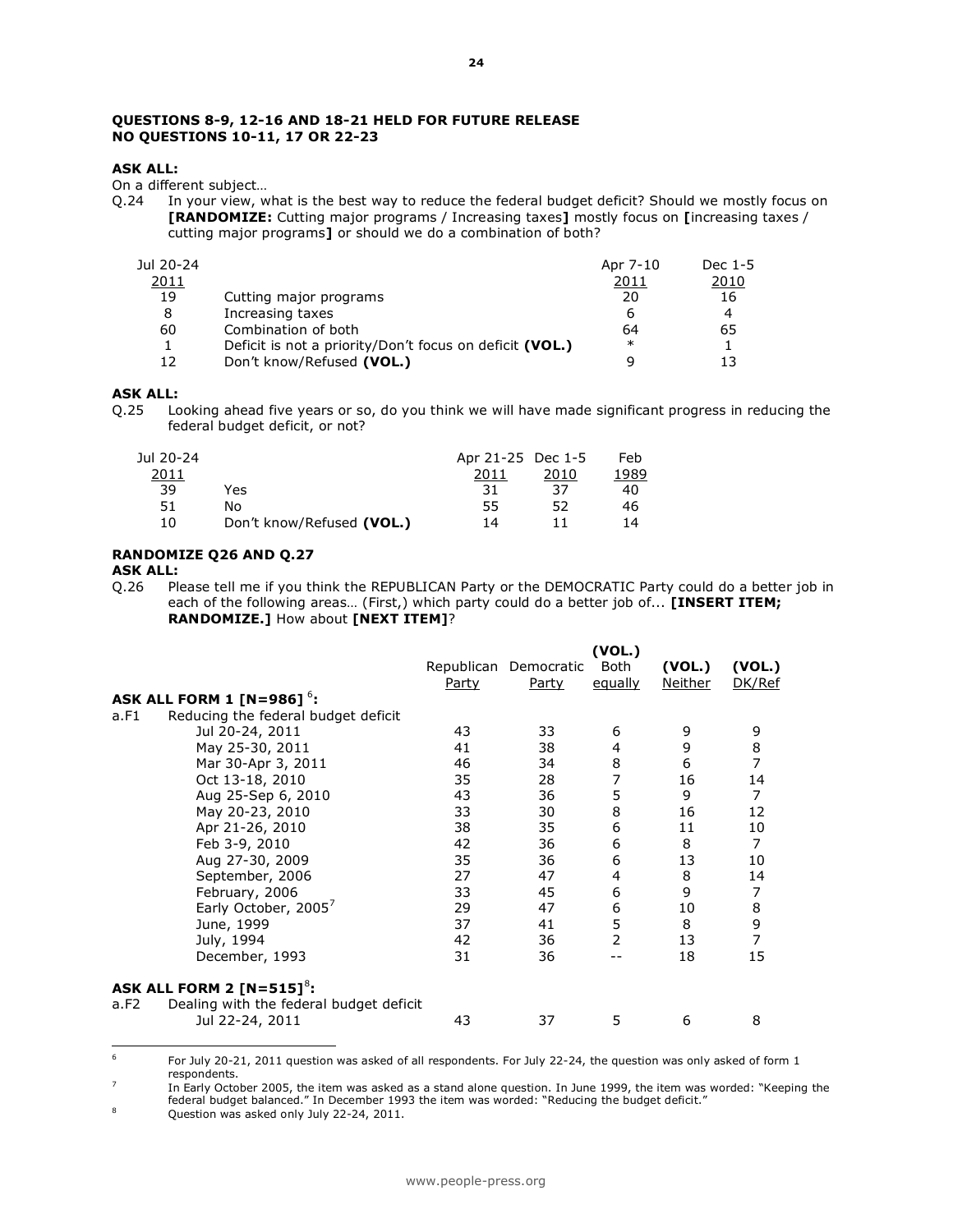### **Q.26 CONTINUED…**

|                 |                                                                                                                                                                                                                                                                                                                                                                                                             | <b>Party</b>                                                                           | Republican Democratic<br>Party                                                         | (VOL.)<br>Both<br>equally                                                                                              | (VOL.)<br><b>Neither</b>                                                                              | (VOL.)<br>DK/Ref                                                                    |
|-----------------|-------------------------------------------------------------------------------------------------------------------------------------------------------------------------------------------------------------------------------------------------------------------------------------------------------------------------------------------------------------------------------------------------------------|----------------------------------------------------------------------------------------|----------------------------------------------------------------------------------------|------------------------------------------------------------------------------------------------------------------------|-------------------------------------------------------------------------------------------------------|-------------------------------------------------------------------------------------|
| <b>ASK ALL:</b> |                                                                                                                                                                                                                                                                                                                                                                                                             |                                                                                        |                                                                                        |                                                                                                                        |                                                                                                       |                                                                                     |
| b.              | Improving the job situation<br>Jul 20-24, 2011<br>Mar 30-Apr 3, 2011<br>Oct 13-18, 2010<br>Aug 25-Sep 6, 2010<br>Apr 21-26, 2010<br>September, 2006<br>March, 1998<br>October, 1994                                                                                                                                                                                                                         | 39<br>39<br>35<br>39<br>36<br>29<br>30<br>37                                           | 39<br>39<br>31<br>41<br>37<br>47<br>51<br>42                                           | 5<br>10<br>8<br>6<br>8<br>6<br>7<br>6                                                                                  | 7<br>6<br>13<br>8<br>9<br>5<br>5<br>$\overline{7}$                                                    | 9<br>6<br>13<br>7<br>10<br>13<br>7<br>8                                             |
|                 |                                                                                                                                                                                                                                                                                                                                                                                                             |                                                                                        |                                                                                        |                                                                                                                        |                                                                                                       |                                                                                     |
| c.F1            | ASK ALL FORM 1 [N=986] $^9$ :<br>Taking steps to make the Social Security<br>system financially sound<br>Jul 20-24, 2011<br>Mar 30-Apr 3, 2011<br>Sep 16-19, 2010<br>September, 2006<br>September, 2005<br>Late October, 2002 (RVs)<br>Early September, 2002<br>May, 2002<br>January, 2002<br>May, 2001 <sup>10</sup><br>January, 2001<br>June, 1999<br>January, 1999<br>Early September, 1998<br>May, 1990 | 38<br>39<br>35<br>26<br>33<br>31<br>30<br>32<br>28<br>35<br>36<br>33<br>27<br>37<br>28 | 40<br>39<br>35<br>46<br>45<br>42<br>38<br>38<br>40<br>43<br>44<br>41<br>46<br>42<br>41 | 5<br>9<br>9<br>4<br>6<br>6<br>8<br>$-$<br>--<br>6<br>--<br>4<br>$ -$<br>$\overline{7}$<br>$-$                          | 7<br>6<br>11<br>11<br>9<br>9<br>10<br>9<br>6<br>5<br>$\overline{7}$<br>9<br>$\overline{7}$<br>5<br>16 | 10<br>7<br>11<br>13<br>7<br>12<br>14<br>21<br>26<br>11<br>13<br>13<br>20<br>9<br>15 |
| c.F2            | ASK ALL FORM 2 $[N=515]^{11}$ :<br>Dealing with the Social Security system                                                                                                                                                                                                                                                                                                                                  |                                                                                        |                                                                                        |                                                                                                                        |                                                                                                       |                                                                                     |
|                 | Jul 22-24, 2011                                                                                                                                                                                                                                                                                                                                                                                             | 37                                                                                     | 42                                                                                     | $\overline{7}$                                                                                                         | 5                                                                                                     | 9                                                                                   |
| <b>ASK ALL:</b> |                                                                                                                                                                                                                                                                                                                                                                                                             |                                                                                        |                                                                                        |                                                                                                                        |                                                                                                       |                                                                                     |
| d.              | Dealing with taxes<br>Jul 20-24, 2011<br>Oct 13-18, 2010<br>Sep 16-19, 2010<br>Aug 27-30, 2009<br>February, 2008<br>October, 2006<br>September, 2006<br>February, 2006<br>May, 2001<br>June, 1999<br>September, 1998<br>March, 1998<br>October, 1994                                                                                                                                                        | 43<br>36<br>40<br>38<br>37<br>32<br>30<br>35<br>37<br>38<br>41<br>39<br>43             | 40<br>35<br>34<br>37<br>49<br>40<br>45<br>46<br>40<br>38<br>37<br>40<br>34             | 4<br>7<br>8<br>4<br>$\overline{\mathbf{c}}$<br>5<br>$\overline{\mathbf{4}}$<br>5<br>8<br>5<br>$\overline{7}$<br>6<br>5 | 6<br>9<br>8<br>11<br>5<br>$\overline{7}$<br>9<br>6<br>6<br>$\overline{7}$<br>5<br>7<br>9              | 8<br>12<br>9<br>11<br>7<br>16<br>12<br>8<br>9<br>12<br>10<br>8<br>9                 |

-<br>9 For July 20-21, 2011 question was asked of all respondents. For July 22-24, the question was only asked of form 1

respondents.<br><sup>10</sup> For May 2001, June 1999, Early September 1998 and May 1990, the question was worded, "Please tell me if you think the Republican Party or the Democratic Party could do a better job in each of the following areas ... keeping Social Security financially sound?"

<sup>&</sup>lt;sup>11</sup> Question was asked only July 22-24, 2011.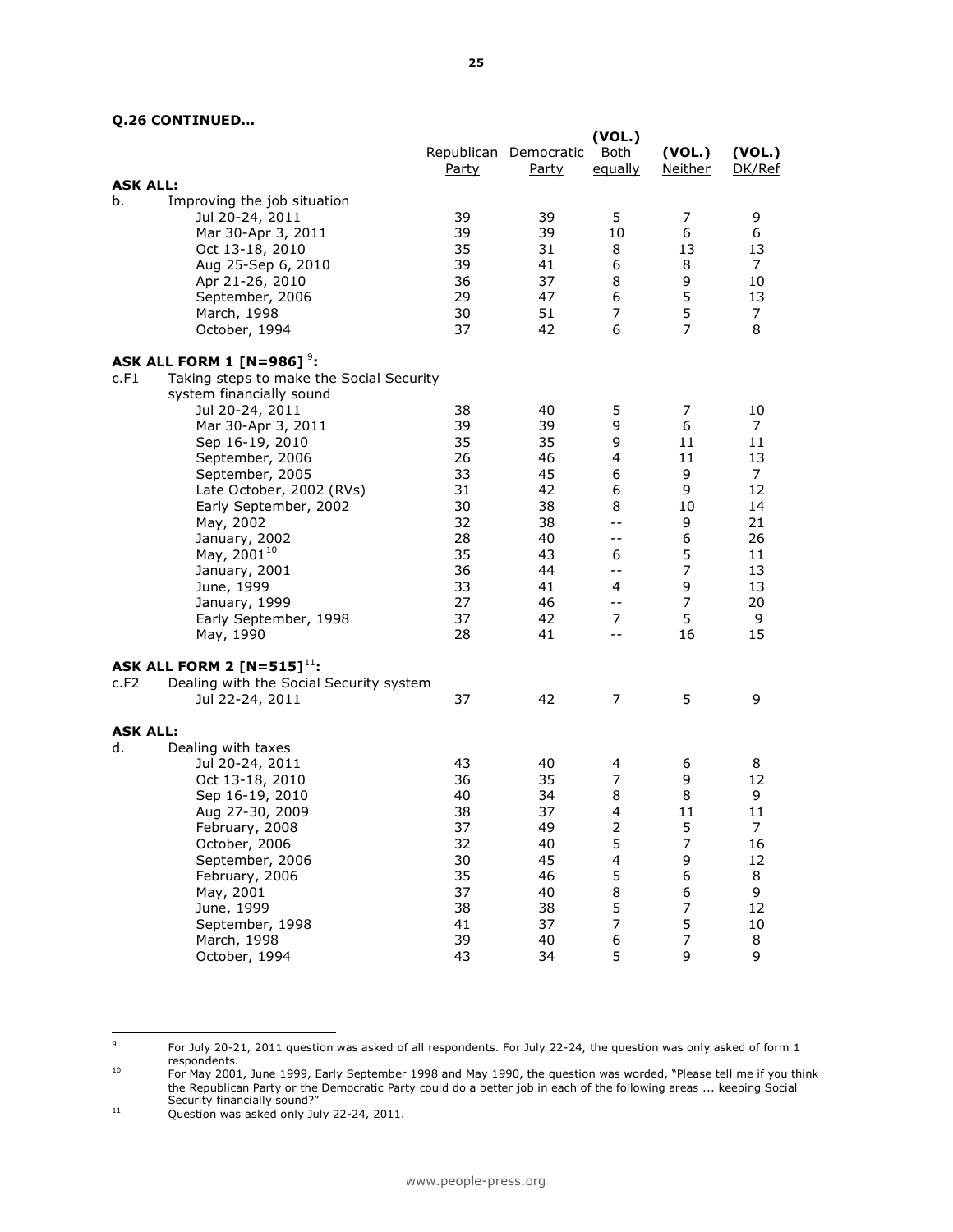## **RANDOMIZE Q26 AND Q.27**

**ASK ALL:**<br>Q.27 Pk Please tell me if you think each phrase I read better describes the REPUBLICAN Party and its leaders or the DEMOCRATIC Party and its leaders (First,) which party do you think is better described by the phrase… **[INSERT ITEM; RANDOMIZE. OBSERVE FORM SPLITS]** How about **[NEXT ITEM]**?

|      |                                     |              |                                       | (VOL.)          |                          |                          |
|------|-------------------------------------|--------------|---------------------------------------|-----------------|--------------------------|--------------------------|
|      |                                     | <u>Party</u> | Republican Democratic<br><b>Party</b> | Both<br>equally | (VOL.)<br><b>Neither</b> | (VOL.)<br>DK/Ref         |
|      | <b>ASK ALL FORM 1 [N=748]:</b>      |              |                                       |                 |                          |                          |
| a.F1 | Can better manage the federal       |              |                                       |                 |                          |                          |
|      | government                          |              |                                       |                 |                          |                          |
|      | Jul 20-24, 2011                     | 40           | 38                                    | 2               | 14                       | 7                        |
|      | Mar 30-Apr 3, 2011                  | 41           | 39                                    | 2               | 8                        | 9                        |
|      | Oct 13-18, 2010                     | 43           | 36                                    | $\overline{2}$  | 11                       | 8                        |
|      | Aug 25-Sep 6, 2010                  | 41           | 41                                    | 3               | 8                        | 7                        |
|      | Jun 16-20, 2010                     | 41           | 37                                    | 3               | 12                       | $\overline{7}$           |
|      | Feb 3-9, 2010                       | 40           | 40                                    | 4               | 9                        | 8                        |
|      | Aug 27-30, 2009                     | 34           | 38                                    | 4               | 14                       | 10                       |
|      | October, 2007                       | 32           | 44                                    | 5               | 9                        | 10                       |
|      | March, 2007                         | 31           | 47                                    | 3               | 8                        | 11                       |
|      | Early October, 2006                 | 34           | 44                                    | 3               | 9                        | 10                       |
|      | April, 2006 <sup>12</sup>           | 35           | 39                                    | 3               | 15                       | 8                        |
|      | January, 2006                       | 34           | 40                                    | 4               | 12                       | 10                       |
|      | Early October, 2005                 | 35           | 41                                    | 3               | 13                       | 8                        |
|      | July, 2004                          | 37           | 40                                    | 4               | 9                        | 10                       |
|      | Early September, 1998               | 37           | 32                                    | 8               | 12                       | 11                       |
|      | August, 1997                        | 39           | 33                                    | 4               | 16                       | 8                        |
|      | July, 1996                          | 45           | 32                                    | 4               | 12                       | $\overline{7}$           |
|      | April, 1995                         | 49           | 30                                    | 3               | 13                       | 5                        |
|      | July, 1994                          | 43           | 31                                    | 4               | 17                       | 5                        |
|      | May, 1993                           | 36           | 32                                    | 2               | 17                       | 13                       |
|      | July, 1992                          | 30           | 36                                    | $\mathbf{1}$    | 23                       | 10                       |
|      | May, 1990                           | 28           | 20                                    | 12              | 31                       | 9                        |
|      | May, 1988                           | 33           | 30                                    | 10              | 17                       | 10                       |
|      | January, 1988                       | 30           | 28                                    | 12              | 20                       | 10                       |
|      | May, 1987                           | 24           | 25                                    | 13              | 28                       | 10                       |
| b.F1 | Is more concerned with the needs of |              |                                       |                 |                          |                          |
|      | people like me                      |              |                                       |                 |                          |                          |
|      | Jul 20-24, 2011                     | 30           | 51                                    | $\overline{2}$  | 11                       | 6                        |
|      | Mar 30-Apr 3, 2011                  | 32           | 54                                    | 2               | 5                        | 8                        |
|      | Oct 13-18, 2010                     | 36           | 46                                    | $\overline{2}$  | 8                        | $\frac{9}{5}$            |
|      | Aug 25-Sep 6, 2010                  | 33           | 53                                    | $\overline{2}$  | $\overline{7}$           |                          |
|      | Jun 16-20, 2010                     | 34           | 50                                    | $\overline{2}$  | 9                        | 5                        |
|      | Feb 3-9, 2010                       | 31           | 51                                    | 3               | 8                        | $\overline{7}$           |
|      | Aug 27-30, 2009                     | 27           | 51                                    | 4               | 10                       | $\overline{7}$           |
|      | October, 2007                       | 25           | 54                                    | 4               | 8                        | 9                        |
|      | March, 2007                         | 26           | 55                                    | $\overline{2}$  | $\overline{7}$           | 10                       |
|      | Early October, 2006                 | 27           | 55                                    | 3               | 8                        | I                        |
|      | April, 2006 <sup>13</sup>           | 28           | 52                                    | 3               | 10                       | $\overline{7}$           |
|      | Early October, 2005                 | 30           | 52                                    | 5               | $\overline{7}$           | 6                        |
|      | July, 2004                          | 30           | 50                                    | 5               | 8                        | $\overline{\phantom{a}}$ |
|      | Early September, 1998               | 31           | 46                                    | 5               | 9                        | 9                        |
|      | March, 1998                         | 30           | 51                                    | 4               | 8                        | $\overline{7}$           |
|      | August, 1997                        | 31           | 49                                    | 3               | 10                       | $\overline{\phantom{a}}$ |
|      | July, 1996                          | 35           | 50                                    | $\overline{2}$  | 7                        | 6                        |
|      | April, 1995                         | 39           | 49                                    | $\overline{2}$  | $\overline{7}$           | 3                        |
|      | July, 1994                          | 35           | 49                                    | $\overline{4}$  | 8                        | 4                        |

 $12\,$ 

 $12$  In April 2006 and earlier, the item was worded: "Able to manage the federal government well."

 $^{13}$  In April 2006 and earlier, the item was worded: "Is concerned with the needs of people like me."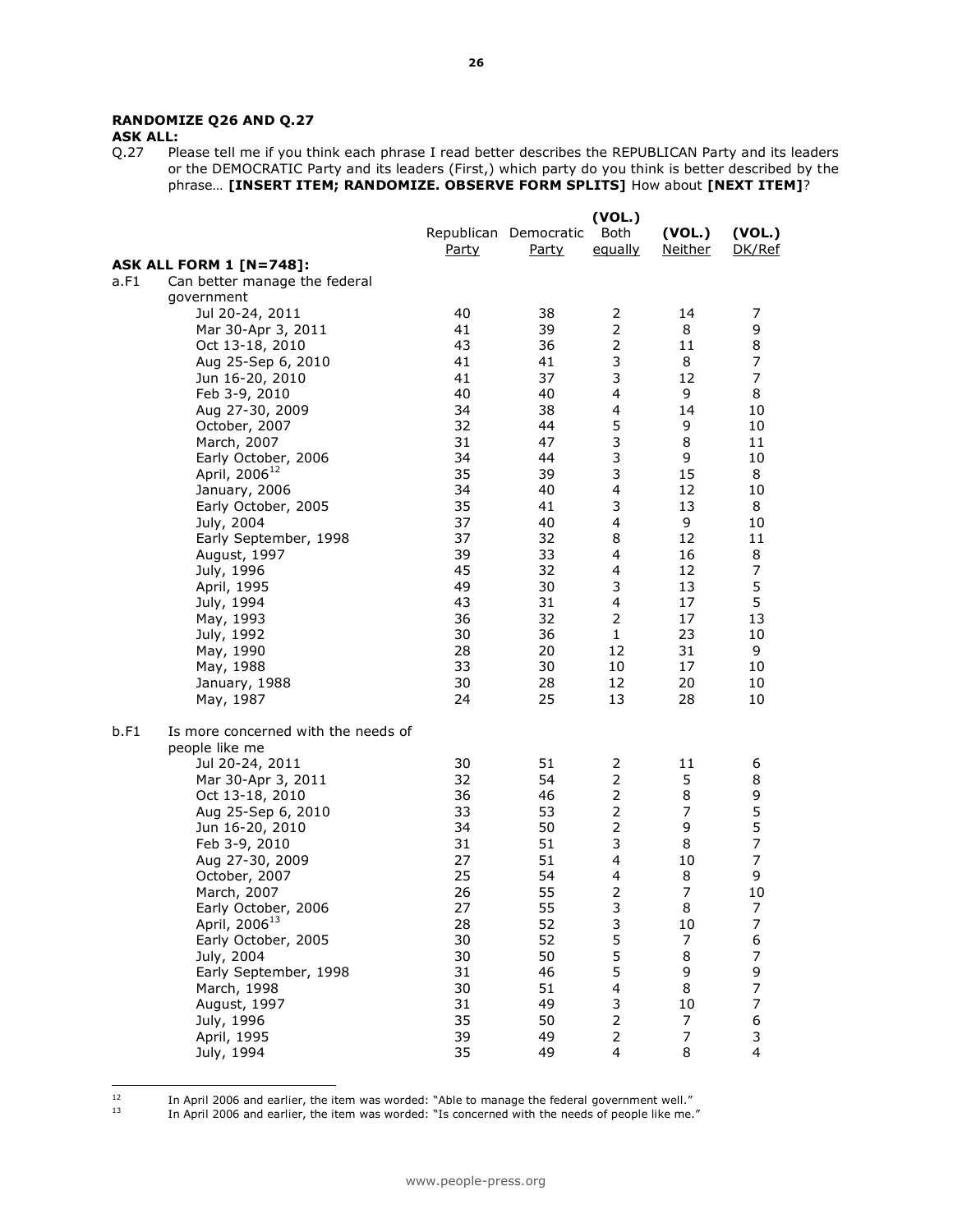# **Q.27 CONTINUED…**

|                 |                                          |                    |                                             | (VOL.)                |                                |                       |
|-----------------|------------------------------------------|--------------------|---------------------------------------------|-----------------------|--------------------------------|-----------------------|
|                 | May, 1990                                | <u>Party</u><br>21 | Republican Democratic<br><u>Party</u><br>42 | Both<br>equally<br>12 | (VOL.)<br><u>Neither</u><br>18 | (VOL.)<br>DK/Ref<br>7 |
|                 | May, 1988                                | 23                 | 51                                          | 8                     | 11                             | 7                     |
|                 | January, 1988                            | 22                 | 47                                          | 11                    | 13                             | 7                     |
| c.F1            | Governs in a more honest and ethical way |                    |                                             |                       |                                |                       |
|                 | Jul 20-24, 2011                          | 30                 | 42                                          | 2                     | 20                             | 7                     |
|                 | Mar 30-Apr 3, 2011                       | 33                 | 42                                          | 3                     | 14                             | 8                     |
|                 | Oct 13-18, 2010                          | 35                 | 35                                          | 4                     | 16                             | 9                     |
|                 | Jun 16-20, 2010                          | 31                 | 41                                          | 4                     | 18                             | 6                     |
|                 | August 27-30, 2009<br>October, 2007      | 26<br>26           | 42<br>40                                    | 4<br>6                | 20<br>19                       | 9<br>9                |
|                 | March, 2007                              | 25                 | 43                                          | 4                     | 18                             | 10                    |
|                 | Early October, 2006                      | 27                 | 41                                          | 4                     | 18                             | 10                    |
|                 | April, 2006 <sup>14</sup>                | 28                 | 36                                          | 4                     | 23                             | 9                     |
|                 | January, 2006                            | 30                 | 37                                          | 4                     | 19                             | 10                    |
|                 | Early October, 2005                      | 30                 | 40                                          | 6                     | 18                             | 6                     |
|                 | July, 2004                               | 34                 | 37                                          | 5                     | 15                             | 9                     |
|                 | Early September, 1998                    | 31                 | 28                                          | 6                     | 23                             | 12                    |
|                 | March, 1998                              | 28                 | 32                                          | $\overline{7}$        | 24                             | 9                     |
|                 | August, 1997                             | 28                 | 33                                          | 5                     | 26                             | 8                     |
|                 | July, 1996                               | 38                 | 37                                          | $\overline{2}$        | 18                             | 5                     |
|                 | April, 1995                              | 35                 | 36                                          | 4                     | 19                             | 6                     |
|                 | July, 1994                               | 32                 | 35                                          | 6                     | 21                             | 6                     |
| <b>ASK ALL:</b> |                                          |                    |                                             |                       |                                |                       |
| d.              | Is more extreme in its positions         |                    |                                             |                       |                                |                       |
|                 | Jul 20-24, 2011                          | 50                 | 35                                          | 4                     | $\overline{2}$                 | 9                     |
|                 | <b>ASK ALL FORM 2 [N=753]:</b>           |                    |                                             |                       |                                |                       |
| e.F2            | Can bring about the kind of changes the  |                    |                                             |                       |                                |                       |
|                 | country needs<br>Jul 20-24, 2011         | 36                 | 43                                          | 3                     | 9                              | 8                     |
|                 | Mar 30-Apr 3, 2011                       | 41                 | 44                                          | $\overline{2}$        | 8                              | 5                     |
|                 | Oct 13-18, 2010                          | 35                 | 41                                          | 3                     | 10                             | 10                    |
|                 | Aug 25-Sep 6, 2010                       | 35                 | 46                                          | 4                     | 8                              | 6                     |
|                 | Jun 16-20, 2010                          | 33                 | 45                                          | 3                     | 12                             | $\overline{7}$        |
|                 | Feb 3-9, 2010                            | 34                 | 46                                          | 4                     | 9                              | $\overline{7}$        |
|                 | Aug 27-30, 2009                          | 25                 | 47                                          | 5                     | 13                             | 9                     |
|                 | October, 2007                            | 26                 | 48                                          | 5                     | 11                             | 10                    |
|                 | March, 2007                              | 26                 | 52                                          | 4                     | 9                              | 9                     |
|                 | Early October, 2006                      | 28                 | 48                                          | 4                     | 10                             | 10                    |
|                 | April, 2006                              | 32                 | 47                                          | 2                     | 12                             | 7                     |
|                 | Early October, 2005                      | 32                 | 48                                          | 4                     | 9                              | $\overline{7}$        |
|                 | July, 2004                               | 35                 | 46                                          | 3<br>7                | $\overline{7}$                 | 9                     |
|                 | Early September, 1998                    | 34<br>32           | 40<br>45                                    | 7                     | 8<br>8                         | 11<br>8               |
|                 | March, 1998<br>August, 1997              | 38                 | 40                                          | 4                     | 11                             | 7                     |
|                 | July, 1996                               | 39                 | 46                                          | $\overline{2}$        | 7                              | 6                     |
|                 | April, 1995                              | 51                 | 34                                          | 4                     | 7                              | 4                     |
|                 | July, 1994                               | 39                 | 42                                          | 4                     | 10                             | 5                     |
|                 | May, 1993                                | 30                 | 49                                          | $\overline{2}$        | 10                             | 9                     |
|                 | July, 1992                               | 24                 | 47                                          | $\overline{2}$        | 16                             | 11                    |
|                 | May, 1990                                | 27                 | 31                                          | 13                    | 18                             | 11                    |
|                 | May, 1988                                | 27                 | 43                                          | 9                     | 11                             | 10                    |
|                 | January, 1988                            | 28                 | 37                                          | 14                    | 11                             | 10                    |
|                 | May, 1987                                | 26                 | 36                                          | 14                    | 14                             | 10                    |

In April 2006 and earlier, the item was worded: "Governs in an honest and ethical way."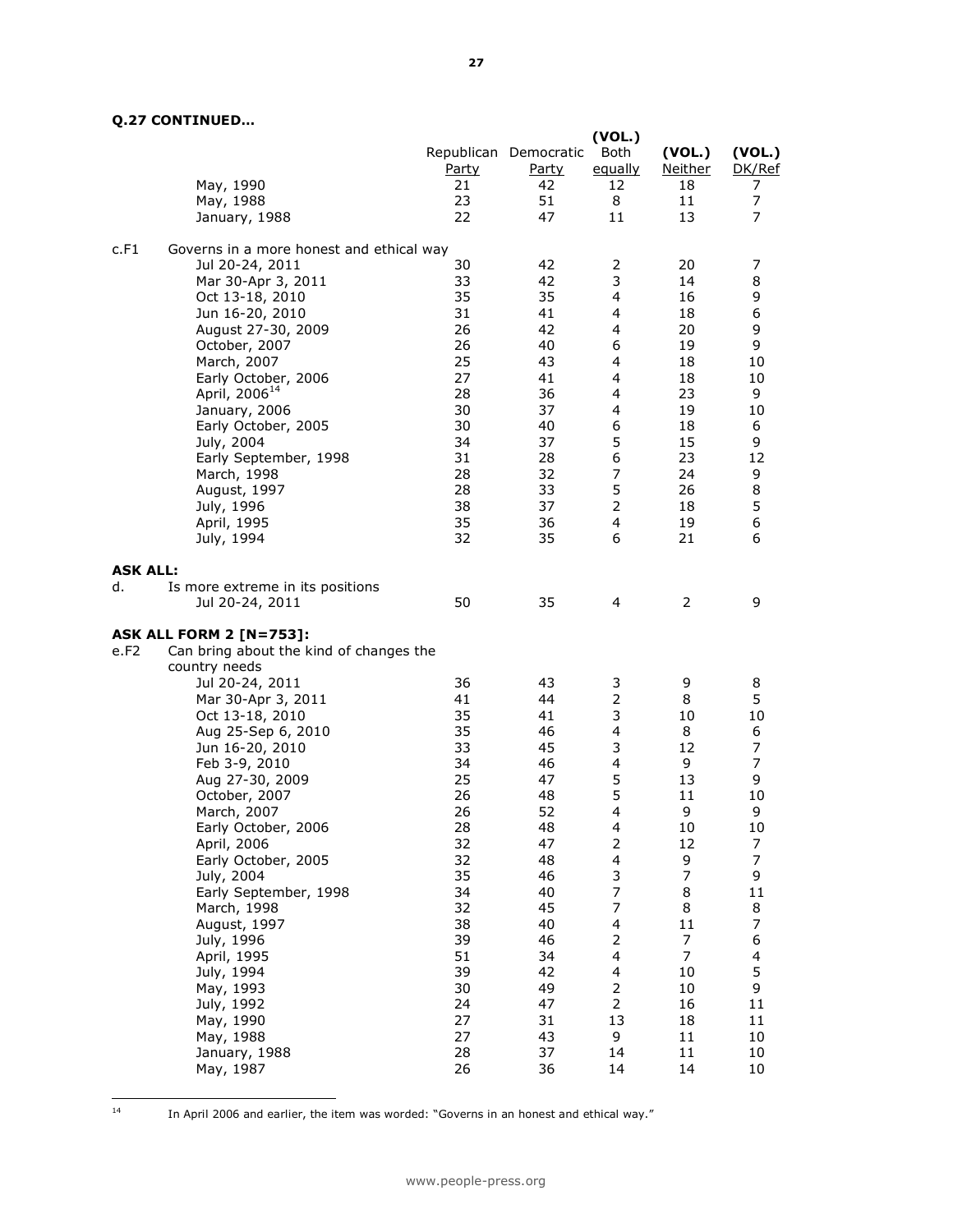#### **Q.27 CONTINUED…**

|      |                                        | Party | Republican Democratic<br>Party | (VOL.)<br>Both<br>equally | (VOL.)<br>Neither | (VOL.)<br>DK/Ref |
|------|----------------------------------------|-------|--------------------------------|---------------------------|-------------------|------------------|
| f.F2 | Is more influenced by lobbyists        |       |                                |                           |                   |                  |
|      | and special interests                  |       |                                |                           |                   |                  |
|      | Jul 20-24, 2011                        | 39    | 37                             | 12                        |                   | 11               |
|      | Mar 30-Apr 3, 2011                     | 44    | 34                             | 11                        | 2                 | 9                |
|      | Feb 3-9, 2010                          | 40    | 32                             | 14                        | 2                 | 11               |
|      | Aug 27-30, 2009                        | 37    | 31                             | 17                        | 3                 | 12               |
|      | March, 2007                            | 40    | 30                             | 15                        |                   | 14               |
|      | Early October, 2006                    | 41    | 27                             | 16                        | 2                 | 14               |
|      | April, 2006                            | 45    | 28                             | 14                        | C                 | 11               |
| q.F2 | Is more willing to work with political |       |                                |                           |                   |                  |
|      | leaders from the other party           |       |                                |                           |                   |                  |
|      | Jul 20-24, 2011                        | 26    | 51                             |                           | 12                | 9                |
|      | Mar 30-Apr 3, 2011                     | 32    | 49                             | 2                         | 10                | 6                |

#### **ASK ALL:**

Q.28 If the government makes major cuts in federal spending in an effort to reduce the budget deficit, do you think these cuts would **[RANDOMIZE:** help the job situation/hurt the job situation**]**, or not have much of an effect either way?

| Jul 20-24 |                                  | Mar 8-14    |
|-----------|----------------------------------|-------------|
| 2011      |                                  | $2011^{15}$ |
| 26        | Help                             | 18          |
| 27        | Hurt                             | 34          |
| 39        | Not much of an effect either way | 41          |
| 1         | Mixed effect (VOL.)              |             |
|           | Don't know/Refused (VOL.)        | 6           |

#### **NO QUESTIONS 29-30**

#### **ASK ALL:**

Q.31 How much, if anything, have you heard about the possibility that the federal government might go into default if Republicans and the Obama administration can't agree on a plan to raise the federal debt limit by August second? **[READ IN ORDER]**

Jul 20-24

 $\frac{2011}{50}$ 

- 50 A lot<br>32 A littl A little [OR]
- 16 Nothing at all
- 2 Don't know/Refused **(VOL.)**

#### **TREND FOR COMPARISON:**

*How much if anything, have you heard about the possibility that the federal government might shut*  down this year if Republicans and the Obama administration can't agree on a budget [READ IN *ORDER]?* 

|                               |              |          | Nothing       | (VOL.) |
|-------------------------------|--------------|----------|---------------|--------|
|                               | <u>A lot</u> | A little | <u>at all</u> | DK/Ref |
| Mar 30-Apr 3, 2011            | 31           | 42       | 25            |        |
| Feb 24-27, 2011 <sup>16</sup> | 37           | 34       | 29            | $\ast$ |
| Feb 17-20, 2011               | 21           | 35       | 44            | ж      |

15 <sup>15</sup> In March 2011, question read "If the government makes major cuts in federal spending this year in an effort to reduce the budget deficit...

<sup>&</sup>lt;sup>16</sup> For both February 2011 trends, the item was asked as part of a list. The wording for February 17-20, 2011, was: "The possibility that the federal government might shut down this year if Congress and President Obama can't agree on a budget."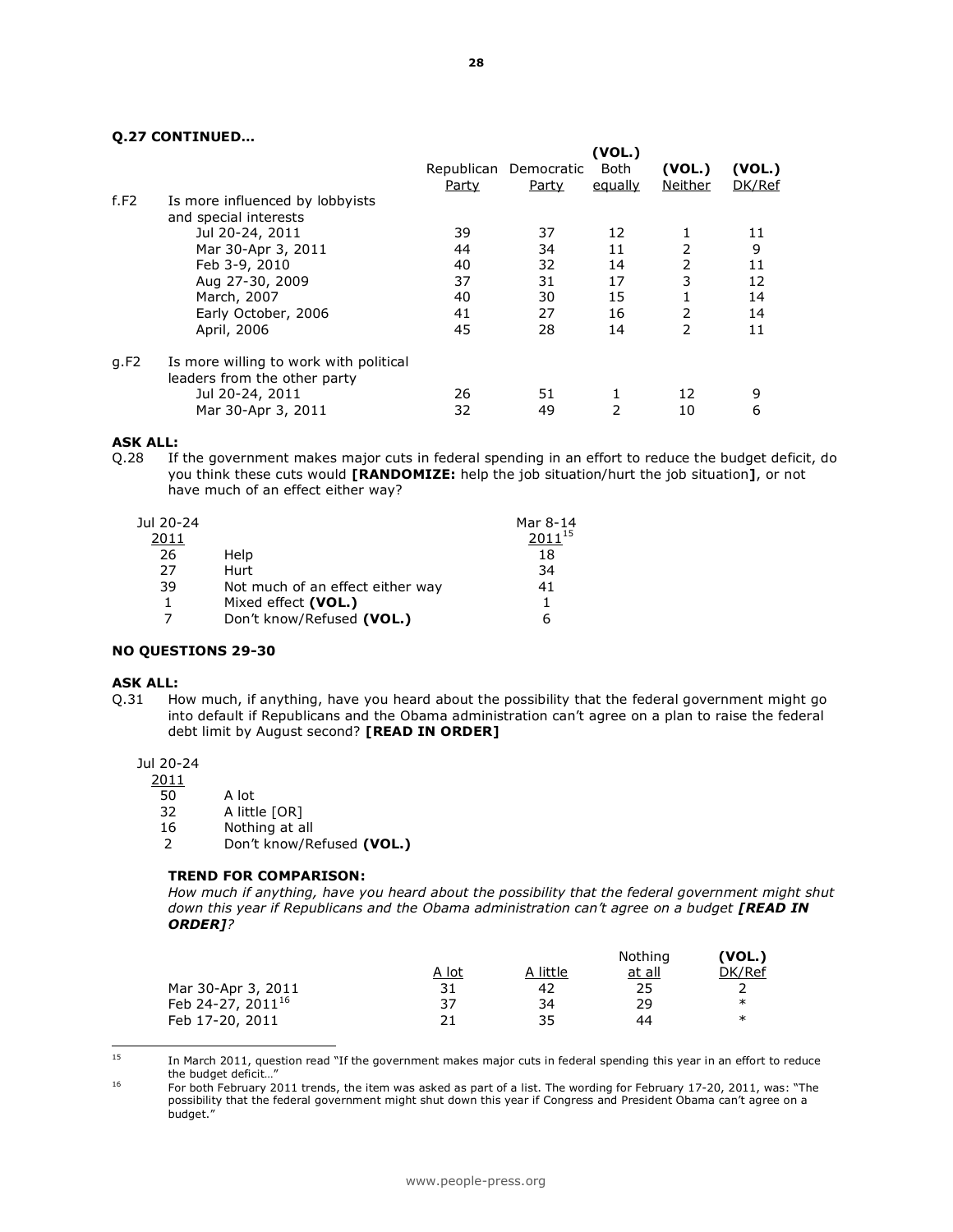#### **ASK ALL:**

Q.32 What would you like lawmakers who share your views on this issue to do? **[READ AND RANDOMIZE]** 

Jul 20-24

2011

- Should they stand by their principles, even
- 23 if that means the government goes into default [OR] Should they be willing to compromise, even if
- 68 that means they strike a deal you disagree with
- 8 Don't know/Refused **(VOL.)**

#### **TREND FOR COMPARISON:**

*If there is not a budget agreement by the end of next week the federal government will have to shut down nonessential services until a budget is passed. What would you like lawmakers who share your views on this issue to do? [READ AND RANDOMIZE]* 

|              |                                                    | <b>TREND FOR COMPARISON:</b> |                                        |  |
|--------------|----------------------------------------------------|------------------------------|----------------------------------------|--|
| Mar 30-Apr 3 |                                                    | Gallup                       |                                        |  |
| 2011         |                                                    |                              | Feb $2011^{17}$ Aug 1995 <sup>18</sup> |  |
|              | Should they stand by their principles, even        |                              |                                        |  |
| 36           | if that means the government shuts down            | 32                           | 35                                     |  |
|              | [OR]                                               |                              |                                        |  |
|              | Should they be more willing to compromise, even if |                              |                                        |  |
| 55           | that means they pass a budget you disagree with    | 60                           | 60                                     |  |
| 10           | Don't know/Refused (VOL.)                          | 8                            | 5                                      |  |
|              |                                                    |                              |                                        |  |

#### **ASK ALL:**

Q.33 Just your best guess, do you think Barack Obama and the Republicans will or will not resolve this issue before the August second deadline?

|           |                           | ABC/Wash Post |
|-----------|---------------------------|---------------|
| Jul 20-24 |                           | Jul 14-17     |
| 2011      |                           | $2011^{19}$   |
| 56        | Will                      | 54            |
| 38        | Will not                  | 43            |
| 6         | Don't know/Refused (VOL.) | 3             |

#### **ASK ALL:**

Q.34 If the government cannot borrow more money after August second to fund its operations and pay its debts, do you think it would affect your own personal financial situation, or not?

Jul 20-24

- 2011
- 65 Would
- 32 Would not
- 3 Don't know/Refused **(VOL.)**

<sup>17</sup> In February 2011, the question was worded: "If the Republicans in Congress and President Obama do not agree on federal spending goals by March 4, the federal government will have to shut down all of its nonessential services until a budget is passed. What would you like the people in government who represent your views on the budget to do in this situation? Should they hold out for the basic budget plan they want, even if that means the government shuts down, or should they agree to a compromise budget plan, even if that means they pass a budget you disagree with?"

<sup>18</sup> In August 1995 the question was worded: "If the Republicans in Congress and President Clinton do not agree on federal spending goals this fall, the federal government will have to shut down all of its nonessential services until a budget is passed. How would you like the people in government who represent your point of view toward the budget to act in this situation — should they stand by their principles throughout the debate, even if that means the government shuts down, or should they be more willing to compromise in the debate, even if that means they pass a budget you disagree with?"

<sup>19</sup> ABC News/The Washington Post question read "Just your best guess, do you think Obama and the Republicans will or will not resolve this issue before the August second deadline the administration has set for raising the debt limit?"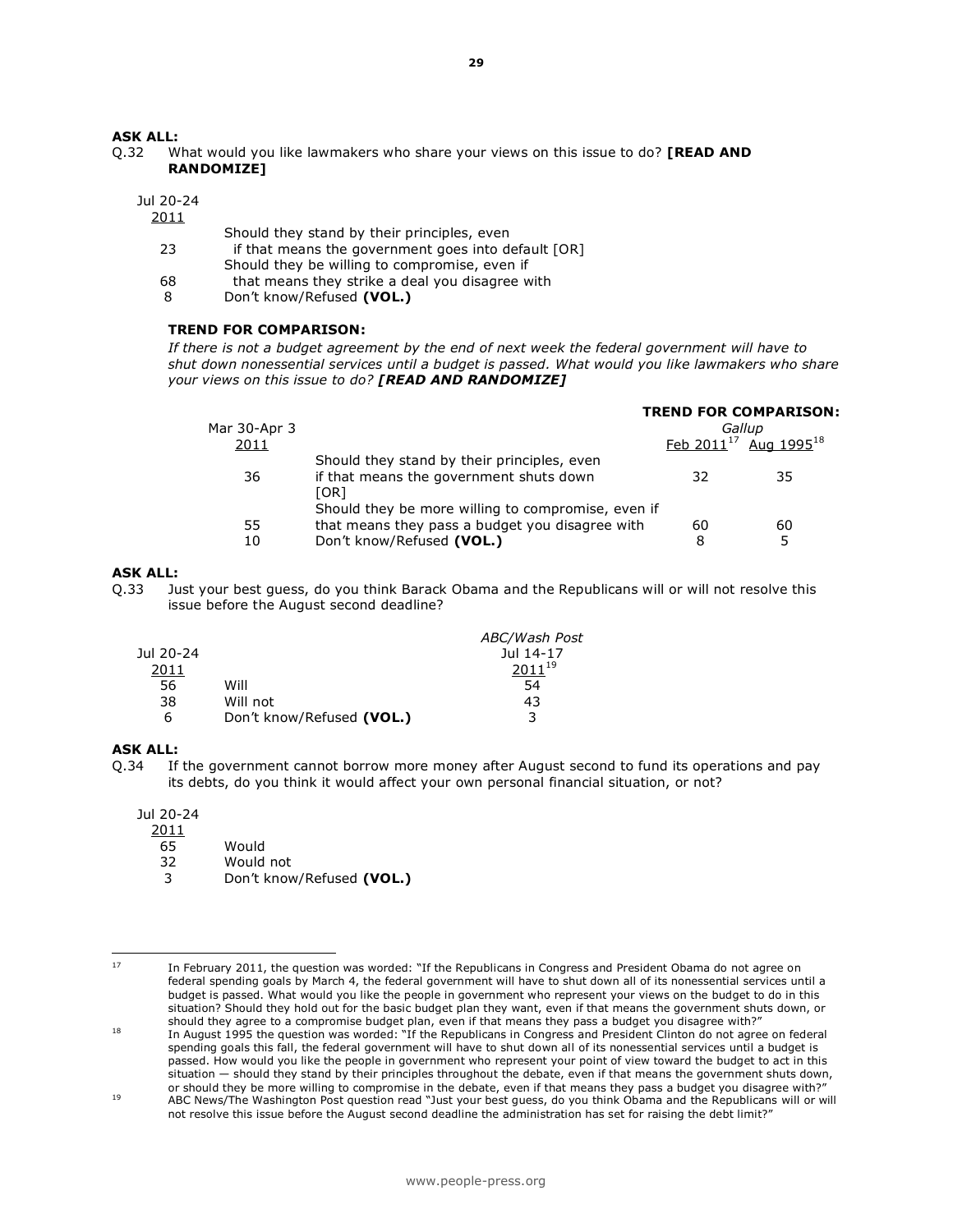#### **ASK ALL:**

Q.34 If the government cannot borrow more money after August second to fund its operations and pay its debts, do you think it would affect your own personal financial situation, or not?

#### **ASK IF WOULD AFFECT PERSONALLY (IF Q34=1):**

Q.35 How worried are you, if at all, that not raising the debt limit by August second would **[INSERT; RANDOMIZE]**? **[READ OPTIONS]**

#### **BASED ON TOTAL:**

|    |                                                                                                                | Verv<br>worried | worried | worried | Somewhat Not too Not worried<br>at all | (VOL.)<br>DK/Ref | Would not affect<br>personally/DK |
|----|----------------------------------------------------------------------------------------------------------------|-----------------|---------|---------|----------------------------------------|------------------|-----------------------------------|
| а. | Lead to the suspension of<br>government services and benefits<br>that affect you personally<br>Jul 20-24, 2011 | 23              | 23      | 10      | 8                                      |                  | 35                                |
| b. | Harm your own investments and<br>retirement savings<br>Jul 20-24, 2011                                         |                 | フフ      | 9       | 10                                     |                  | 35                                |

#### **IF VERY/SOMEWHAT WORRIED ABOUT GOVERNMENT REDUCTIONS (Q.35a=1, 2) ASK IMMEDIATELY [N=700]:**

Q.36 What government services or benefits are you most worried about? **[OPEN END; ACCEPT UP TO THREE RESPONSES BUT DO NOT PROBE FOR ADDITIONAL]** 

Jul 20-24

- 2011
- 52 Social Security
- 20 Medicare
- 7 Health/Medical care (general)
- 6 Unemployment/Jobs
- 6 Medicaid<br>5 Disability
- 5 Disability/SSI<br>5 Education/Tuit
- 5 Education/Tuition/Student loans<br>5 Public assistance/Welfare/Food s
- Public assistance/Welfare/Food stamps/Other services for poor
- 3 Everything
- 3 Military/Defense
- 2 Retirement/Pensions
- 2 Veterans benefits/VA
- 2 Housing
- 1 Local (police, fire, garbage collection, etc.)
- 1 Childcare/Children's health
- 1 US credit/Financial markets/Investments
- 1 Services for seniors (general)
- 1 Federal salaries and jobs
- 1 State budgets
- 1 Parks and recreation
- 10 Other
- 10 Don't know/Refused

*Figures add to more than 100% because of multiple responses.*

#### **QUESTIONS 37-38, 41-42, 45-49, 52-54, 56-57 AND 60-62 HELD FOR FUTURE RELEASE NO QUESTIONS 43-44, 50-51, 55, 58-59**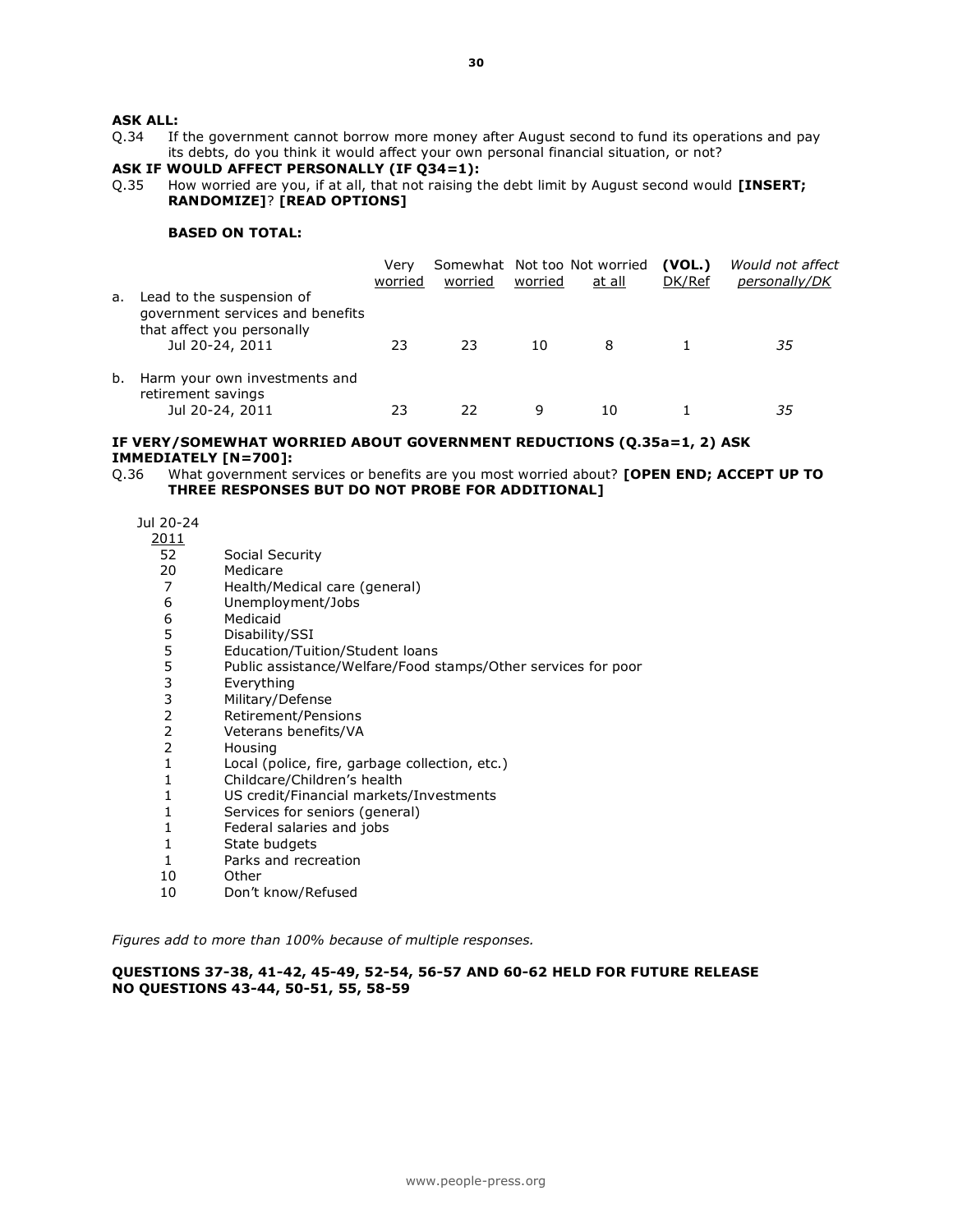PARTY In politics TODAY, do you consider yourself a Republican, Democrat, or independent? **ASK IF INDEP/NO PREF/OTHER/DK/REF (PARTY=3,4,5,9):**

PARTYLN As of today do you lean more to the Republican Party or more to the Democratic Party?

|                                            |              |              |                        | (VOL.)              | (VOL.)                                        |                                               |              |              |
|--------------------------------------------|--------------|--------------|------------------------|---------------------|-----------------------------------------------|-----------------------------------------------|--------------|--------------|
|                                            |              |              |                        | <b>No</b>           | Other                                         | (VOL.)                                        | Lean         | Lean         |
|                                            | Republican   | Democrat     | Independent preference |                     | party                                         | DK/Ref                                        | <u>Rep</u>   | <u>Dem</u>   |
| Jul 20-24, 2011                            | 24           | 32           | 38                     | 4                   | $\ast$                                        | 2                                             | 16           | 14           |
| Jun 15-19, 2011                            | 26           | 34           | 32                     | 4                   | $\ast$                                        | $\overline{4}$                                | 13           | 13           |
| May 25-30, 2011                            | 24           | 33           | 38                     | 3                   | $\ast$                                        | $\overline{2}$                                | 15           | 17           |
| Mar 30-Apr 3, 2011                         | 25           | 32           | 37                     | 3                   | $\ast$                                        | 3                                             | 17           | 16           |
| Mar 8-14, 2011                             | 24           | 33           | 38                     | 3                   | $\ast$                                        | $\mathbf 2$                                   | 17           | 15           |
| Feb 22-Mar 1, 2011                         | 24           | 33           | 37                     | 3                   | $\ast$                                        | 3                                             | 15           | 16           |
| Feb 2-7, 2011                              | 24           | 31           | 39                     | 3                   | $\ast$                                        | $\overline{2}$                                | 16           | 16           |
| Jan 5-9, 2011                              | 27           | 32           | 35                     | 4                   | $\ast$                                        | $\overline{c}$                                | 15           | 14           |
| Dec 1-5, 2010                              | 25           | 33           | 34                     | 5                   | $\mathbf{1}$<br>$\ast$                        | $\mathbf 2$                                   | 13           | 14           |
| Nov 4-7, 2010                              | 26           | 30           | 37                     | 4                   |                                               | $\overline{2}$                                | 17           | 13           |
| Oct 27-30, 2010                            | 25           | 34           | 31                     | 6                   | $\mathbf{1}$<br>$\ast$                        | $\overline{\mathbf{4}}$                       | 13           | 11           |
| Oct 13-18, 2010                            | 25           | 31           | 36                     | 4                   | $\ast$                                        | 3<br>$\overline{2}$                           | 16           | 13           |
| Aug 25-Sep 6, 2010                         | 24<br>26     | 32<br>33     | 39<br>34               | $\overline{2}$<br>4 | $\ast$                                        | 3                                             | 15<br>14     | 17<br>14     |
| Jul 21-Aug 5, 2010<br><b>Yearly Totals</b> |              |              |                        |                     |                                               |                                               |              |              |
| 2010                                       | 25.2         | 32.7         | 35.2                   | 3.6                 | $\cdot$                                       | 2.8                                           | 14.5         | 14.1         |
| 2009                                       | 23.9         | 34.4         | 35.1                   | 3.4                 | $\cdot$                                       | 2.8                                           | 13.1         | 15.7         |
| 2008                                       | 25.7         | 36.0         | 31.5                   | 3.6                 | .3                                            | 3.0                                           | 10.6         | 15.2         |
| 2007                                       | 25.3         | 32.9         | 34.1                   | 4.3                 | .4                                            | 2.9                                           | 10.9         | 17.0         |
| 2006                                       | 27.8         | 33.1         | 30.9                   | 4.4                 | $\cdot$ 3                                     | 3.4                                           | 10.5         | 15.1         |
| 2005                                       | 29.3         | 32.8         | 30.2                   | 4.5                 | .3                                            | 2.8                                           | 10.3         | 14.9         |
| 2004                                       | 30.0         | 33.5         | 29.5                   | 3.8                 | .4                                            | 3.0                                           | 11.7         | 13.4         |
| 2003                                       | 30.3         | 31.5         | 30.5                   | 4.8                 | .5                                            | 2.5                                           | 12.0         | 12.6         |
| 2002                                       | 30.4         | 31.4         | 29.8                   | 5.0                 | .7                                            | 2.7                                           | 12.4         | 11.6         |
| 2001                                       | 29.0         | 33.2         | 29.5                   | 5.2                 | .6                                            | 2.6                                           | 11.9         | 11.6         |
| 2001 Post-Sept 11                          | 30.9         | 31.8         | 27.9                   | 5.2                 | $.6\,$                                        | 3.6                                           | 11.7         | 9.4          |
| 2001 Pre-Sept 11                           | 27.3         | 34.4         | 30.9                   | 5.1                 | .6                                            | 1.7                                           | 12.1         | 13.5         |
| 2000                                       | 28.0         | 33.4         | 29.1                   | 5.5                 | .5                                            | 3.6                                           | 11.6         | 11.7         |
| 1999                                       | 26.6         | 33.5         | 33.7                   | 3.9                 | .5                                            | 1.9                                           | 13.0         | 14.5         |
| 1998                                       | 27.9         | 33.7         | 31.1                   | 4.6                 | .4                                            | 2.3                                           | 11.6         | 13.1         |
| 1997                                       | 28.0         | 33.4         | 32.0                   | 4.0                 | .4                                            | 2.3                                           | 12.2         | 14.1         |
| 1996                                       | 28.9         | 33.9         | 31.8                   | 3.0                 | .4                                            | 2.0                                           | 12.1         | 14.9         |
| 1995                                       | 31.6         | 30.0         | 33.7                   | 2.4                 | .6                                            | 1.3                                           | 15.1         | 13.5         |
| 1994                                       | 30.1         | 31.5         | 33.5                   | 1.3                 | $- -$                                         | 3.6                                           | 13.7         | 12.2         |
| 1993                                       | 27.4         | 33.6         | 34.2                   | 4.4                 | 1.5                                           | 2.9                                           | 11.5         | 14.9         |
| 1992<br>1991                               | 27.6<br>30.9 | 33.7         | 34.7                   | 1.5                 | $\mathbf 0$                                   | 2.5                                           | 12.6         | 16.5         |
| 1990                                       | 30.9         | 31.4<br>33.2 | 33.2<br>29.3           | 0<br>1.2            | 1.4<br>1.9                                    | 3.0<br>3.4                                    | 14.7<br>12.4 | 10.8<br>11.3 |
| 1989                                       | 33           | 33           | 34                     | $- -$               | $\mathord{\hspace{1pt}\text{--}\hspace{1pt}}$ | $\mathord{\hspace{1pt}\text{--}\hspace{1pt}}$ | $ -$         | $-$          |
| 1987                                       | 26           | 35           | 39                     | $-$                 | $- -$                                         | --                                            | $- -$        | --           |
|                                            |              |              |                        |                     |                                               |                                               |              |              |

### **Q.64 HELD FOR FUTURE RELEASE**